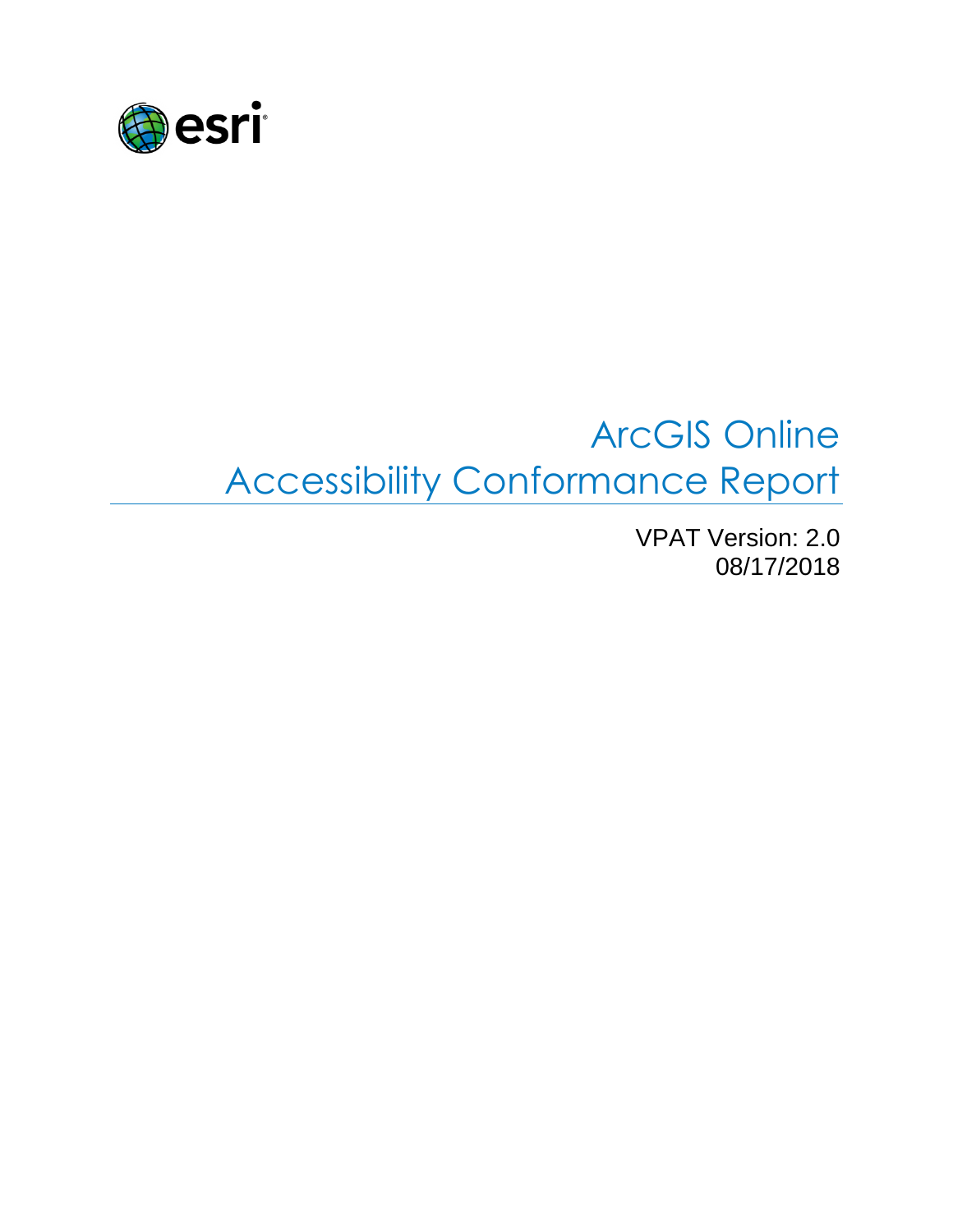# **Table of Contents**

| 2. |     |  |  |
|----|-----|--|--|
|    | 2.1 |  |  |
|    | 2.2 |  |  |
|    | 2.3 |  |  |
|    | 2.4 |  |  |
|    | 2.5 |  |  |
|    | 2.6 |  |  |
| 3. |     |  |  |
|    | 3.1 |  |  |
|    | 3.2 |  |  |
|    | 3.3 |  |  |
|    | 3.4 |  |  |
|    |     |  |  |
| 5. |     |  |  |
| 6. |     |  |  |
| 7. |     |  |  |

 $\mathbf{i}$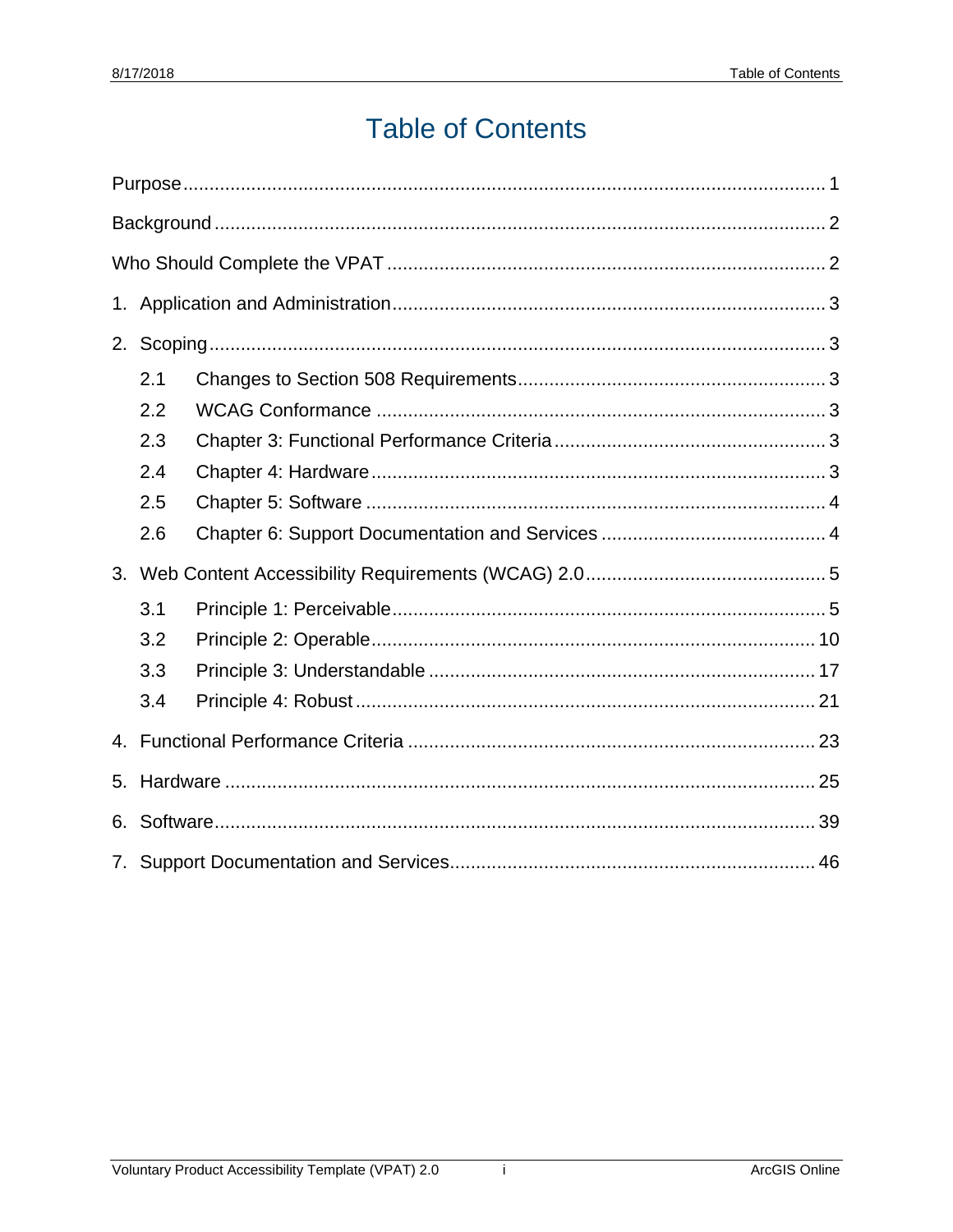# List of Tables

| Table 19: Portable Document Format (PDF) Techniques for WCAG 2.0  48 |  |
|----------------------------------------------------------------------|--|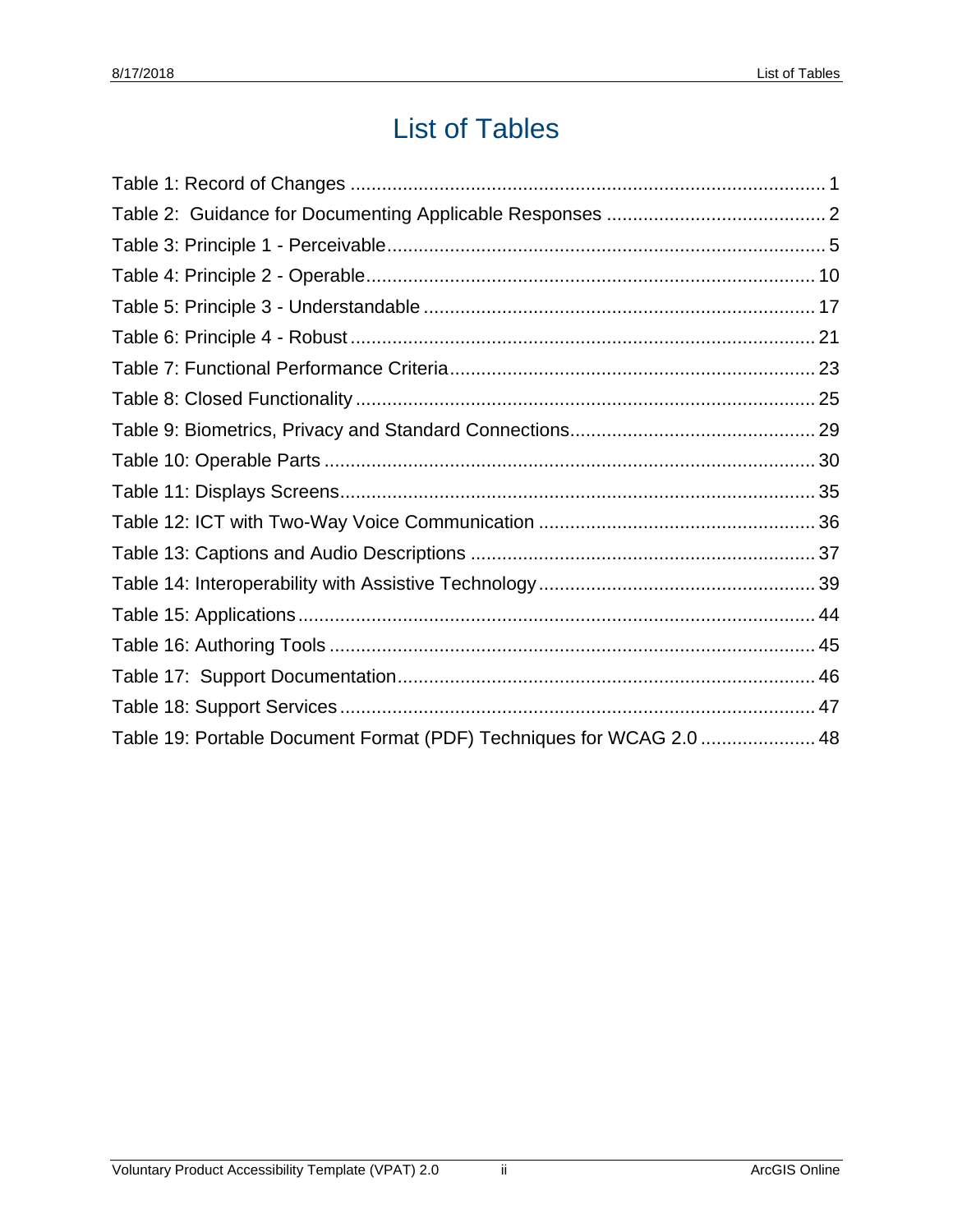**Company Name:** Environmental Systems Research Institute, Inc. (Esri)

**Product Name:** ArcGIS Online June 2018 Update

**Contact for More Information:** For more information regarding accessibility and Section 508, visit [http://www.esri.com/legal/section508.](http://www.esri.com/legal/section508)

Specific inquiries may be emailed to [section508@esri.com,](mailto:section508@esri.com) or mailed to Esri, Contracts and Legal Department, 380 New York Street, Redlands, California 92373.

<span id="page-3-0"></span>

| Version | Date      | <b>Description of Changes</b>                                       |
|---------|-----------|---------------------------------------------------------------------|
| 1.0     | 2/2/2018  | Initial version                                                     |
| 1.1     | 4/12/2018 | Minor changes to document format                                    |
| 2.0     | 8/17/2018 | Updated to include the accessibility features of ArcGIS<br>Insights |

#### Table 1: Record of Changes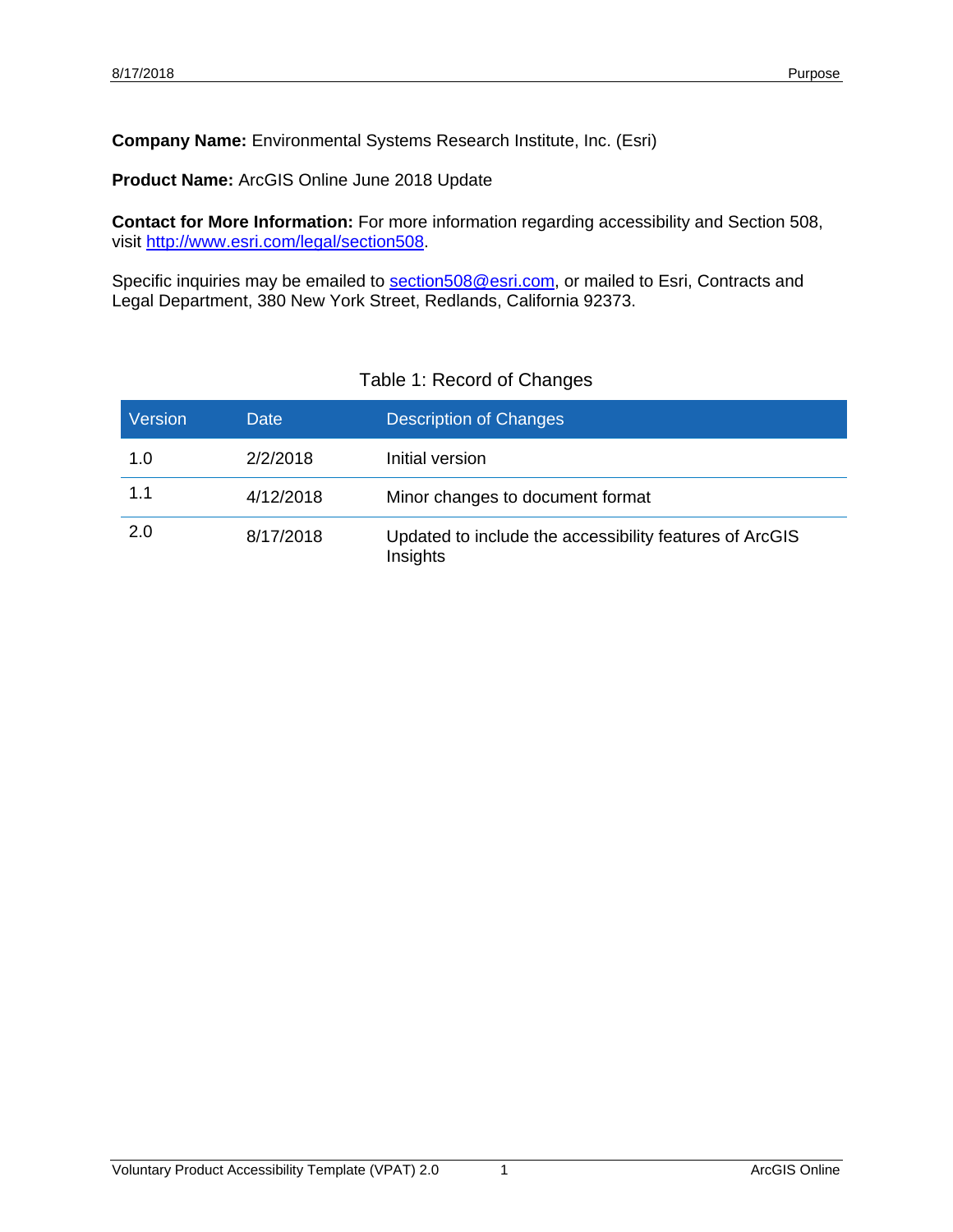## Purpose

The Voluntary Product Accessibility Template (VPAT) – also known as an Accessibility Conformance Report – is a template used to document a product's conformance with accessibility standards and guidelines. The purpose of the VPAT is to assist customers and buyers in making preliminary assessments regarding the availability of commercially-available Information and Communication Technology (ICT) products and services with features that support accessibility.

# <span id="page-4-0"></span>**Background**

On March 20, 2017, the Architectural and Transportation Barriers Compliance Board (Access Board) revised, updated, and combined standards for ICT developed, procured, maintained, or used by federal agencies covered by Section 508 of the Rehabilitation Act of 1973 and Section 255 of the Communications Act of 1934. The revisions and updates to these standards are intended to ensure that electronic media is accessible to and usable by individuals with disabilities.

# <span id="page-4-1"></span>Who Should Complete the VPAT

Many customers and buyers require a measure of technical detail in the responses submitted in a VPAT in order to effectively determine compliance of the identified ICT product. Therefore, a technical specialist for the manufacturer, developer, or vendor of the ICT product should complete the Accessibility Conformance Report.

It is the responsibility of the manufacturer, developer, or vendor of the ICT product to maintain the integrity of the data provided in the Accessibility Conformance Report. The information provided in the completed Accessibility Conformance Report for an ICT product is considered to be a self-representation unless expressly affirmed otherwise.

| Response       | MeanS                                                                                                           |
|----------------|-----------------------------------------------------------------------------------------------------------------|
| Full           | Product fully meets the letter and intent of the Criteria.                                                      |
| Partial        | Product does not entirely meet the letter and intent of the Criteria, but<br>does provide some level of access. |
|                | <b>OR</b>                                                                                                       |
|                | Product provides alternative methods to meet the intent of the<br>Criteria.                                     |
| No             | Product does not meet the letter or intent of the Criteria.                                                     |
| Not Applicable | The Criteria does not apply to the product.                                                                     |

|  |  | Table 2: Guidance for Documenting Applicable Responses |  |
|--|--|--------------------------------------------------------|--|
|--|--|--------------------------------------------------------|--|

If the ICT product does not support the Criteria, remember that Section 508 allows for products to meet the Access Board Standards in innovative, non-traditional ways. The ICT product can meet the standard (i.e., "Supports through Equivalent Facilitation") by providing an innovative solution or commercially-available alternative, as long as the feature performs in the same manner as it does for any other user.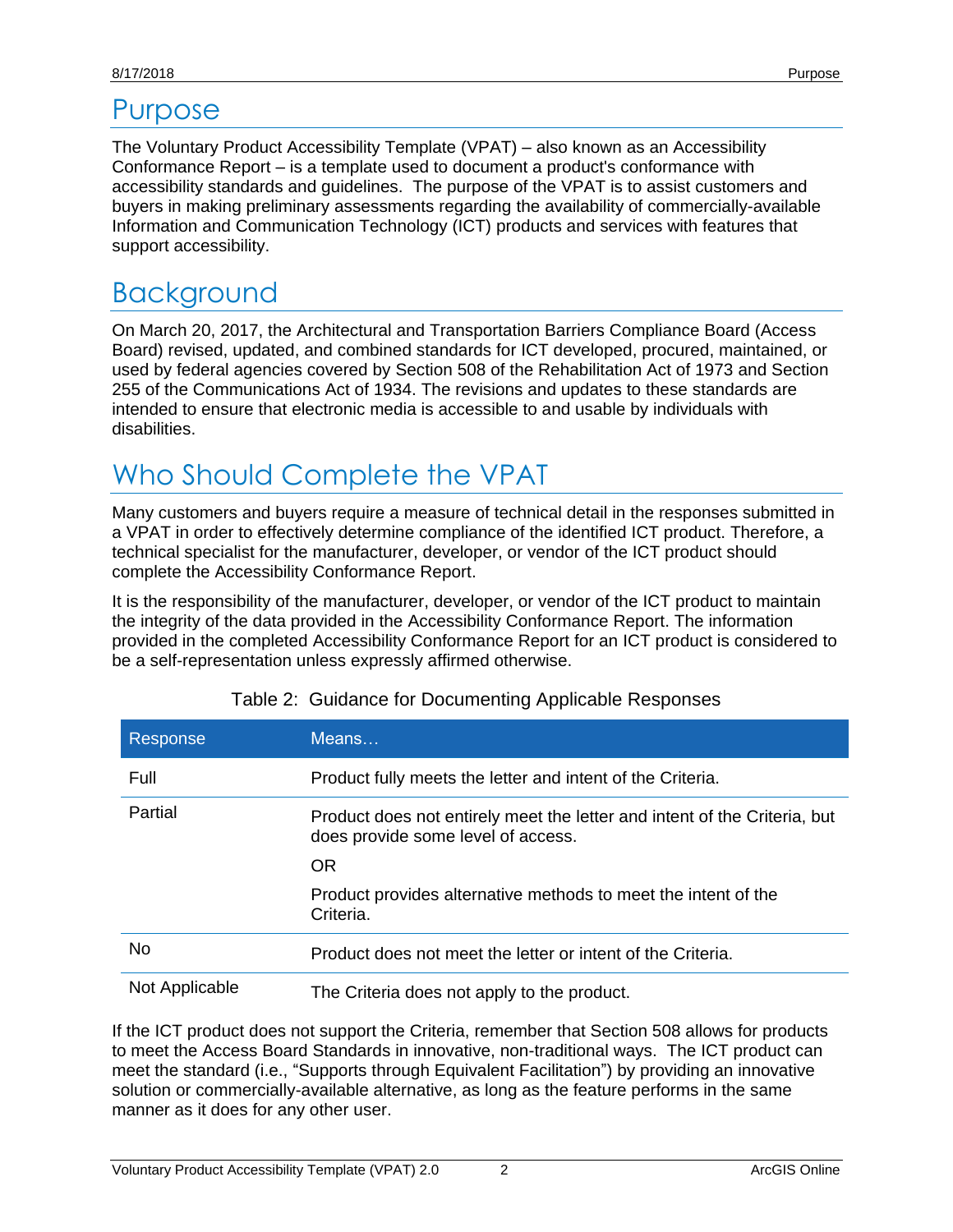# <span id="page-5-0"></span>1. Application and Administration

Information and Communication Technology (ICT) that is procured, developed, maintained, or used by agencies shall conform to these requirements. Section 508 of the Rehabilitation Act (29 U.S.C. 794d) applies to federal departments and agencies, including the U.S. Postal Service. The term "agency" is defined in Section E103 to include the United States Postal Service and other federal agencies and departments as specified in 44 U.S.C. 3502. That section of the U.S.C. defines agency to mean any executive department, military department, Government corporation, Government controlled corporation, or other establishment in the executive branch of the Government (including the Executive Office of the President), or any independent regulatory agency, but does not include (a) the General Accounting Office; (b) Federal Election Commission; (c) the governments of the District of Columbia and of the territories and possessions of the United States, and their various subdivisions; or (d) Government-owned contractor-operated facilities, including laboratories engaged in national defense research and production activities.

All sections of the technical standards may apply to this product and are individually addressed in the following sections.

# <span id="page-5-1"></span>2. Scoping

### <span id="page-5-2"></span>2.1 Changes to Section 508 Requirements

Section 508 Chapter 2 addresses application and scoping of the Revised 508 Standards, including exceptions. Multiple significant changes were made to this chapter, including:

- Adding a category to E205.3, official agency communications that are non-public facing electronic covered content;
- Clarifying the application of WCAG 2.0 to non-Web documents and software; and
- Made corresponding changes to E205.4 and E207.2, including adding E205.4.1 and E207.3, which specify the word substitution necessary to apply WCAG 2.0 to non-Web content.

### <span id="page-5-3"></span>2.2 WCAG Conformance

207.2 WCAG Conformance. User interface components and content of platforms and applications shall conform to Level A and Level AA Success Criteria and Conformance Requirements specified for webpages in WCAG 2.0.

### <span id="page-5-4"></span>2.3 Chapter 3: Functional Performance Criteria

301.1 Scope. The requirements of Chapter 3 shall apply to ICT where required by 508 Chapter 2 (Scoping Requirements), 255 Chapter 2 (Scoping Requirements), and where otherwise referenced in any other chapter of the Revised 508 Standards or Revised 255 Guidelines.

#### <span id="page-5-5"></span>2.4 Chapter 4: Hardware

401.1 Scope. The requirements of Chapter 4 shall apply to ICT that is hardware where required by 508 Chapter 2 (Scoping Requirements), 255 Chapter 2 (Scoping Requirements), and where otherwise referenced in any other chapter of the Revised 508 Standards or Revised 255 Guidelines.

EXCEPTION: Hardware that is assistive technology shall not be required to conform to the requirements of this chapter.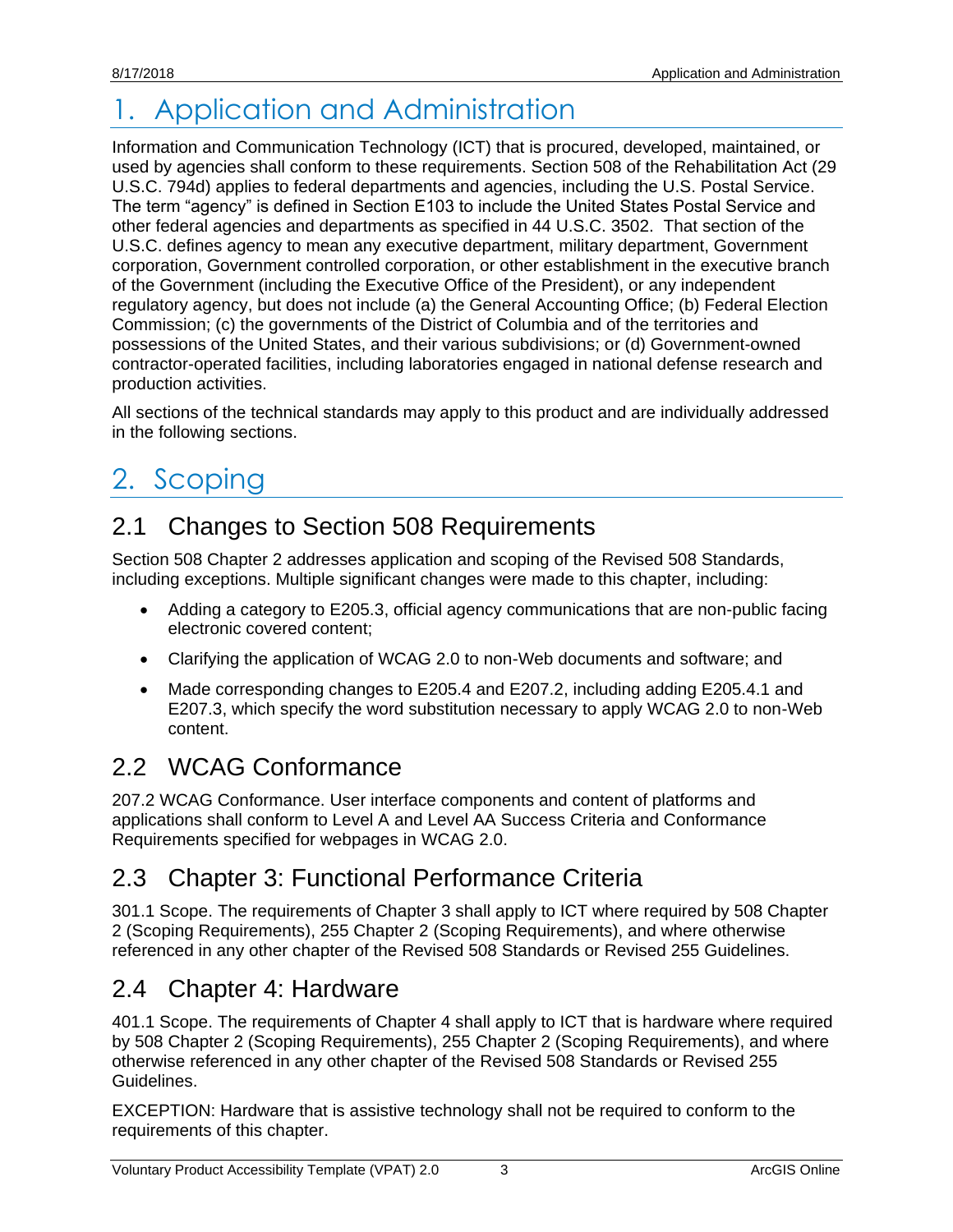402.1 General. ICT with closed functionality shall be operable without requiring the user to attach or install assistive technology other than personal headsets or other audio couplers, and shall conform to 402.

## <span id="page-6-0"></span>2.5 Chapter 5: Software

501.1 Scope. The requirements of Chapter 5 shall apply to software where required by 508 Chapter 2 (Scoping Requirements), 255 Chapter 2 (Scoping Requirements), and where otherwise referenced in any other chapter of the Revised 508 Standards or Revised 255 Guidelines.

EXCEPTION: Where Web applications do not have access to platform accessibility services and do not include components that have access to platform accessibility services, they shall not be required to conform to 502 or 503 provided that they conform to Level A and Level AA Success Criteria and Conformance Requirements in WCAG 2.0 (incorporated by reference, see 702.10.1).

502.1 General. Software shall interoperate with assistive technology and shall conform to 502.

502.2 Documented Accessibility Features. Software with platform features defined in platform documentation as accessibility features shall conform to 502.2.

## <span id="page-6-1"></span>2.6 Chapter 6: Support Documentation and Services

602.1 General. Documentation that supports the use of ICT shall conform to 602.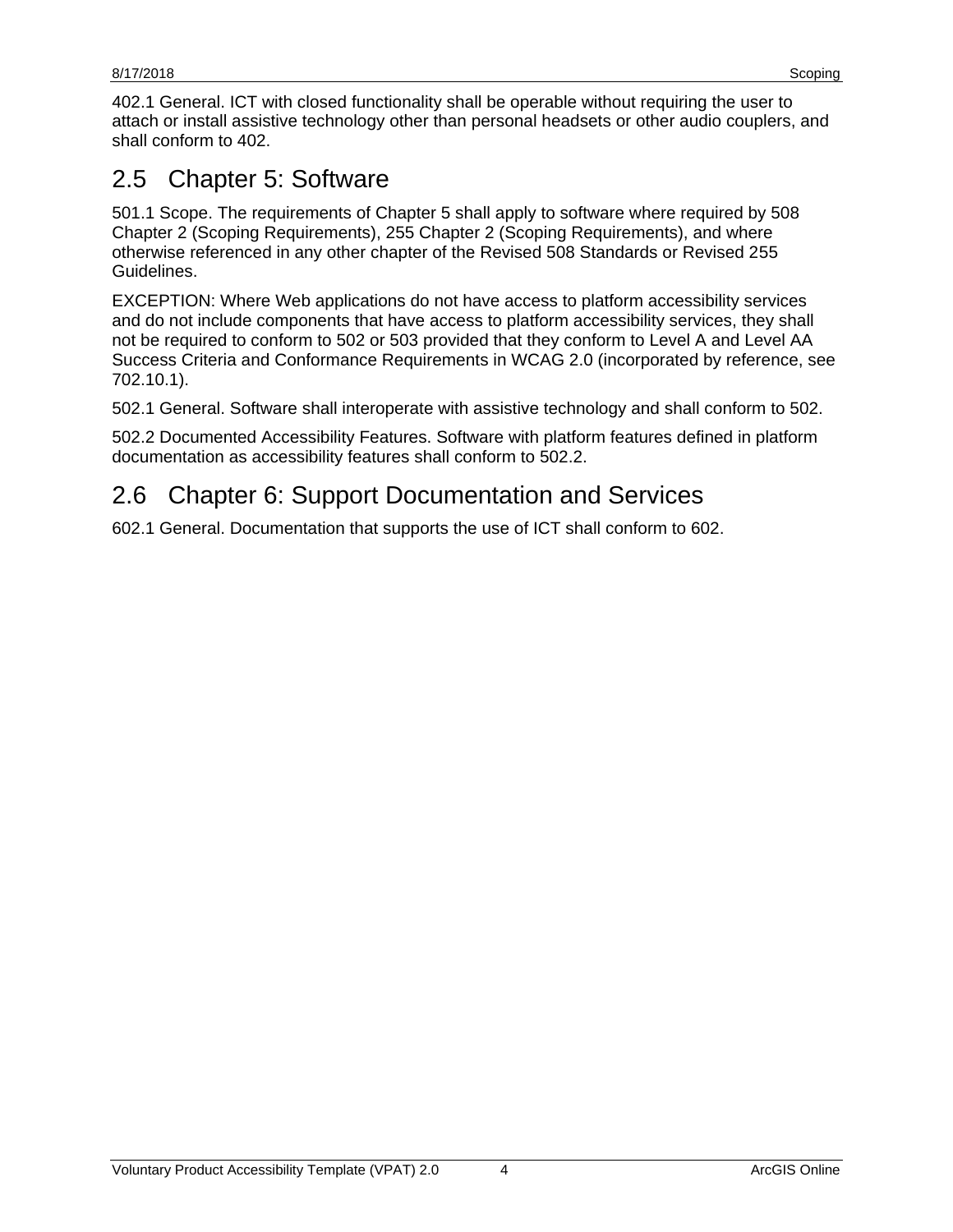# 3. Web Content Accessibility Requirements (WCAG) 2.0

#### 3.1 Principle 1: Perceivable

Information and user interface components must be presentable to users in ways they can perceive.

|  | Table 3: Principle 1 - Perceivable |  |  |
|--|------------------------------------|--|--|
|--|------------------------------------|--|--|

<span id="page-7-1"></span><span id="page-7-0"></span>

| <b>Criteria</b>                                                                                                                                                                                                                                                                                                                                                                                                                                                                                                                                                                                                                                                                                                            | <b>Conformance Level</b> | <b>Remarks and Explanations</b>                                                                                                                                                                                                                                                                                                                                                           |
|----------------------------------------------------------------------------------------------------------------------------------------------------------------------------------------------------------------------------------------------------------------------------------------------------------------------------------------------------------------------------------------------------------------------------------------------------------------------------------------------------------------------------------------------------------------------------------------------------------------------------------------------------------------------------------------------------------------------------|--------------------------|-------------------------------------------------------------------------------------------------------------------------------------------------------------------------------------------------------------------------------------------------------------------------------------------------------------------------------------------------------------------------------------------|
| 1.1.1 Non-text Content: All non-text content that is presented to<br>the user has a text alternative that serves the equivalent<br>purpose, except for the situations listed below. (Level A)<br>Controls, Input: If non-text content is a control or accepts<br>$\bullet$<br>user input, then it has a name that describes its purpose.<br>Time-Based Media: If non-text content is time-based<br>$\bullet$<br>media, then text alternatives at least provide descriptive<br>identification of the non-text content.<br>Test: If non-text content is a test or exercise that would<br>$\bullet$<br>be invalid if presented in text, then text alternatives at<br>least provide descriptive identification of the non-text | Partial                  | ArcGIS Online<br>Trial Activation page: Terms of Use/Master<br>Agreement does not contain a frame title.<br>Set Up Your Organization page:<br>Incorrect ARIA role/attribute is used for<br>checkbox (Security > Allow access thru<br>HTTPS only), Language and Region drop-<br>down lists.<br>Text boxes are missing field labels.<br>Map page: Map layers in modal do not have alt tags. |
| content.<br>Sensory: If non-text content is primarily intended to<br>$\bullet$<br>create a specific sensory experience, then text<br>alternatives at least provide descriptive identification of<br>the non-text content.                                                                                                                                                                                                                                                                                                                                                                                                                                                                                                  |                          | Web App Builder: Themes, widget, and icons do not<br>have alt descriptions.<br>Organization tab: On the ArcGIS Online Health<br>Dashboard page, the status icons and RSS feed<br>icons do not have alt descriptions.                                                                                                                                                                      |
| CAPTCHA: If the purpose of non-text content is to<br>$\bullet$<br>confirm that content is being accessed by a person<br>rather than a computer, then text alternatives that<br>identify and describe the purpose of the non-text content<br>are provided, and alternative forms of CAPTCHA using                                                                                                                                                                                                                                                                                                                                                                                                                           |                          | Insights<br>Home page: The Home, Help, and Profile menus are<br>accessible from the keyboard, but the menu options<br>are not announced to assistive technology.                                                                                                                                                                                                                          |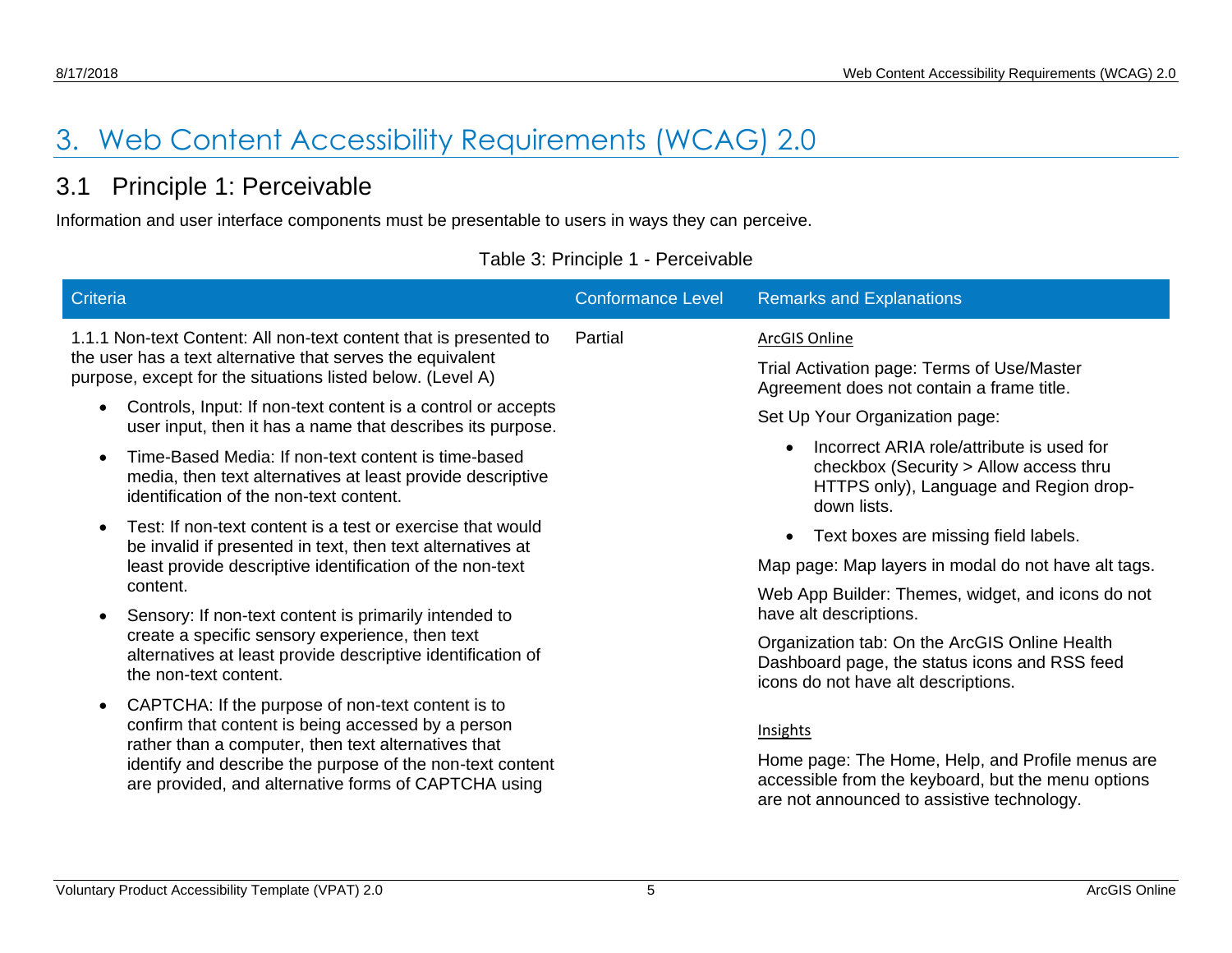| Criteria                                                                                                                                                                                                                                                                                              | <b>Conformance Level</b> | <b>Remarks and Explanations</b>                                                                                                   |  |
|-------------------------------------------------------------------------------------------------------------------------------------------------------------------------------------------------------------------------------------------------------------------------------------------------------|--------------------------|-----------------------------------------------------------------------------------------------------------------------------------|--|
| output modes for different types of sensory perception<br>are provided to accommodate different disabilities.                                                                                                                                                                                         |                          | Open Workbook page: The Insights logo, profile pic,<br>Sort, Page/Analysis View, Legend, and Zoom icons<br>lack alt descriptions. |  |
| Decoration, Formatting, Invisible: If non-text content is<br>pure decoration, is used only for visual formatting, or is<br>not presented to users, then it is implemented in a way<br>that it can be ignored by assistive technology.                                                                 |                          | New Workbook page: On the Let's Get to Work<br>page, the Map, Chart, Table, View, etc. icons lack alt<br>descriptions.            |  |
| 1.2.1 Audio-only and Video-only (Prerecorded): For prerecorded<br>audio-only and prerecorded video-only media, the following are<br>true, except when the audio or video is a media alternative for<br>text and is clearly labeled as such: (Level A)                                                 | Not applicable           |                                                                                                                                   |  |
| Prerecorded Audio-only: An alternative for time-based<br>$\bullet$<br>media is provided that presents equivalent information<br>for prerecorded audio-only content.                                                                                                                                   |                          |                                                                                                                                   |  |
| Prerecorded Video-only: Either an alternative for time-<br>based media or an audio track is provided that presents<br>equivalent information for prerecorded video-only<br>content.                                                                                                                   |                          |                                                                                                                                   |  |
| 1.2.2 Captions (Prerecorded): Captions are provided for all                                                                                                                                                                                                                                           | Partial                  | <b>ArcGIS Online</b>                                                                                                              |  |
| prerecorded audio content in synchronized media, except when<br>the media is a media alternative for text and is clearly labeled as<br>such. (Level A)                                                                                                                                                |                          | Not all video content is captioned                                                                                                |  |
| 1.2.3 Audio Description or Media Alternative (Prerecorded): An<br>alternative for time-based media or audio description of the<br>prerecorded video content is provided for synchronized media,<br>except when the media is a media alternative for text and is<br>clearly labeled as such. (Level A) | Not applicable           |                                                                                                                                   |  |
| 1.2.4 Captions (Live): Captions are provided for all live audio<br>content in synchronized media. (Level AA)                                                                                                                                                                                          | Not applicable           |                                                                                                                                   |  |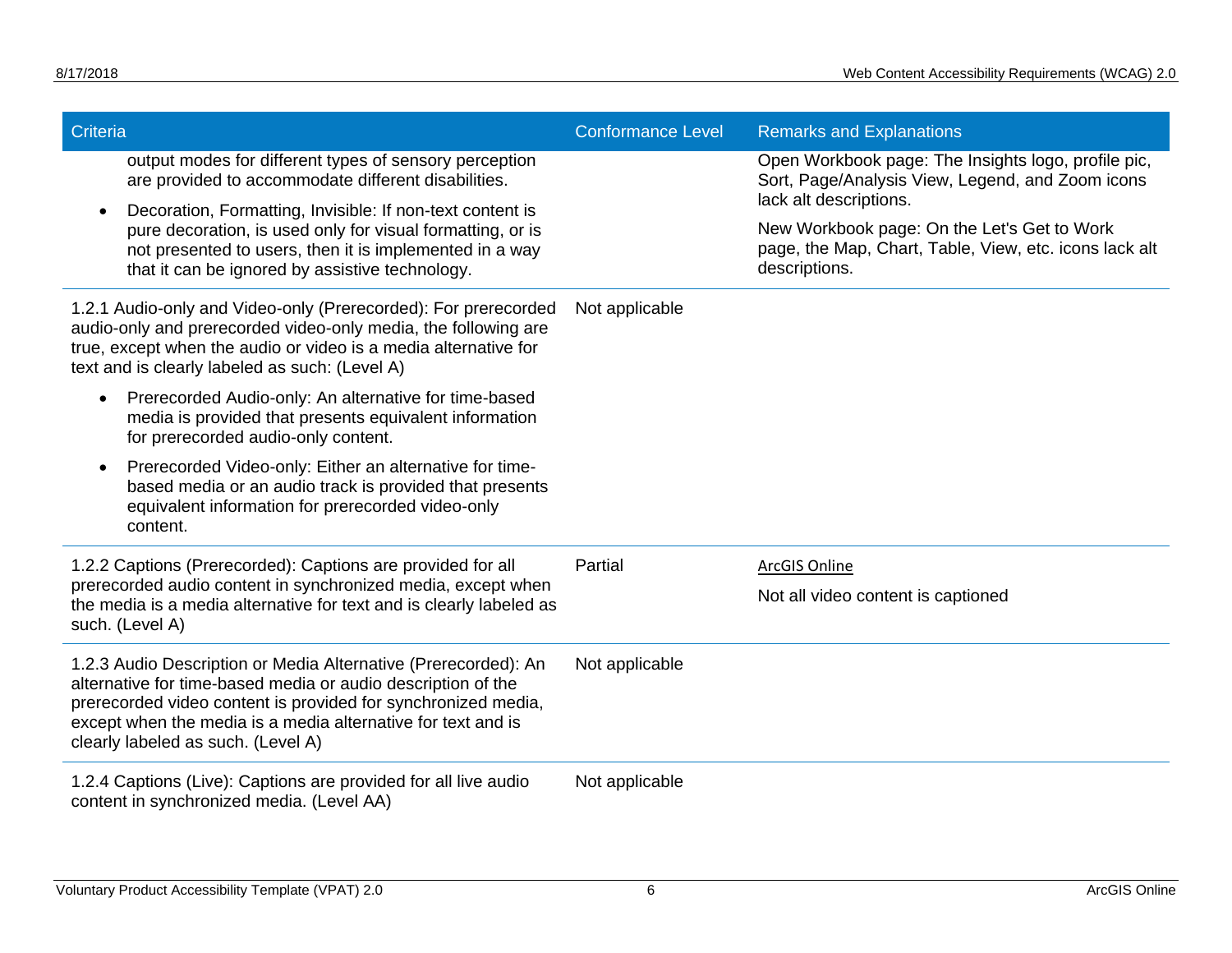| Criteria                                                                                                                                       | <b>Conformance Level</b> | <b>Remarks and Explanations</b>                                                                                                                                                |
|------------------------------------------------------------------------------------------------------------------------------------------------|--------------------------|--------------------------------------------------------------------------------------------------------------------------------------------------------------------------------|
| 1.2.5 Audio Description (Prerecorded): Audio description is<br>provided for all prerecorded video content in synchronized<br>media. (Level AA) | Not applicable           |                                                                                                                                                                                |
| 1.3.1 Info and Relationships: Information, structure, and                                                                                      | Partial                  | <b>ArcGIS Online</b>                                                                                                                                                           |
| relationships conveyed through presentation can be<br>programmatically determined or are available in text. (Level A)                          |                          | Trial page: Industry and Organizational Role drop-<br>down lists do not have labels.                                                                                           |
|                                                                                                                                                |                          | Trial Activation: Accept terms and conditions<br>checkbox and Search button do not have labels.                                                                                |
|                                                                                                                                                |                          | Org Dashboard page:                                                                                                                                                            |
|                                                                                                                                                |                          | ARIA listbox child role is not present for the<br>$\bullet$<br>Viewing, Role, and Page drop-down lists.                                                                        |
|                                                                                                                                                |                          | Search for name, page number and page<br>drop-down list do not have labels.                                                                                                    |
|                                                                                                                                                |                          | Gallery page:                                                                                                                                                                  |
|                                                                                                                                                |                          | The Sort By drop-down list does not have a<br>field label.                                                                                                                     |
|                                                                                                                                                |                          | The gallery, menu, and map thumbnail links<br>do not have discernible text.                                                                                                    |
|                                                                                                                                                |                          | Content page:                                                                                                                                                                  |
|                                                                                                                                                |                          | On the "Add an item from my computer, "Add"<br>$\bullet$<br>an item from the web," and "Add an<br>application modals, the Tags field does not<br>have a label or tooltip text. |
|                                                                                                                                                |                          | On the "Add item from cloud drive" modal, the<br>Google Drive, Dropbox and OneDrive buttons<br>are not labeled.                                                                |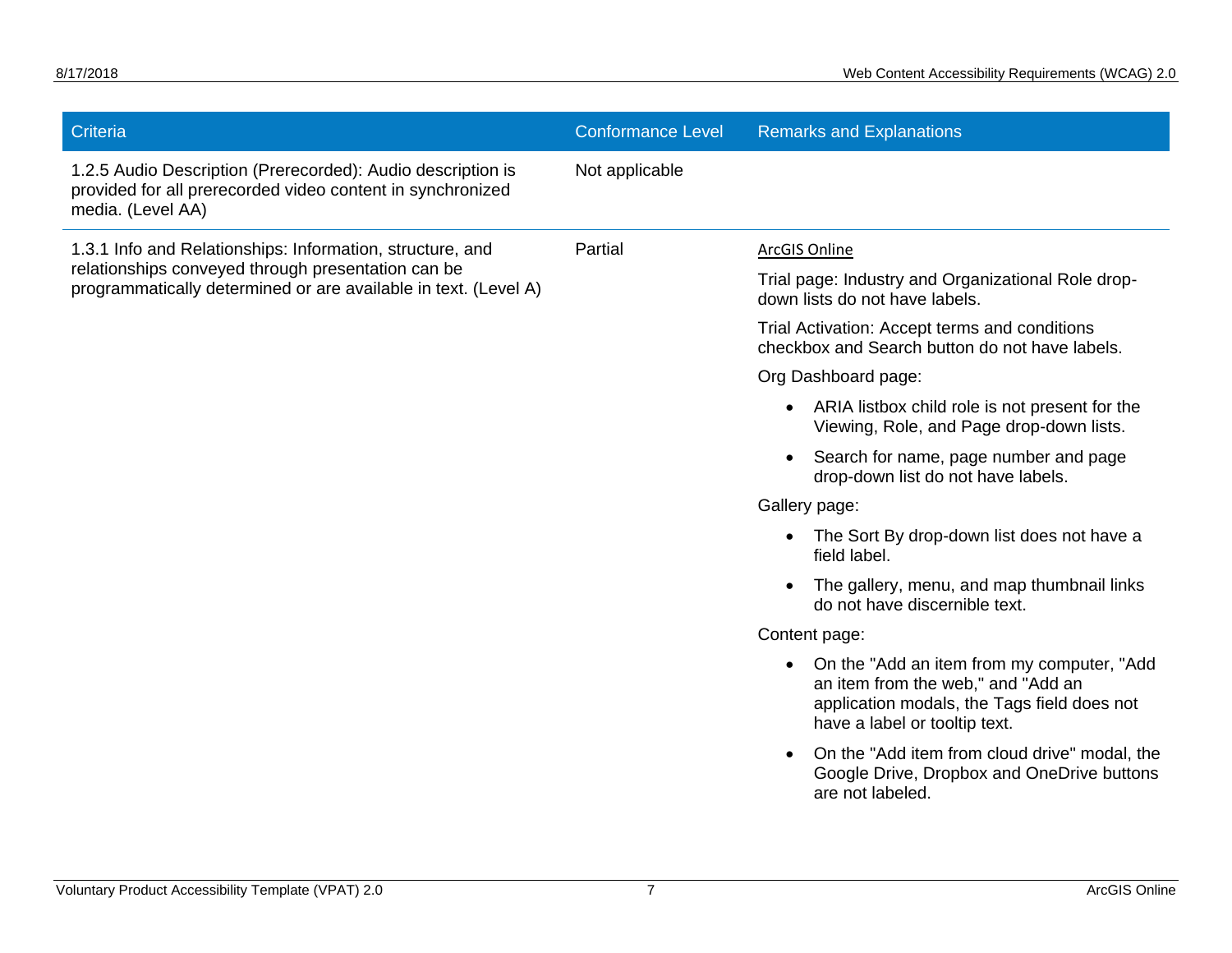| <b>Criteria</b>                                                                                                                                                                                                                                                                       | <b>Conformance Level</b> | <b>Remarks and Explanations</b>                                                                                                                                     |
|---------------------------------------------------------------------------------------------------------------------------------------------------------------------------------------------------------------------------------------------------------------------------------------|--------------------------|---------------------------------------------------------------------------------------------------------------------------------------------------------------------|
|                                                                                                                                                                                                                                                                                       |                          | On the "Create a feature layer" modal, the<br>left, right, top and bottom fields are missing<br>field labels.                                                       |
|                                                                                                                                                                                                                                                                                       |                          | Organization tab: On the ArcGIS Online Health<br>Dashboard page, the Status History table is<br>organized into two separate data tables.                            |
|                                                                                                                                                                                                                                                                                       |                          | Insights<br>Home page: The Duplicate and Settings icons do not<br>have title tags that differentiate them from one<br>another. The Search field is missing a label. |
| 1.3.2 Meaningful Sequence: When the sequence in which                                                                                                                                                                                                                                 | Partial                  | ArcGIS Online                                                                                                                                                       |
| content is presented affects its meaning, a correct reading<br>sequence can be programmatically determined. (Level A)                                                                                                                                                                 |                          | Content page: Feature layer tab order is not left to<br>right and top to bottom.                                                                                    |
| 1.3.3 Sensory Characteristics: Instructions provided for<br>understanding and operating content do not rely solely on<br>sensory characteristics of components such as shape, size,<br>visual location, orientation, or sound. (Level A)                                              | Full                     |                                                                                                                                                                     |
| 1.4.1 Use of Color: Color is not used as the only visual means of Full<br>conveying information, indicating an action, prompting a<br>response, or distinguishing a visual element. (Level A)                                                                                         |                          |                                                                                                                                                                     |
| 1.4.2 Audio Control: If any audio on a Webpage plays<br>automatically for more than 3 seconds, either a mechanism is<br>available to pause or stop the audio, or a mechanism is<br>available to control audio volume independently from the overall<br>system volume level. (Level A) | Not applicable           |                                                                                                                                                                     |
| 1.4.3 Contrast (Minimum): The visual presentation of text and<br>images of text has a contrast ratio of at least 4.5:1, except for<br>the following: (Level AA)                                                                                                                       | Partial                  | ArcGIS Online<br>Trial page:                                                                                                                                        |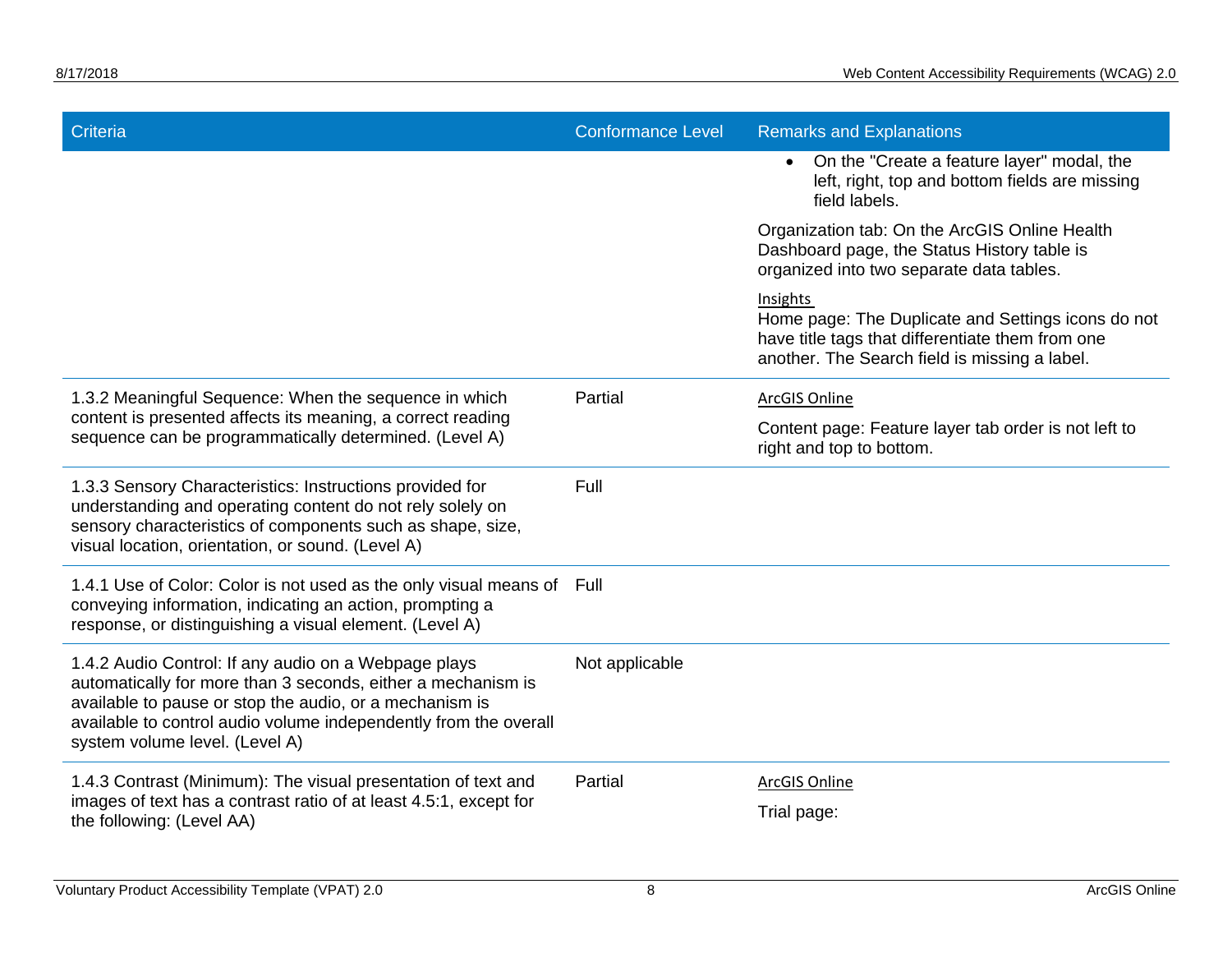| Criteria                                                                                                                                                                                | <b>Conformance Level</b> | <b>Remarks and Explanations</b>                                                                                                                                                                                    |
|-----------------------------------------------------------------------------------------------------------------------------------------------------------------------------------------|--------------------------|--------------------------------------------------------------------------------------------------------------------------------------------------------------------------------------------------------------------|
| Large Text: Large-scale text and images of large-scale<br>$\bullet$<br>text have a contrast ratio of at least 3:1;                                                                      |                          | Start Trial button, language button and<br>$\bullet$<br>#808080 background color with #fafafa ("We<br>will send you details)                                                                                       |
| Incidental: Text or images of text that are part of an<br>$\bullet$<br>inactive user interface component, that are pure<br>decoration, that are not visible to anyone, or that are part |                          | Copyright text (#808080, background color:<br>$\bullet$<br>#13f3ee)                                                                                                                                                |
| of a picture that contains significant other visual content,<br>have no contrast requirement.                                                                                           |                          | ArcGIS, Platform and About Esri links<br>(#999999, background color: #f3f3ee)                                                                                                                                      |
| Logotypes: Text that is part of a logo or brand name has<br>no minimum contrast requirement.                                                                                            |                          | <b>Trial Activation:</b>                                                                                                                                                                                           |
|                                                                                                                                                                                         |                          | Blue link test (e.g., Read the Terms of Use)<br>(foreground color: #007ac2, background<br>color: #fafafa)                                                                                                          |
|                                                                                                                                                                                         |                          | Footer test color (foreground color: #808080,<br>background color: #f3f3ee)                                                                                                                                        |
|                                                                                                                                                                                         |                          | Create My Account button<br>$\bullet$                                                                                                                                                                              |
|                                                                                                                                                                                         |                          | Map page: Button color (#5daddd) and white font do<br>not meet contrast requirements.                                                                                                                              |
|                                                                                                                                                                                         |                          | Web App Builder:                                                                                                                                                                                                   |
|                                                                                                                                                                                         |                          | Tab color (#24b5cc); background color: white                                                                                                                                                                       |
|                                                                                                                                                                                         |                          | Menu bar #adb3ba/ #5a6675                                                                                                                                                                                          |
|                                                                                                                                                                                         |                          | Usage page: The gray font (#939393) does not meet<br>the color contrast requirement against the white<br>page background.                                                                                          |
|                                                                                                                                                                                         |                          | Insights<br>Open Workbook page: White font on turquoise<br>(#49b0f2) card header have a contrast of 2.39. Light<br>gray font (#cccccc) in table header of cards have a<br>1.6 ratio to the white table background. |
|                                                                                                                                                                                         |                          |                                                                                                                                                                                                                    |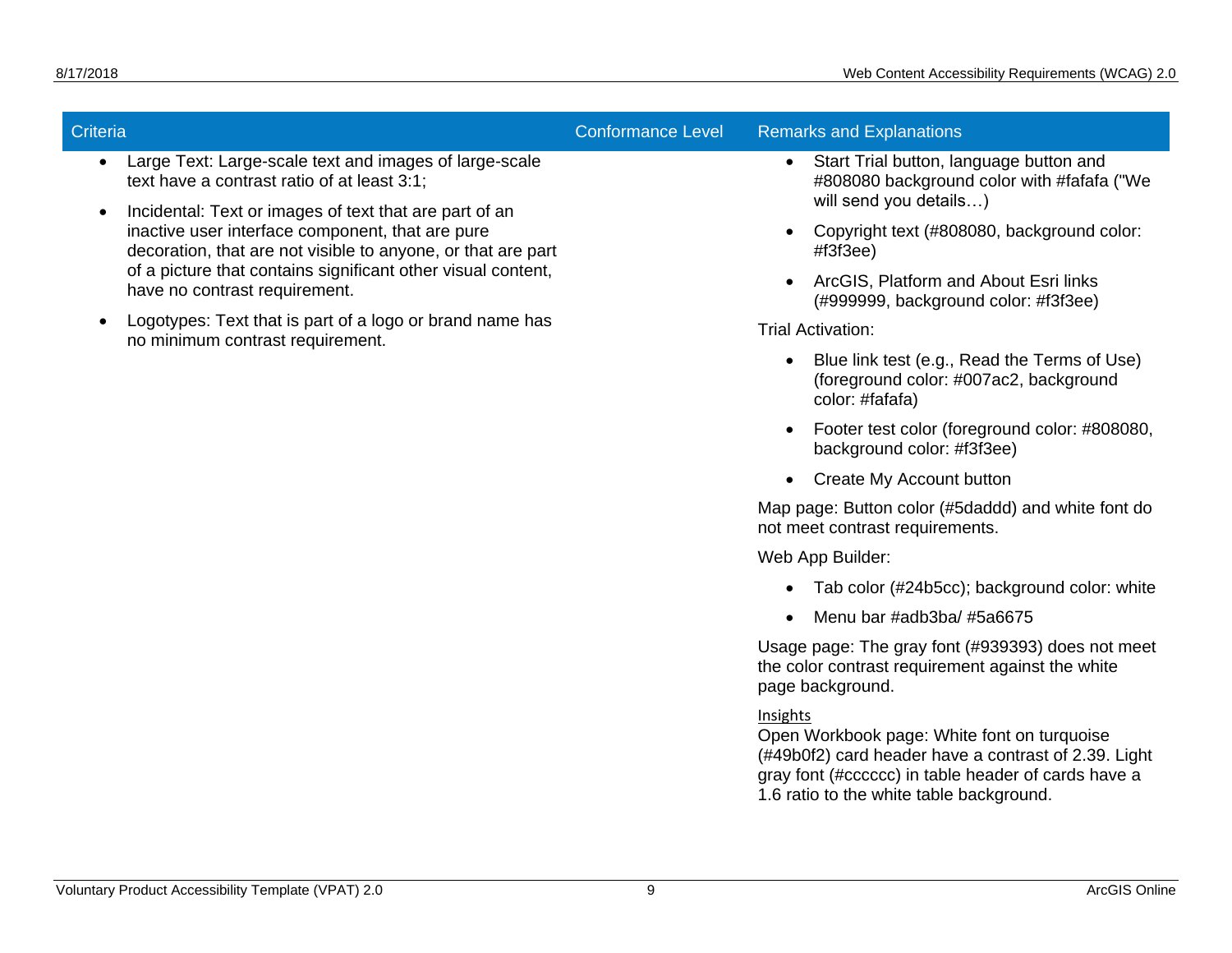| <b>Criteria</b>                                                                                                                                                                                       | <b>Conformance Level</b> | <b>Remarks and Explanations</b> |
|-------------------------------------------------------------------------------------------------------------------------------------------------------------------------------------------------------|--------------------------|---------------------------------|
| 1.4.4 Resize text: Except for captions and images of text, text<br>can be resized without assistive technology up to 200 percent<br>without loss of content or functionality. (Level AA)              | Full                     |                                 |
| 1.4.5 Images of Text: If the technologies being used can<br>achieve the visual presentation, text is used to convey<br>information rather than images of text except for the following:<br>(Level AA) | Not applicable           |                                 |
| Customizable: The image of text can be visually<br>$\bullet$<br>customized to the user's requirements;                                                                                                |                          |                                 |
| Essential: A particular presentation of text is essential to<br>the information being conveyed.                                                                                                       |                          |                                 |
| Note: Logotypes (text that is part of a logo or brand name) are<br>considered essential.                                                                                                              |                          |                                 |

## 3.2 Principle 2: Operable

User interface components and navigation must be operable.

|  |  | Table 4: Principle 2 - Operable |  |  |
|--|--|---------------------------------|--|--|
|--|--|---------------------------------|--|--|

<span id="page-12-0"></span>

| <b>Criteria</b>                                                                                                                                                                                                                                                                                                                                                                                                                                          | <b>Conformance Level</b> | <b>Remarks and Explanations</b>                                                                                                                                |
|----------------------------------------------------------------------------------------------------------------------------------------------------------------------------------------------------------------------------------------------------------------------------------------------------------------------------------------------------------------------------------------------------------------------------------------------------------|--------------------------|----------------------------------------------------------------------------------------------------------------------------------------------------------------|
| 2.1.1 Keyboard: All functionality of the content is operable<br>through a keyboard interface without requiring specific timings<br>for individual keystrokes, except where the underlying function<br>requires input that depends on the path of the user's movement<br>and not just the endpoints. (Level A)<br>Note 1: This exception relates to the underlying function, not the<br>input technique. For example, if using handwriting to enter text, | Partial                  | ArcGIS Online<br>Org Dashboard page:<br>User info and settings are not selectable from<br>the keyboard.<br>All UI elements in the table are not<br>selectable. |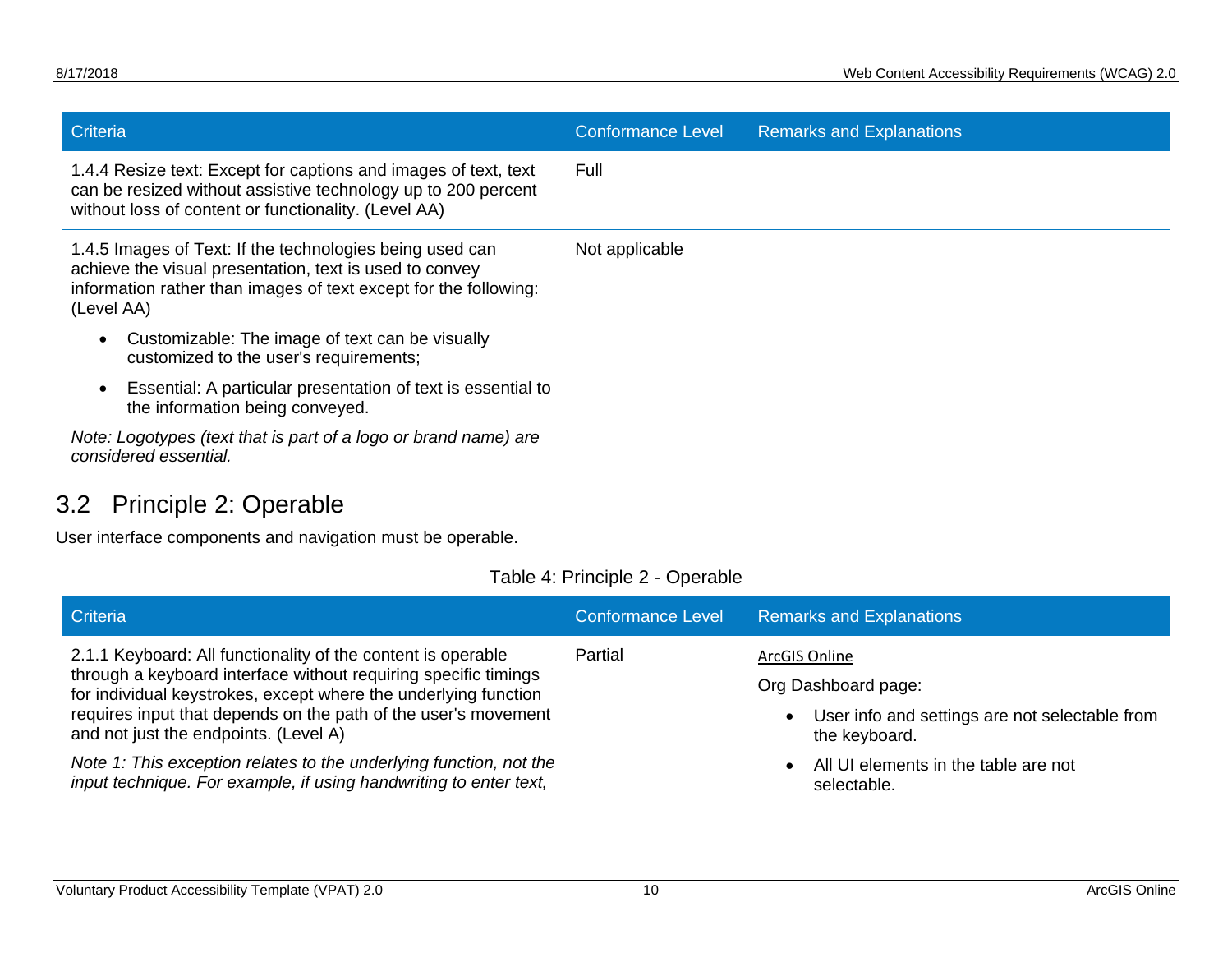| Criteria                                                                                                              | <b>Conformance Level</b> | <b>Remarks and Explanations</b>                                                                                                                                                                                                          |
|-----------------------------------------------------------------------------------------------------------------------|--------------------------|------------------------------------------------------------------------------------------------------------------------------------------------------------------------------------------------------------------------------------------|
| the input technique (handwriting) requires path-dependent input<br>but the underlying function (text input) does not. |                          | Gallery page: The map thumbnails/content options<br>are not selectable from the keyboard.                                                                                                                                                |
| Note 2: This does not forbid and should not discourage<br>providing mouse input or other input methods in addition to |                          | Scene page: Scene Viewer modal options are not<br>selectable from the keyboard.                                                                                                                                                          |
| keyboard operation.                                                                                                   |                          | Groups page: When creating a new group, once a<br>tag has been added, it cannot be deleted without<br>using the mouse.                                                                                                                   |
|                                                                                                                       |                          | Content page: "Create a feature layer" modal: the<br>panning function is not available from the keyboard.                                                                                                                                |
|                                                                                                                       |                          | Web App Builder: With the exception of the Esri<br>World Geocoder search field, the user interface is<br>not keyboard accessible. Configuration modals are<br>keyboard traps and their contents are not selectable<br>from the keyboard. |
|                                                                                                                       |                          | Organization tab:                                                                                                                                                                                                                        |
|                                                                                                                       |                          | Home page - member information pop-up<br>$\bullet$                                                                                                                                                                                       |
|                                                                                                                       |                          | Actions menu<br>$\bullet$                                                                                                                                                                                                                |
|                                                                                                                       |                          | Usage page tabs (Content, Apps, Members,<br>and Groups)                                                                                                                                                                                  |
|                                                                                                                       |                          | Usage page Quick Date Select drop-down list<br>and Featured Groups                                                                                                                                                                       |
|                                                                                                                       |                          | ArcGIS Online Health Dashboard page<br>Status History table previous and advance<br>buttons                                                                                                                                              |
|                                                                                                                       |                          | Insights<br>Home page: The Home, Help, and Profile menus are<br>accessible from the keyboard, but the menu options<br>are not announced to assistive technology.                                                                         |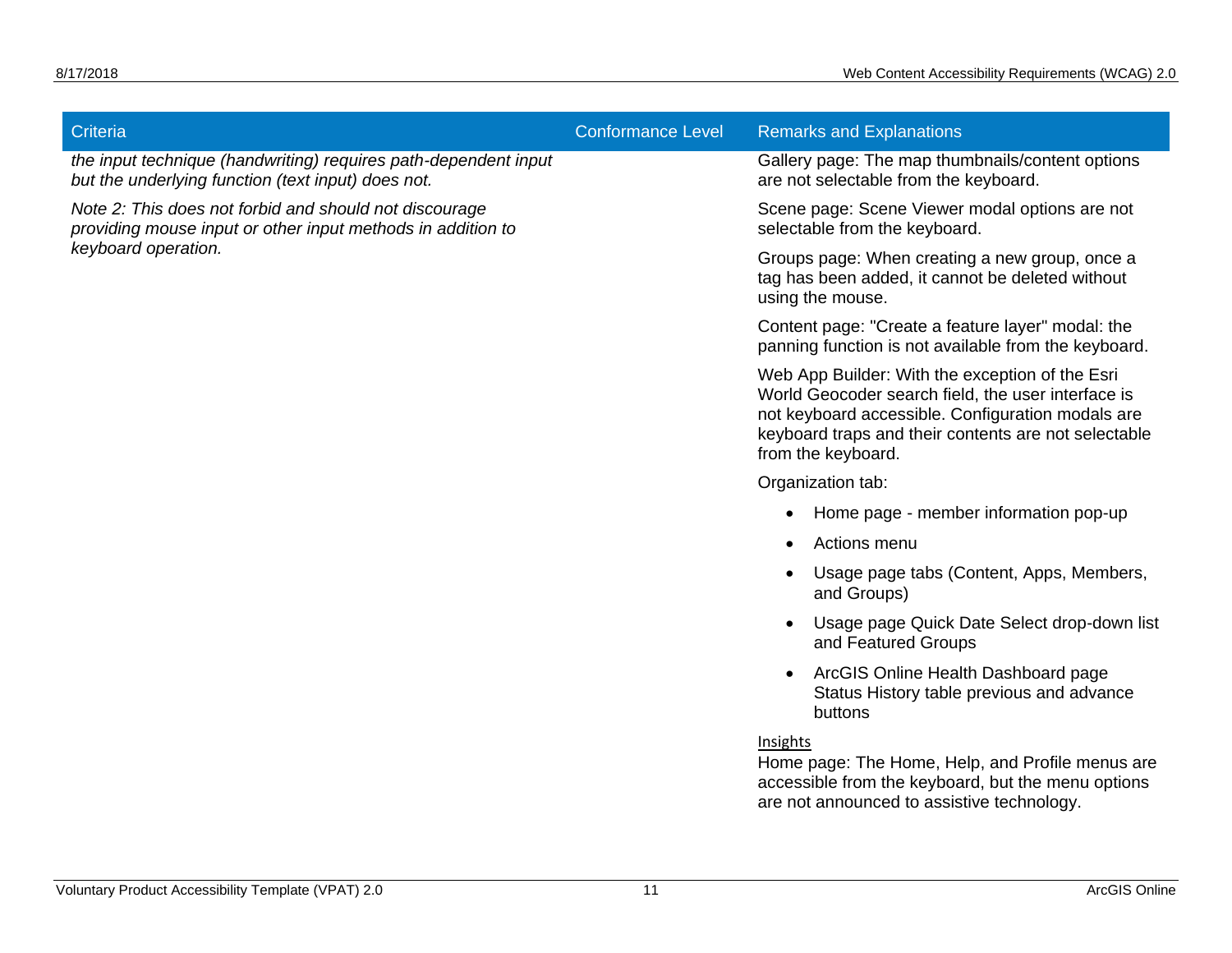| Criteria                                                                                                                                                                                                                                                                                                                                                                                                                                                                                                                                                                                                                                                                                          | <b>Conformance Level</b> | <b>Remarks and Explanations</b>                                                                                                                                                                                                                                    |
|---------------------------------------------------------------------------------------------------------------------------------------------------------------------------------------------------------------------------------------------------------------------------------------------------------------------------------------------------------------------------------------------------------------------------------------------------------------------------------------------------------------------------------------------------------------------------------------------------------------------------------------------------------------------------------------------------|--------------------------|--------------------------------------------------------------------------------------------------------------------------------------------------------------------------------------------------------------------------------------------------------------------|
|                                                                                                                                                                                                                                                                                                                                                                                                                                                                                                                                                                                                                                                                                                   |                          | Create Workbook page: The Data and Model tabs<br>and their respective navigation options, along with<br>the List/Thumbnail View buttons and Most Relevant<br>menu, are not accessible from the keyboard.                                                           |
|                                                                                                                                                                                                                                                                                                                                                                                                                                                                                                                                                                                                                                                                                                   |                          | Open Workbook page: The Sort and Info buttons are<br>not included in the tab index. The "flip" function on<br>the cards and the Description fields are not<br>accessible from the keyboard.                                                                        |
|                                                                                                                                                                                                                                                                                                                                                                                                                                                                                                                                                                                                                                                                                                   |                          | New Workbook page: The left navigation options on<br>the Add To Page modal are not accessible from the<br>keyboard. The function for adding data is entirely<br>inoperable without a mouse. The Create<br>Relationships modal is not selectable from the<br>mouse. |
| 2.1.2 No Keyboard Trap: If keyboard focus can be moved to a<br>component of the page using a keyboard interface, then focus<br>can be moved away from that component using only a keyboard<br>interface, and, if it requires more than unmodified arrow or tab<br>keys or other standard exit methods, the user is advised of the<br>method for moving focus away. (Level A)<br>Note: Since any content that does not meet this success<br>criterion can interfere with a user's ability to use the whole page,<br>all content on the Webpage (whether it is used to meet other<br>success criteria or not) must meet this success criterion. See<br>Conformance Requirement 5: Non-Interference. | Partial                  | ArcGIS Online                                                                                                                                                                                                                                                      |
|                                                                                                                                                                                                                                                                                                                                                                                                                                                                                                                                                                                                                                                                                                   |                          | Map page: Layers and search modal is a keyboard<br>trap - the Close button is not selectable from the<br>keyboard.                                                                                                                                                 |
|                                                                                                                                                                                                                                                                                                                                                                                                                                                                                                                                                                                                                                                                                                   |                          | Web App Builder: With the exception of the Esri<br>World Geocoder search field, the user interface is                                                                                                                                                              |
|                                                                                                                                                                                                                                                                                                                                                                                                                                                                                                                                                                                                                                                                                                   |                          | not keyboard accessible. Configuration modals are<br>keyboard traps and their contents are not selectable<br>from the keyboard.                                                                                                                                    |
|                                                                                                                                                                                                                                                                                                                                                                                                                                                                                                                                                                                                                                                                                                   |                          | Insights                                                                                                                                                                                                                                                           |
|                                                                                                                                                                                                                                                                                                                                                                                                                                                                                                                                                                                                                                                                                                   |                          | Create Workbook page: The Data and Model tabs<br>and their respective navigation options are not<br>accessible from the keyboard.                                                                                                                                  |
| 2.2.1 Timing Adjustable: For each time limit that is set by the<br>content, at least one of the following is true: (Level A)                                                                                                                                                                                                                                                                                                                                                                                                                                                                                                                                                                      | Full                     |                                                                                                                                                                                                                                                                    |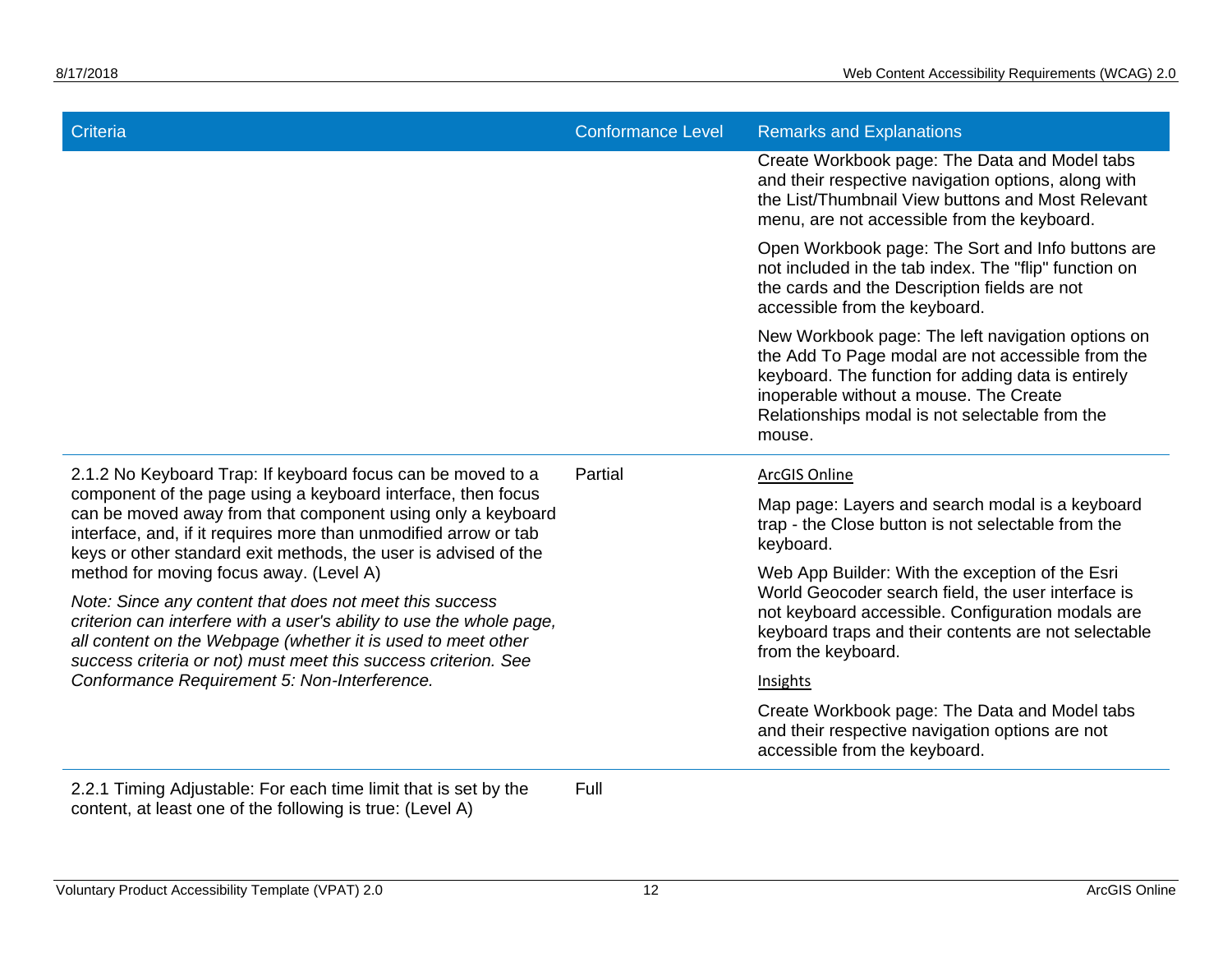| <b>Criteria</b>                                                                                                                                                                                                                                                                                                                                    | <b>Conformance Level</b> | <b>Remarks and Explanations</b> |
|----------------------------------------------------------------------------------------------------------------------------------------------------------------------------------------------------------------------------------------------------------------------------------------------------------------------------------------------------|--------------------------|---------------------------------|
| Turn off: The user is allowed to turn off the time limit<br>$\bullet$<br>before encountering it; or                                                                                                                                                                                                                                                |                          |                                 |
| Adjust: The user is allowed to adjust the time limit before<br>encountering it over a wide range that is at least ten<br>times the length of the default setting; or                                                                                                                                                                               |                          |                                 |
| Extend: The user is warned before time expires and<br>given at least 20 seconds to extend the time limit with a<br>simple action (for example, "press the space bar"), and<br>the user is allowed to extend the time limit at least ten<br>times; or                                                                                               |                          |                                 |
| Real-time Exception: The time limit is a required part of a<br>real-time event (for example, an auction), and no<br>alternative to the time limit is possible; or                                                                                                                                                                                  |                          |                                 |
| Essential Exception: The time limit is essential and<br>extending it would invalidate the activity; or                                                                                                                                                                                                                                             |                          |                                 |
| 20 Hour Exception: The time limit is longer than 20<br>hours.                                                                                                                                                                                                                                                                                      |                          |                                 |
| Note: This success criterion helps ensure that users can<br>complete tasks without unexpected changes in content or<br>context that are a result of a time limit. This success criterion<br>should be considered in conjunction with Success Criterion<br>3.2.1, which puts limits on changes of content or context as a<br>result of user action. |                          |                                 |
| 2.2.2 Pause, Stop, Hide: For moving, blinking, scrolling, or auto-<br>updating information, all of the following are true: (Level A)                                                                                                                                                                                                               | Full                     |                                 |
| . Moving blinking corolling: Ear any moving blinking or                                                                                                                                                                                                                                                                                            |                          |                                 |

• Moving, blinking, scrolling: For any moving, blinking or scrolling information that (1) starts automatically, (2) lasts more than five seconds, and (3) is presented in parallel with other content, there is a mechanism for the user to pause, stop, or hide it unless the movement,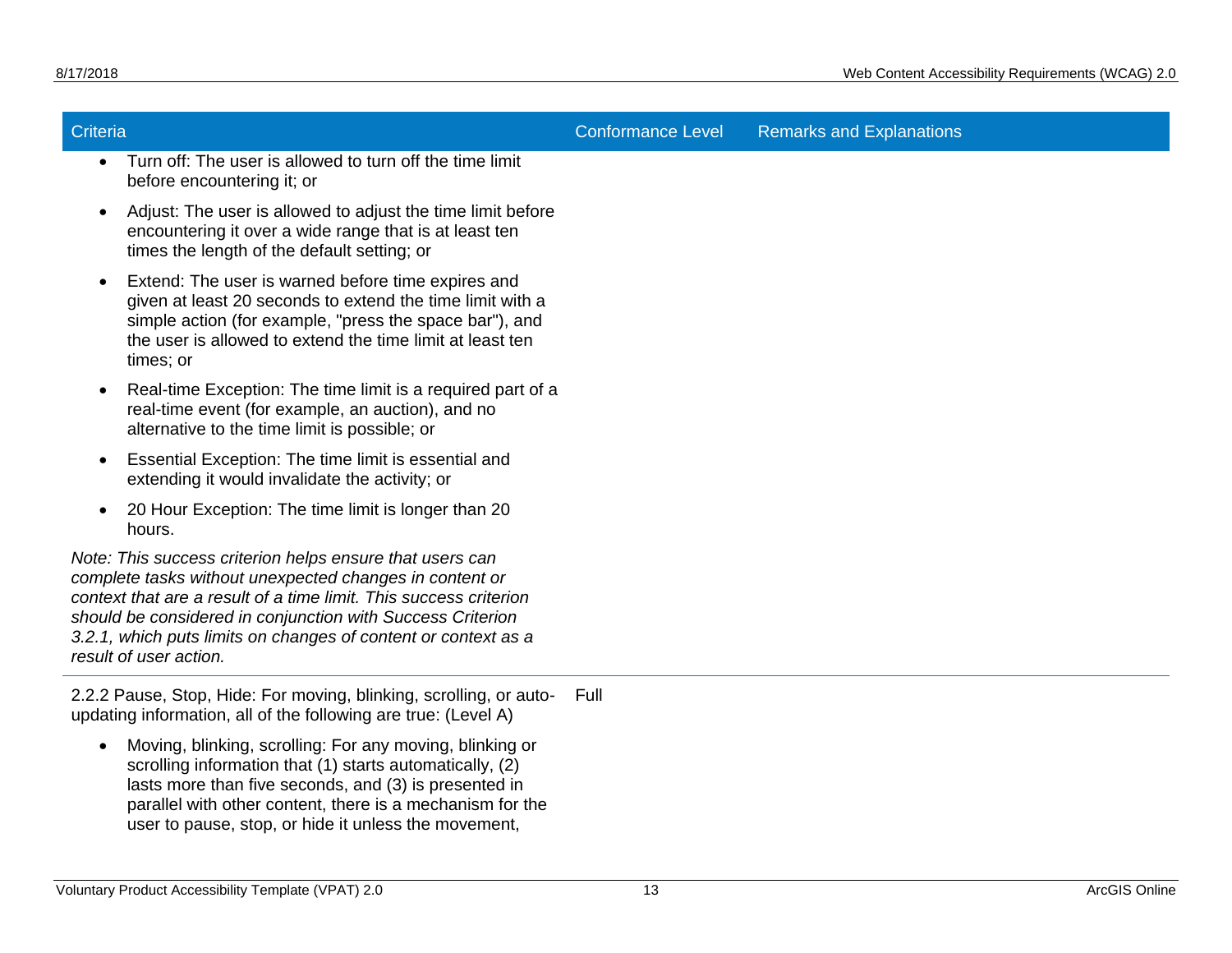Criteria Conformance Level Remarks and Explanations

blinking, or scrolling is part of an activity where it is essential; and

• Auto-updating: For any auto-updating information that (1) starts automatically and (2) is presented in parallel with other content, there is a mechanism for the user to pause, stop, or hide it or to control the frequency of the update unless the auto-updating is part of an activity where it is essential.

*Note 1: For requirements related to flickering or flashing content, refer to Guideline 2.3.*

*Note 2: Since any content that does not meet this success criterion can interfere with a user's ability to use the whole page, all content on the Webpage (whether it is used to meet other success criteria or not) must meet this success criterion. See Conformance Requirement 5: Non-Interference.*

*Note 3: Content that is updated periodically by software or that is streamed to the user agent is not required to preserve or present information that is generated or received between the initiation of the pause and resuming presentation, as this may not be technically possible, and in many situations could be misleading to do so.*

*Note 4: An animation that occurs as part of a preload phase or similar situation can be considered essential if interaction cannot occur during that phase for all users and if not indicating progress could confuse users or cause them to think that content was frozen or broken.*

2.3.1 Three Flashes or Below Threshold: Webpages do not contain anything that flashes more than three times in any one second period, or the flash is below the general flash and red flash thresholds. (Level A) Full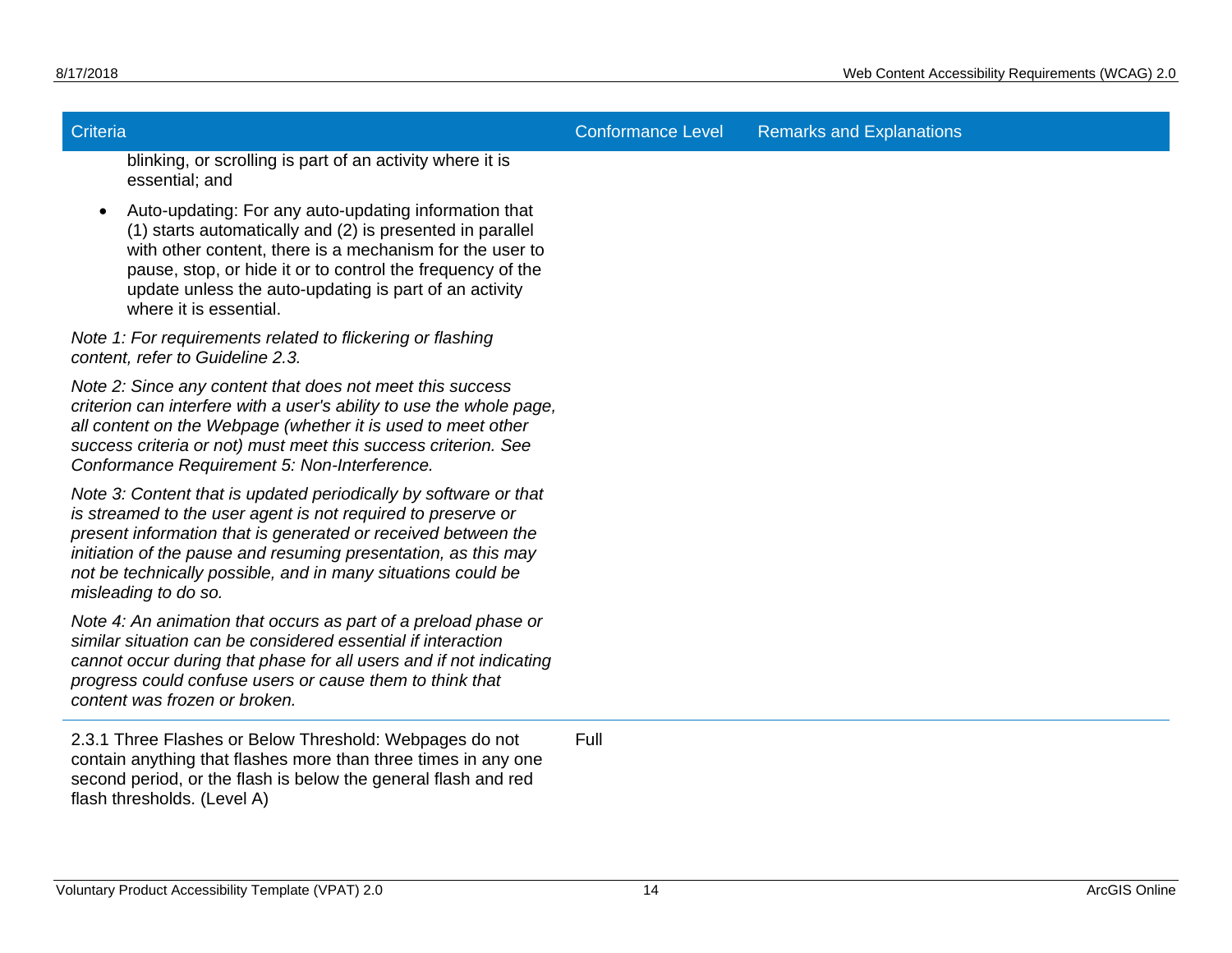| <b>Criteria</b>                                                                                                                                                                                                                                                                                                   | <b>Conformance Level</b> | <b>Remarks and Explanations</b>                                                        |
|-------------------------------------------------------------------------------------------------------------------------------------------------------------------------------------------------------------------------------------------------------------------------------------------------------------------|--------------------------|----------------------------------------------------------------------------------------|
| Note: Since any content that does not meet this success<br>criterion can interfere with a user's ability to use the whole page,<br>all content on the Webpage (whether it is used to meet other<br>success criteria or not) must meet this success criterion. See<br>Conformance Requirement 5: Non-Interference. |                          |                                                                                        |
| 2.4.1 Bypass Blocks: A mechanism is available to bypass                                                                                                                                                                                                                                                           | Partial                  | <b>ArcGIS Online</b>                                                                   |
| blocks of content that are repeated on multiple Webpages.<br>(Level A)                                                                                                                                                                                                                                            |                          | The following pages are missing skip navigation<br>links:                              |
|                                                                                                                                                                                                                                                                                                                   |                          | Trial<br>$\bullet$                                                                     |
|                                                                                                                                                                                                                                                                                                                   |                          | Set Up Your Organization                                                               |
|                                                                                                                                                                                                                                                                                                                   |                          | Gallery                                                                                |
|                                                                                                                                                                                                                                                                                                                   |                          | Content                                                                                |
|                                                                                                                                                                                                                                                                                                                   |                          | Organization                                                                           |
| 2.4.2 Page Titled: Webpages have titles that describe topic or                                                                                                                                                                                                                                                    | Partial                  | <b>ArcGIS Online</b>                                                                   |
| purpose. (Level A)                                                                                                                                                                                                                                                                                                |                          | On the Trial page, the "Sign up for the Arc GIS trial"<br>frame does not have a title. |
| 2.4.3 Focus Order: If a Webpage can be navigated sequentially<br>and the navigation sequences affect meaning or operation,<br>focusable components receive focus in an order that preserves<br>meaning and operability. (Level A)                                                                                 | Full                     |                                                                                        |
| 2.4.4 Link Purpose (In Context): The purpose of each link can                                                                                                                                                                                                                                                     | Partial                  | <b>ArcGIS Online</b>                                                                   |
| be determined from the link text alone or from the link text<br>together with its programmatically determined link context,                                                                                                                                                                                       |                          | Organization tab: Invite Members modal uses the                                        |
| except where the purpose of the link would be ambiguous to<br>users in general. (Level A)                                                                                                                                                                                                                         |                          | word "here" for a hyperlink.                                                           |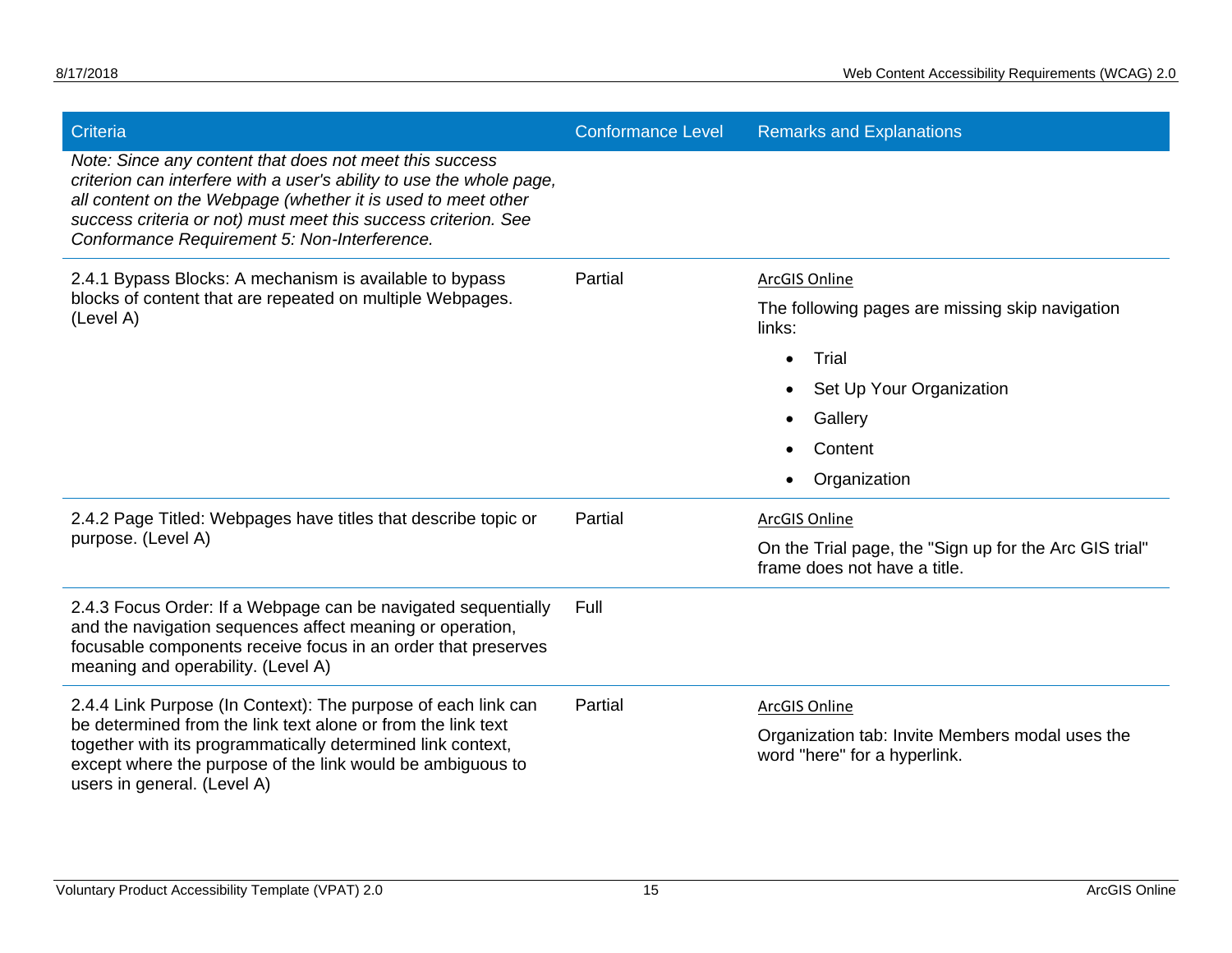| Criteria                                                                                                                                                                              | <b>Conformance Level</b> | <b>Remarks and Explanations</b>                                                                                          |
|---------------------------------------------------------------------------------------------------------------------------------------------------------------------------------------|--------------------------|--------------------------------------------------------------------------------------------------------------------------|
| 2.4.5 Multiple Ways: More than one way is available to locate a<br>Webpage within a set of Webpages except where the Webpage<br>is the result of, or a step in, a process. (Level AA) | Not applicable           |                                                                                                                          |
| 2.4.6 Headings and Labels: Headings and labels describe topic                                                                                                                         | Partial                  | ArcGIS Online                                                                                                            |
| or purpose. (Level AA)                                                                                                                                                                |                          | Map page: Webmap Viewer page contains no<br>headings.                                                                    |
|                                                                                                                                                                                       |                          | On the Usage page, category titles do not use<br>heading styles.                                                         |
|                                                                                                                                                                                       |                          | Insights                                                                                                                 |
|                                                                                                                                                                                       |                          | Open Workbook page: Page is missing an <h1>.</h1>                                                                        |
| 2.4.7 Focus Visible: Any keyboard operable user interface has a                                                                                                                       | Partial                  | ArcGIS Online                                                                                                            |
| mode of operation where the keyboard focus indicator is visible.<br>(Level AA)                                                                                                        |                          | Web App Builder: With the exception of the Esri<br>World Geocoder search button, there is no visible<br>on-screen focus. |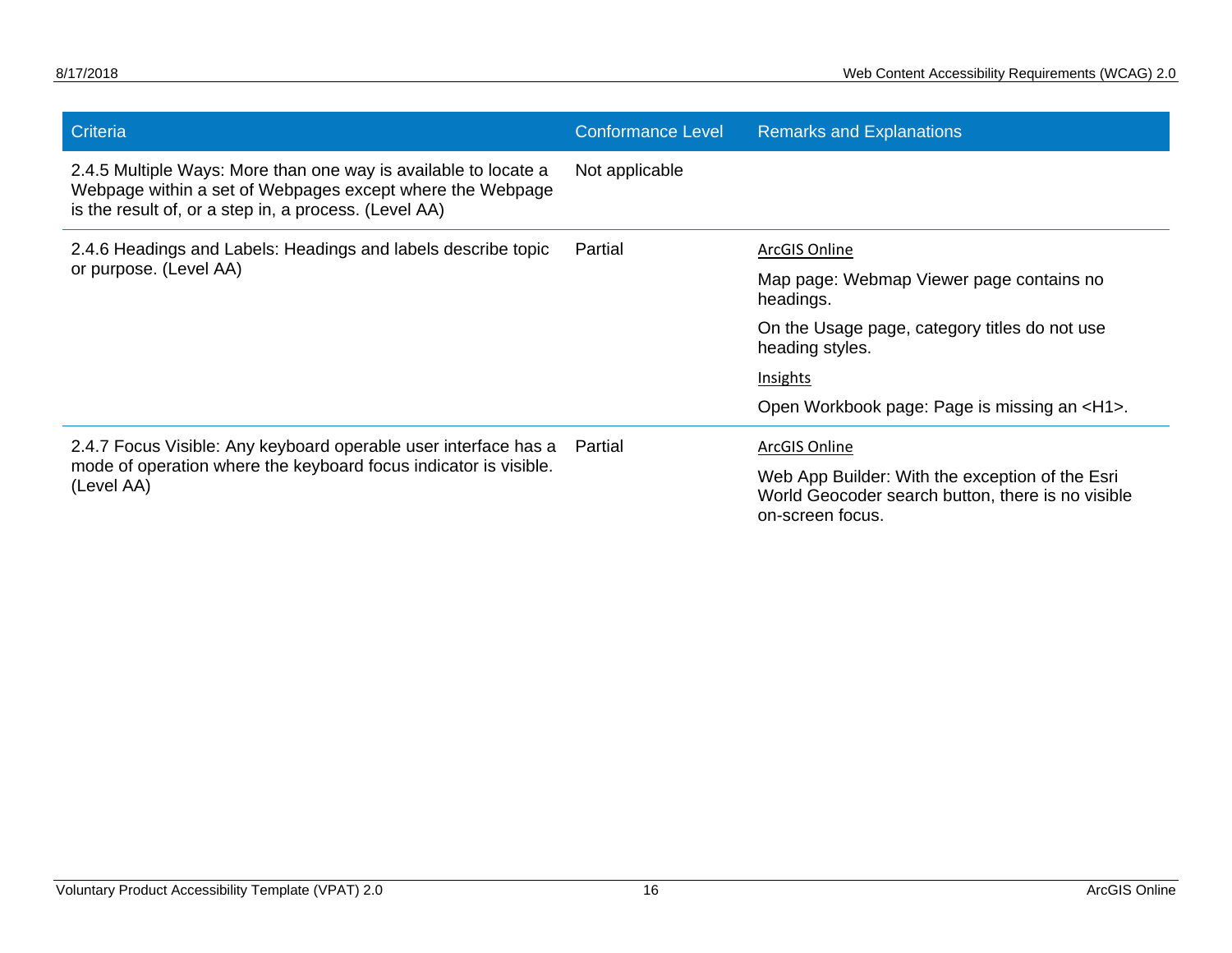Information and the operation of user interface must be understandable.

### 3.3 Principle 3: Understandable

Information and the operation of user interface must be understandable.

| Table 5: Principle 3 - Understandable |
|---------------------------------------|
|---------------------------------------|

<span id="page-19-0"></span>

| Criteria                                                                                                                                                                                                                                                                                                                       | <b>Conformance Level</b> | <b>Remarks and Explanations</b>                                                                                                                                                                                                |
|--------------------------------------------------------------------------------------------------------------------------------------------------------------------------------------------------------------------------------------------------------------------------------------------------------------------------------|--------------------------|--------------------------------------------------------------------------------------------------------------------------------------------------------------------------------------------------------------------------------|
| 3.1.1 Language of Page: The default human language of each<br>Webpage can be programmatically determined. (Level A)                                                                                                                                                                                                            | Partial                  | ArcGIS Online<br>The following pages do not have <html> language<br/>attributes:<br/>Trial<br/><math>\bullet</math><br/><b>Trial Activation</b><br/>Scene<br/><math>\bullet</math><br/>Web App Builder<br/>Organization</html> |
| 3.1.2 Language of Parts: The human language of each passage<br>or phrase in the content can be programmatically determined<br>except for proper names, technical terms, words of<br>indeterminate language, and words or phrases that have<br>become part of the vernacular of the immediately surrounding<br>text. (Level AA) | Not applicable           |                                                                                                                                                                                                                                |
| 3.2.1 On Focus: When any component receives focus, it does<br>not initiate a change of context. (Level A)                                                                                                                                                                                                                      | Full                     |                                                                                                                                                                                                                                |
| 3.2.2 On Input: Changing the setting of any user interface<br>component does not automatically cause a change of context<br>unless the user has been advised of the behavior before using<br>the component. (Level A)                                                                                                          | Full                     |                                                                                                                                                                                                                                |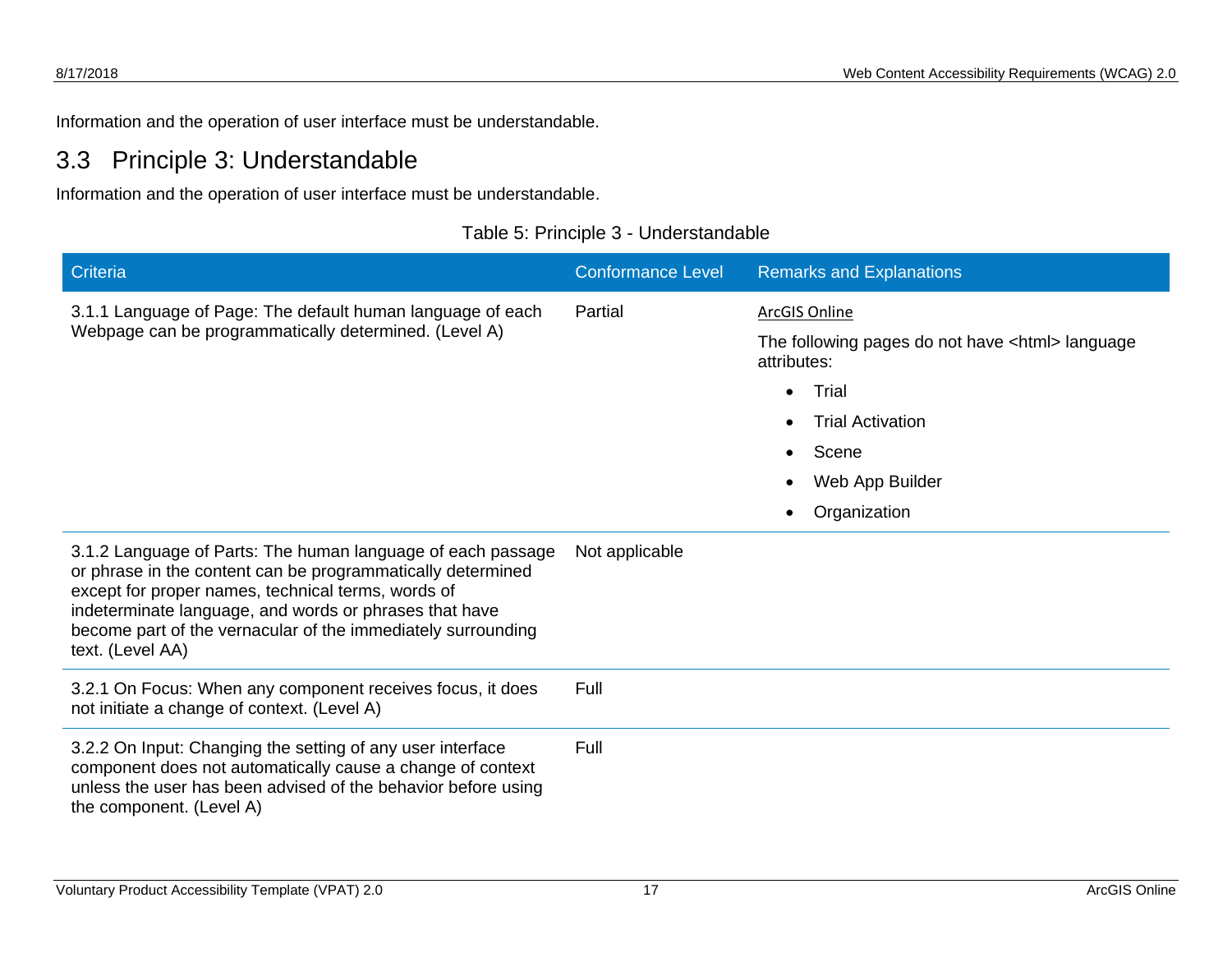| Criteria                                                                                                                                                                                                                                         | <b>Conformance Level</b> | <b>Remarks and Explanations</b>                                                                                                                                                                                                                              |
|--------------------------------------------------------------------------------------------------------------------------------------------------------------------------------------------------------------------------------------------------|--------------------------|--------------------------------------------------------------------------------------------------------------------------------------------------------------------------------------------------------------------------------------------------------------|
| 3.2.3 Consistent Navigation: Navigational mechanisms that are<br>repeated on multiple Webpages within a set of Webpages occur<br>in the same relative order each time they are repeated, unless a<br>change is initiated by the user. (Level AA) | Not applicable           |                                                                                                                                                                                                                                                              |
| 3.2.4 Consistent Identification: Components that have the same<br>functionality within a set of Webpages are identified<br>consistently. (Level AA)                                                                                              | Full                     |                                                                                                                                                                                                                                                              |
| 3.3.1 Error Identification: If an input error is automatically                                                                                                                                                                                   | Partial                  | ArcGIS Online                                                                                                                                                                                                                                                |
| detected, the item that is in error is identified and the error is<br>described to the user in text. (Level A)                                                                                                                                   |                          | Set Up Your Organization page: Available/not<br>available status of shortname is not announced to<br>assistive technology. If an unavailable shortname is<br>chosen and the submit button is selected, the error<br>message appears that the field is blank. |
| 3.3.2 Labels or Instructions: Labels or instructions are provided                                                                                                                                                                                |                          | ArcGIS Online                                                                                                                                                                                                                                                |
| when content requires user input. (Level A)                                                                                                                                                                                                      |                          | Trial page:                                                                                                                                                                                                                                                  |
|                                                                                                                                                                                                                                                  |                          | Industry and Organizational Role drop-down<br>lists do not have labels.                                                                                                                                                                                      |
|                                                                                                                                                                                                                                                  |                          | Social media icons are missing title tags.                                                                                                                                                                                                                   |
|                                                                                                                                                                                                                                                  |                          | Trial Activation: Accept terms and conditions<br>checkbox and Search button do not have labels.                                                                                                                                                              |
|                                                                                                                                                                                                                                                  |                          | Set Up Your Organization page: Text boxes are<br>missing field labels.                                                                                                                                                                                       |
|                                                                                                                                                                                                                                                  |                          | Map page: Analysis information icons are not<br>differentiated by title tags.                                                                                                                                                                                |
|                                                                                                                                                                                                                                                  |                          | Content page:                                                                                                                                                                                                                                                |
|                                                                                                                                                                                                                                                  |                          | On the "Add an item from my computer, "Add<br>an item from the web," and "Add an                                                                                                                                                                             |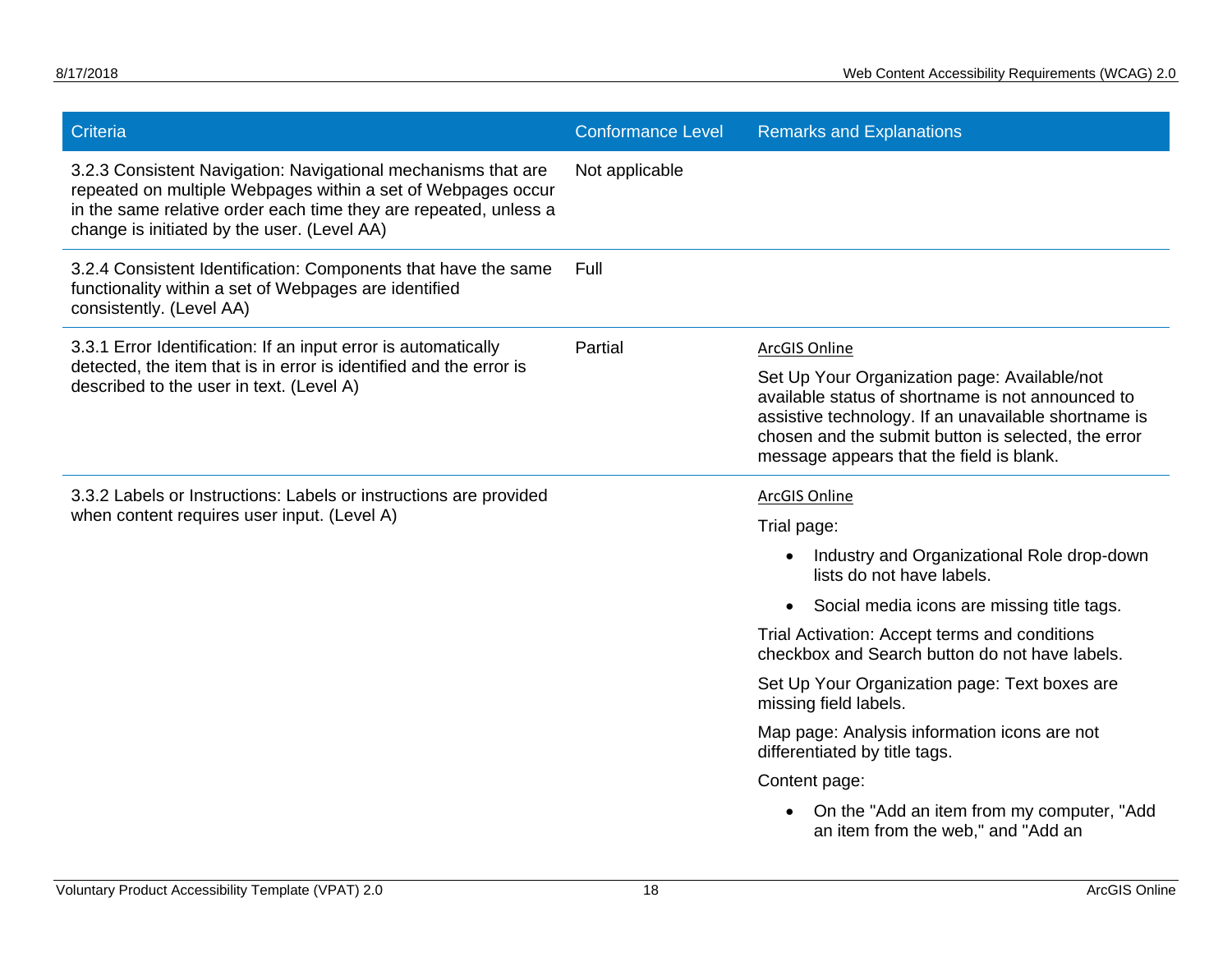| Criteria                                                                                                                                                                                                                                            | <b>Conformance Level</b> | <b>Remarks and Explanations</b>                                                                                                                                                                                                                              |  |
|-----------------------------------------------------------------------------------------------------------------------------------------------------------------------------------------------------------------------------------------------------|--------------------------|--------------------------------------------------------------------------------------------------------------------------------------------------------------------------------------------------------------------------------------------------------------|--|
|                                                                                                                                                                                                                                                     |                          | application modals, the Tags field does not<br>have a label or tooltip text.                                                                                                                                                                                 |  |
|                                                                                                                                                                                                                                                     |                          | On the "Add item from cloud drive" modal, the<br>Google Drive, Dropbox and OneDrive buttons<br>are not labeled.                                                                                                                                              |  |
|                                                                                                                                                                                                                                                     |                          | On the "Create a feature layer" modal, the<br>left, right, top and bottom fields are missing<br>field labels.                                                                                                                                                |  |
|                                                                                                                                                                                                                                                     |                          | Feature layer page: Edit links for Description,<br>Terms of Use, Comments, and Summary are<br>not differentiated by tooltip text/title tags.                                                                                                                 |  |
|                                                                                                                                                                                                                                                     |                          | Organization tab: On the ArcGIS Online Health<br>Dashboard page, the RSS feed icons are not<br>differentiated by title tags.                                                                                                                                 |  |
|                                                                                                                                                                                                                                                     |                          | Insights                                                                                                                                                                                                                                                     |  |
|                                                                                                                                                                                                                                                     |                          | Home page: The Duplicate and Settings icons do not<br>have title tags that differentiate them from one<br>another. The Search field is missing a label.                                                                                                      |  |
|                                                                                                                                                                                                                                                     |                          | Open Workbook page: Description fields in cards<br>lack field labels and instructional text.                                                                                                                                                                 |  |
| 3.3.3 Error Suggestion: If an input error is automatically<br>detected and suggestions for correction are known, then the<br>suggestions are provided to the user, unless it would jeopardize<br>the security or purpose of the content. (Level AA) | Partial                  | <b>ArcGIS Online</b>                                                                                                                                                                                                                                         |  |
|                                                                                                                                                                                                                                                     |                          | Set Up Your Organization page: Available/not<br>available status of shortname is not announced to<br>assistive technology. If an unavailable shortname is<br>chosen and the submit button is selected, the error<br>message appears that the field is blank. |  |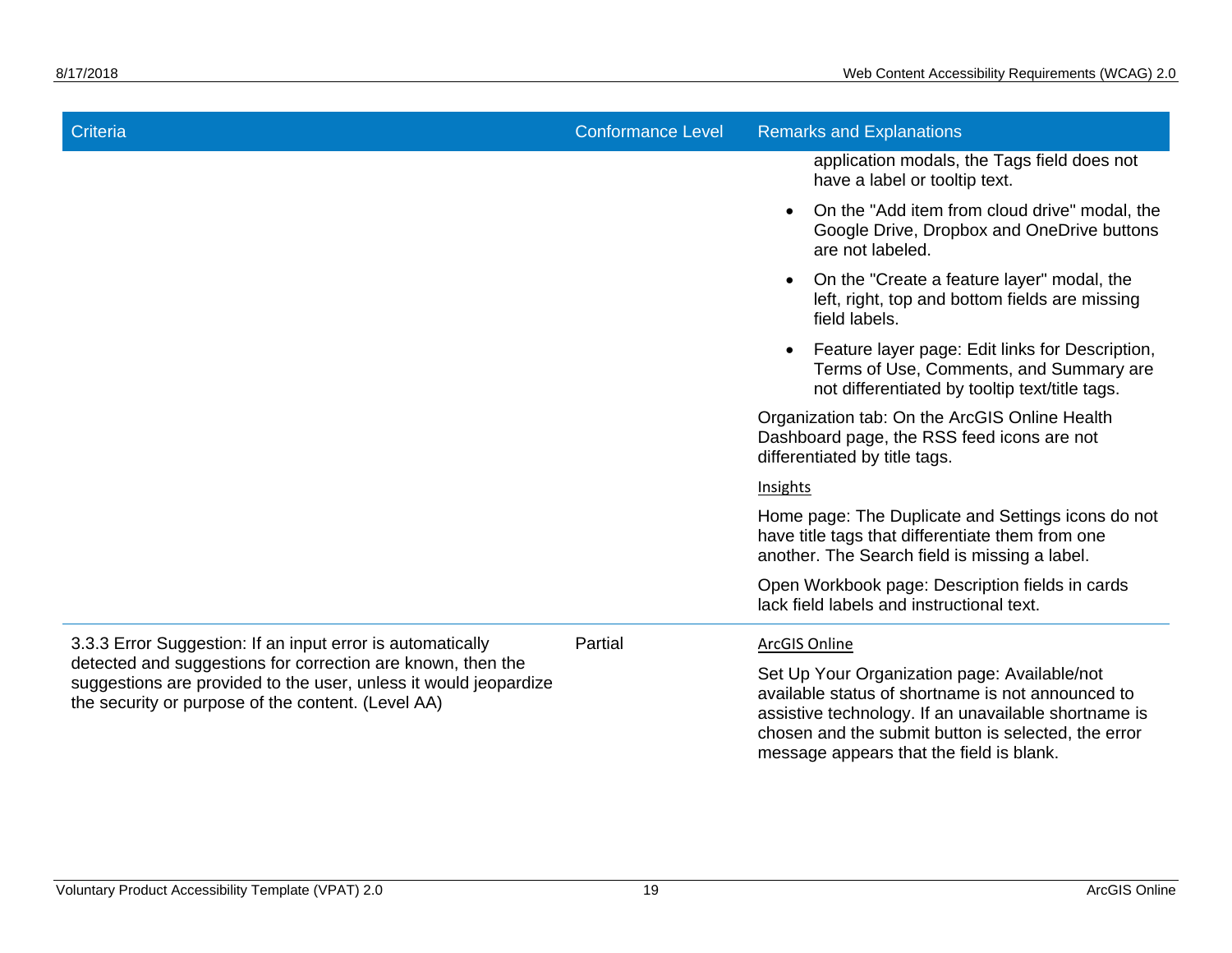<span id="page-22-0"></span>

| <b>Criteria</b> |                                                                                                                                                                                                                                                                                                                     | <b>Conformance Level</b> | <b>Remarks and Explanations</b> |
|-----------------|---------------------------------------------------------------------------------------------------------------------------------------------------------------------------------------------------------------------------------------------------------------------------------------------------------------------|--------------------------|---------------------------------|
|                 | 3.3.4 Error Prevention (Legal, Financial, Data): For Webpages<br>that cause legal commitments or financial transactions for the<br>user to occur, that modify or delete user-controllable data in<br>data storage systems, or that submit user test responses, at<br>least one of the following is true: (Level AA) | Full                     |                                 |
|                 | Reversible: Submissions are reversible.                                                                                                                                                                                                                                                                             |                          |                                 |
| them.           | Checked: Data entered by the user is checked for input<br>errors and the user is provided an opportunity to correct                                                                                                                                                                                                 |                          |                                 |
| the submission. | Confirmed: A mechanism is available for reviewing,<br>confirming, and correcting information before finalizing                                                                                                                                                                                                      |                          |                                 |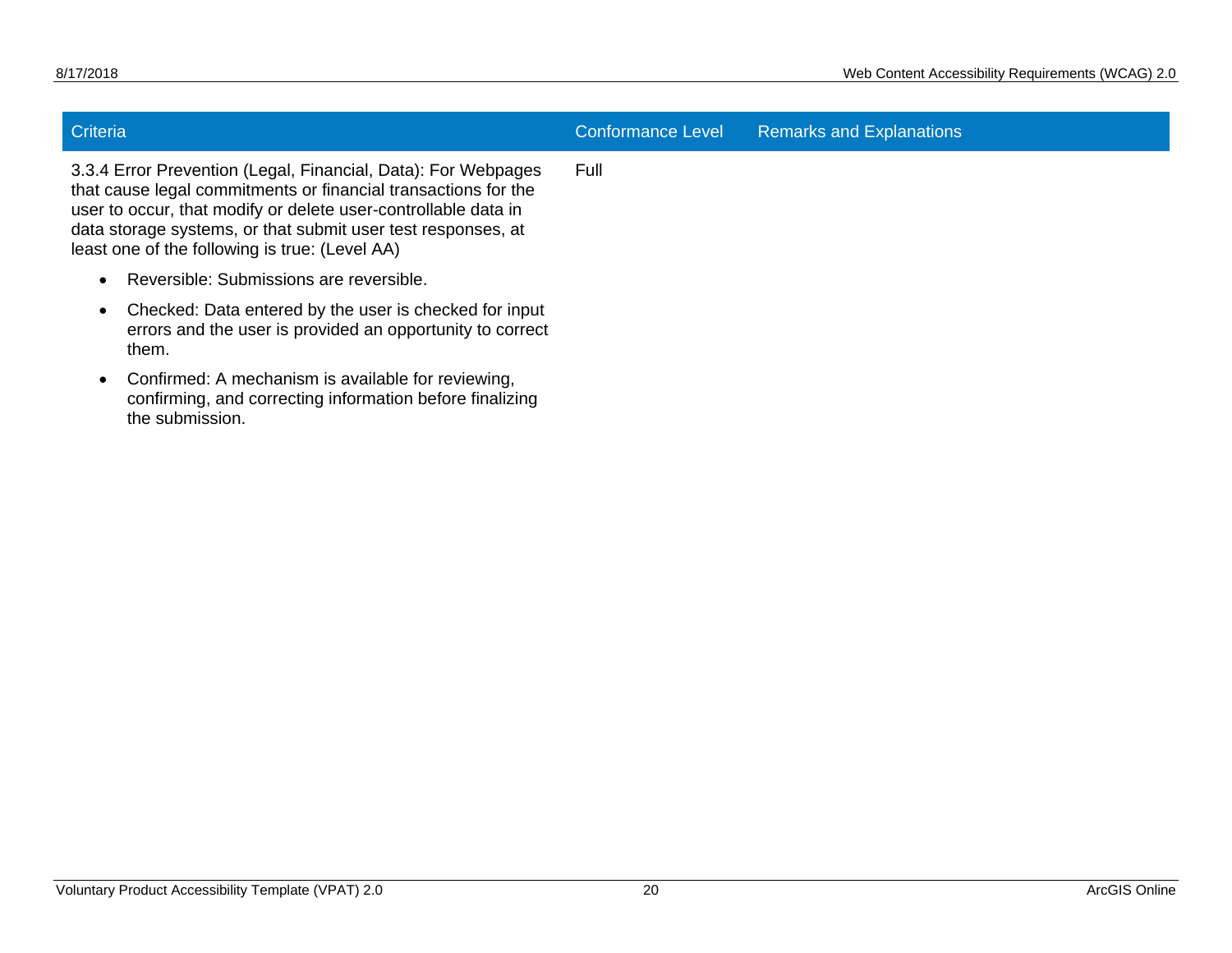## 3.4 Principle 4: Robust

Content must be robust enough that it can be interpreted reliably by a wide variety of user agents, including assistive technologies.

Table 6: Principle 4 - Robust

| Criteria                                                                                                                                                                                                                                                                                                                                                                                                                                                                                                                                                                                                                                                                                | <b>Conformance Level</b> | <b>Remarks and Explanations</b>                                                                                                              |
|-----------------------------------------------------------------------------------------------------------------------------------------------------------------------------------------------------------------------------------------------------------------------------------------------------------------------------------------------------------------------------------------------------------------------------------------------------------------------------------------------------------------------------------------------------------------------------------------------------------------------------------------------------------------------------------------|--------------------------|----------------------------------------------------------------------------------------------------------------------------------------------|
| 4.1.1 Parsing: In content implemented using markup<br>languages, elements have complete start and end tags,<br>elements are nested according to their specifications, elements<br>do not contain duplicate attributes, and any IDs are unique,<br>except where the specifications allow these features. (Level A)                                                                                                                                                                                                                                                                                                                                                                       | Full                     |                                                                                                                                              |
| Note: Start and end tags that are missing a critical character in<br>their formation, such as a closing angle bracket or a<br>mismatched attribute value quotation mark are not complete.                                                                                                                                                                                                                                                                                                                                                                                                                                                                                               |                          |                                                                                                                                              |
| 4.1.2 Name, Role, Value: For all user interface components<br>(including but not limited to: form elements, links and<br>components generated by scripts), the name and role can be<br>programmatically determined; states, properties, and values<br>that can be set by the user can be programmatically set; and<br>notification of changes to these items is available to user<br>agents, including assistive technologies. (Level A)<br>Note: This success criterion is primarily for Web authors who<br>develop or script their own user interface components. For<br>example, standard HTML controls already meet this success<br>criterion when used according to specification. | Partial                  | ArcGIS Online                                                                                                                                |
|                                                                                                                                                                                                                                                                                                                                                                                                                                                                                                                                                                                                                                                                                         |                          | Trial page:                                                                                                                                  |
|                                                                                                                                                                                                                                                                                                                                                                                                                                                                                                                                                                                                                                                                                         |                          | Industry and Organizational Role drop-down<br>lists do not have labels.                                                                      |
|                                                                                                                                                                                                                                                                                                                                                                                                                                                                                                                                                                                                                                                                                         |                          | Social media icons are missing title tags.                                                                                                   |
|                                                                                                                                                                                                                                                                                                                                                                                                                                                                                                                                                                                                                                                                                         |                          | Trial Activation: Accept terms and conditions<br>checkbox and Search button do not have labels.                                              |
|                                                                                                                                                                                                                                                                                                                                                                                                                                                                                                                                                                                                                                                                                         |                          | Trial Activation page: Trial Activation page: Terms of<br>Use/Master Agreement does not contain a frame<br>title.                            |
|                                                                                                                                                                                                                                                                                                                                                                                                                                                                                                                                                                                                                                                                                         |                          | Set Up Your Organization page:                                                                                                               |
|                                                                                                                                                                                                                                                                                                                                                                                                                                                                                                                                                                                                                                                                                         |                          | Incorrect ARIA role/attribute is used for<br>checkbox (Security > Allow access thru<br>HTTPS only), Language and Region drop-<br>down lists. |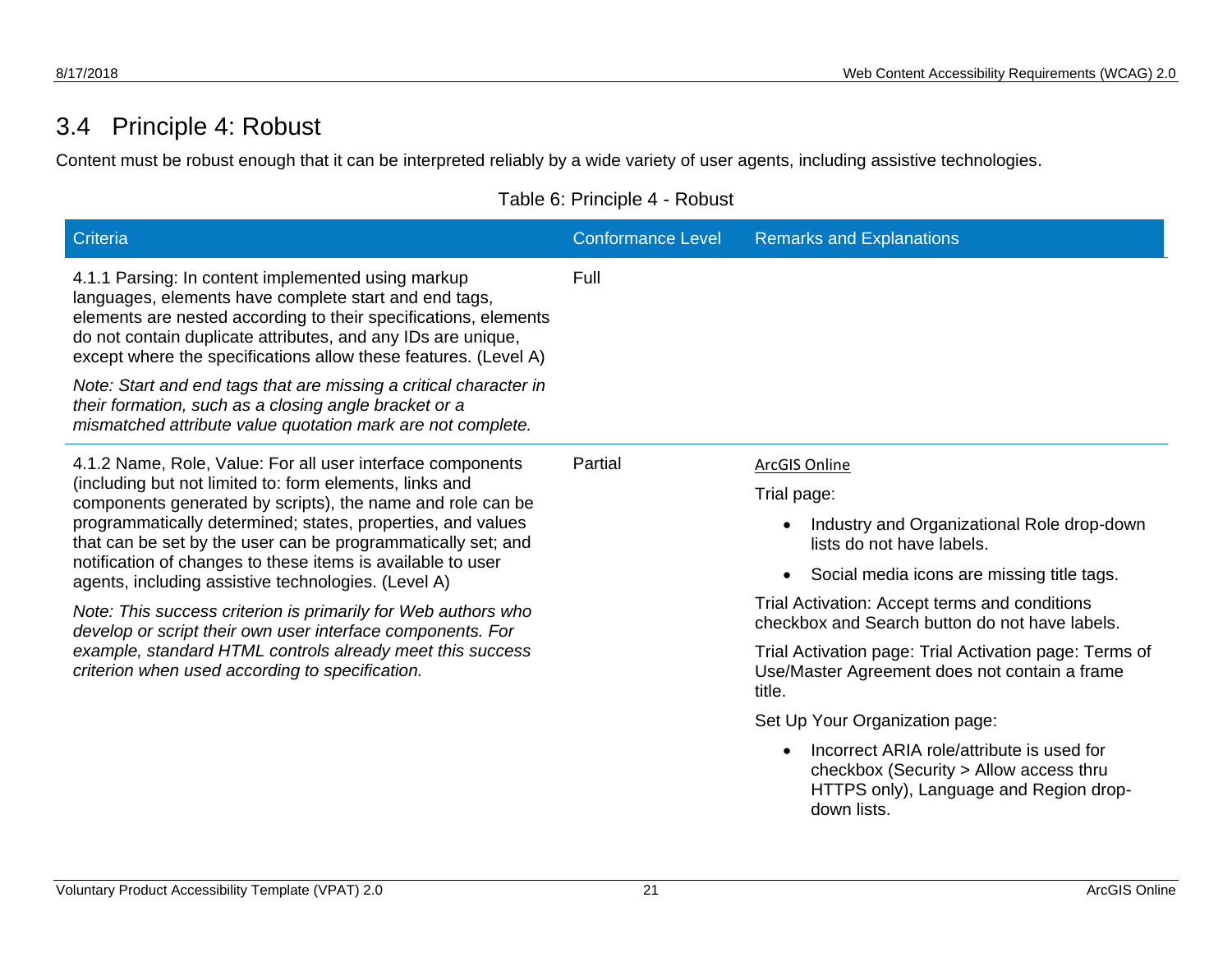# Criteria Conformance Level Remarks and Explanations

• Text boxes are missing field labels.

Set Up Your Organization page: Available/not available status of shortname is not announced to assistive technology. If an unavailable shortname is chosen and the submit button is selected, the error message appears that the field is blank.

Map page: Analysis information icons are not differentiated by title tags.

Content page:

- On the "Add an item from my computer, "Add an item from the web," and "Add an application modals, the Tags field does not have a label or tooltip text.
- On the "Add item from cloud drive" modal, the Google Drive, Dropbox and OneDrive buttons are not labeled.
- On the "Create a feature layer" modal, the left, right, top and bottom fields are missing field labels.
- Feature layer page: Edit links for Description, Terms of Use, Comments, and Summary are not differentiated by tooltip text/title tags.

Web App Builder page: Frames are not titled.

Organization tab: On the ArcGIS Online Health Dashboard page, the RSS feed icons are not differentiated by title tags.

Insights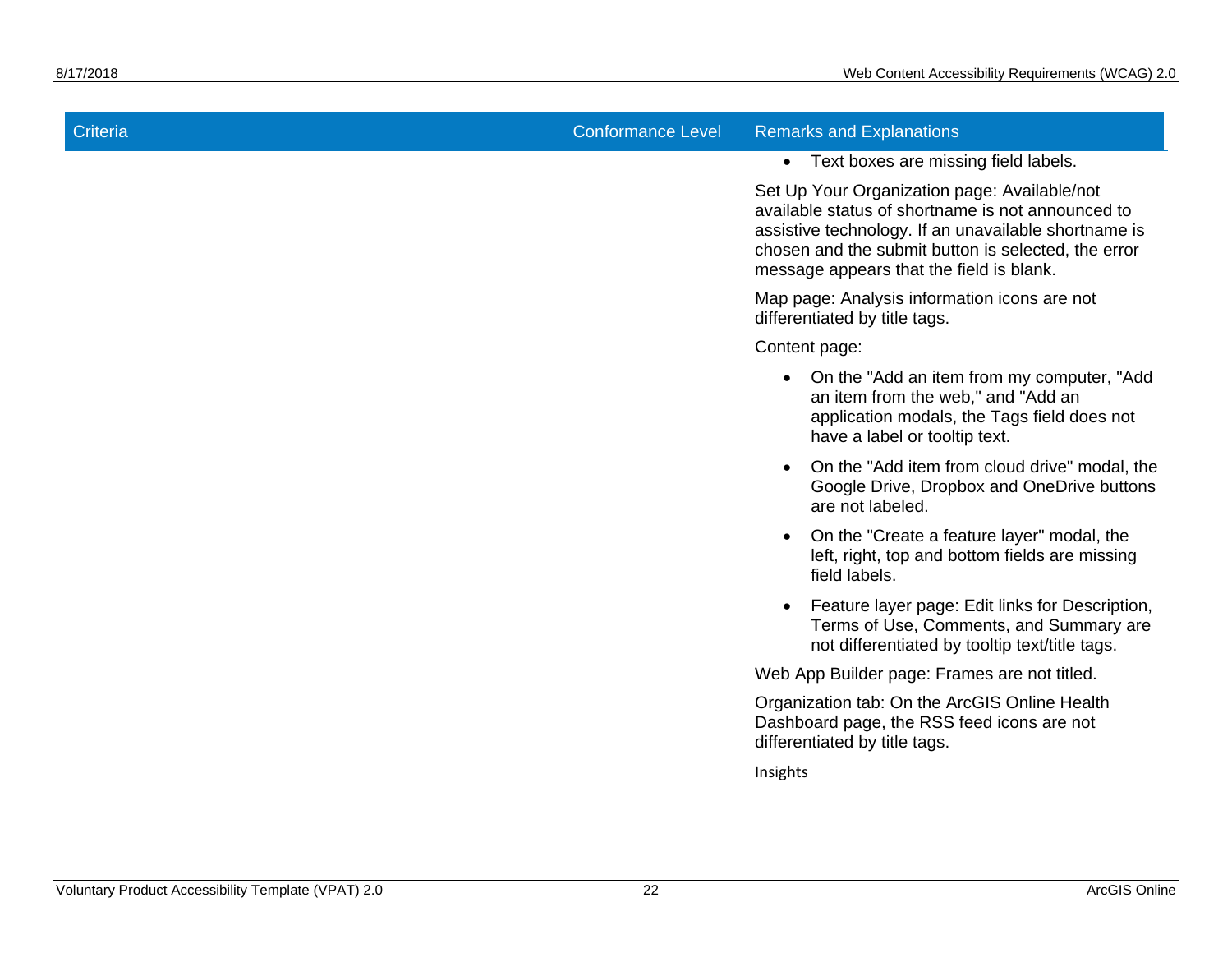| Criteria                                                                        | Conformance Level Remarks and Explanations                                                                                                           |
|---------------------------------------------------------------------------------|------------------------------------------------------------------------------------------------------------------------------------------------------|
|                                                                                 | Home page: The Home, Help, and Profile menus are<br>accessible from the keyboard, but the menu options<br>are not announced to assistive technology. |
| $\Gamma$ , the subset of $\Gamma$ is the set of $\Omega$ is the set of $\Omega$ |                                                                                                                                                      |

## 4. Functional Performance Criteria

<span id="page-25-0"></span>

| Criteria                                                                                                                             | <b>Conformance Level</b> | <b>Remarks and Explanations</b>                                                                                                                                                                                                                                                                                                                                                                                                            |
|--------------------------------------------------------------------------------------------------------------------------------------|--------------------------|--------------------------------------------------------------------------------------------------------------------------------------------------------------------------------------------------------------------------------------------------------------------------------------------------------------------------------------------------------------------------------------------------------------------------------------------|
| 302.1 Without Vision                                                                                                                 | Partial                  | ArcGIS Online                                                                                                                                                                                                                                                                                                                                                                                                                              |
| Where a visual mode of operation is provided, ICT shall provide<br>at least one mode of operation that does not require user vision. |                          | Org Dashboard page: Page prev/next buttons are<br>images with no alt tags.                                                                                                                                                                                                                                                                                                                                                                 |
|                                                                                                                                      |                          | Map page: Map layers in modal do not have alt tags.                                                                                                                                                                                                                                                                                                                                                                                        |
|                                                                                                                                      |                          | Web App Builder: Themes, widget, and icons do not<br>have alt descriptions.                                                                                                                                                                                                                                                                                                                                                                |
|                                                                                                                                      |                          | The Esri Support page does not fully adhere to all<br>applicable accessibility requirements.                                                                                                                                                                                                                                                                                                                                               |
|                                                                                                                                      |                          | <b>Insights</b>                                                                                                                                                                                                                                                                                                                                                                                                                            |
|                                                                                                                                      |                          | Home page: The Home, Help, and Profile menus are<br>accessible from the keyboard, but the menu options<br>are not announced to assistive technology. The<br>Duplicate and Settings icons do not have title tags<br>that differentiate them from one another. The Search<br>field is missing a label. The Insights logo, Esri logo,<br>workbook images, user profile pic, and Duplicate and<br>Settings icons do not have alt descriptions. |
|                                                                                                                                      |                          | Create Workbook page: The Data and Model tabs<br>and their respective navigation options, along with                                                                                                                                                                                                                                                                                                                                       |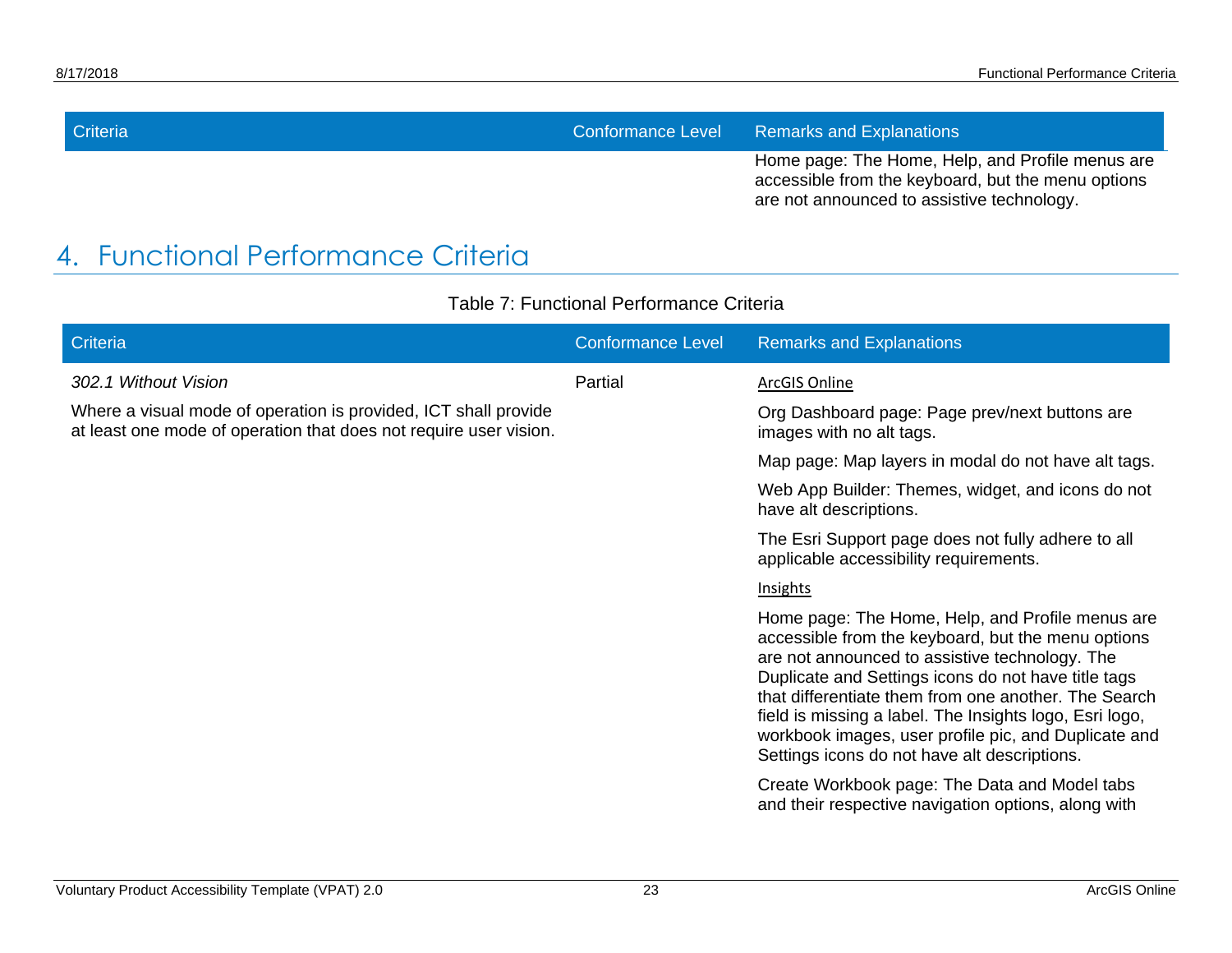| Criteria                                                                                                                                                    | <b>Conformance Level</b> | <b>Remarks and Explanations</b>                                                                  |
|-------------------------------------------------------------------------------------------------------------------------------------------------------------|--------------------------|--------------------------------------------------------------------------------------------------|
|                                                                                                                                                             |                          | the List/Thumbnail View buttons and Most Relevant<br>menu, are not accessible from the keyboard. |
| 302.2 With Limited Vision                                                                                                                                   | Partial                  | <b>ArcGIS Online</b>                                                                             |
| Where a visual mode of operation is provided, ICT shall provide<br>at least one mode of operation that enables users to make use                            |                          | On the Trial page, zooming and scaling have been<br>disabled for mobile devices.                 |
| of limited vision.                                                                                                                                          |                          | The Esri Support page does not fully adhere to all<br>applicable accessibility requirements.     |
| 302.3 Without Perception of Color                                                                                                                           | Full                     |                                                                                                  |
| Where a visual mode of operation is provided, ICT shall provide<br>at least one visual mode of operation that does not require user<br>perception of color. |                          |                                                                                                  |
| 302.4 Without Hearing                                                                                                                                       | Partial                  | ArcGIS Online                                                                                    |
| Where an audible mode of operation is provided, ICT shall<br>provide at least one mode of operation that does not require<br>user hearing.                  |                          | Not all informational videos are captioned.                                                      |
| 302.5 With Limited Hearing                                                                                                                                  | Not applicable           |                                                                                                  |
| Where an audible mode of operation is provided, ICT shall<br>provide at least one mode of operation that enables users to<br>make use of limited hearing.   |                          |                                                                                                  |
| 302.6 Without Speech                                                                                                                                        | Not applicable           |                                                                                                  |
| Where speech is used for input, control, or operation, ICT shall<br>provide at least one mode of operation that does not require<br>user speech.            |                          |                                                                                                  |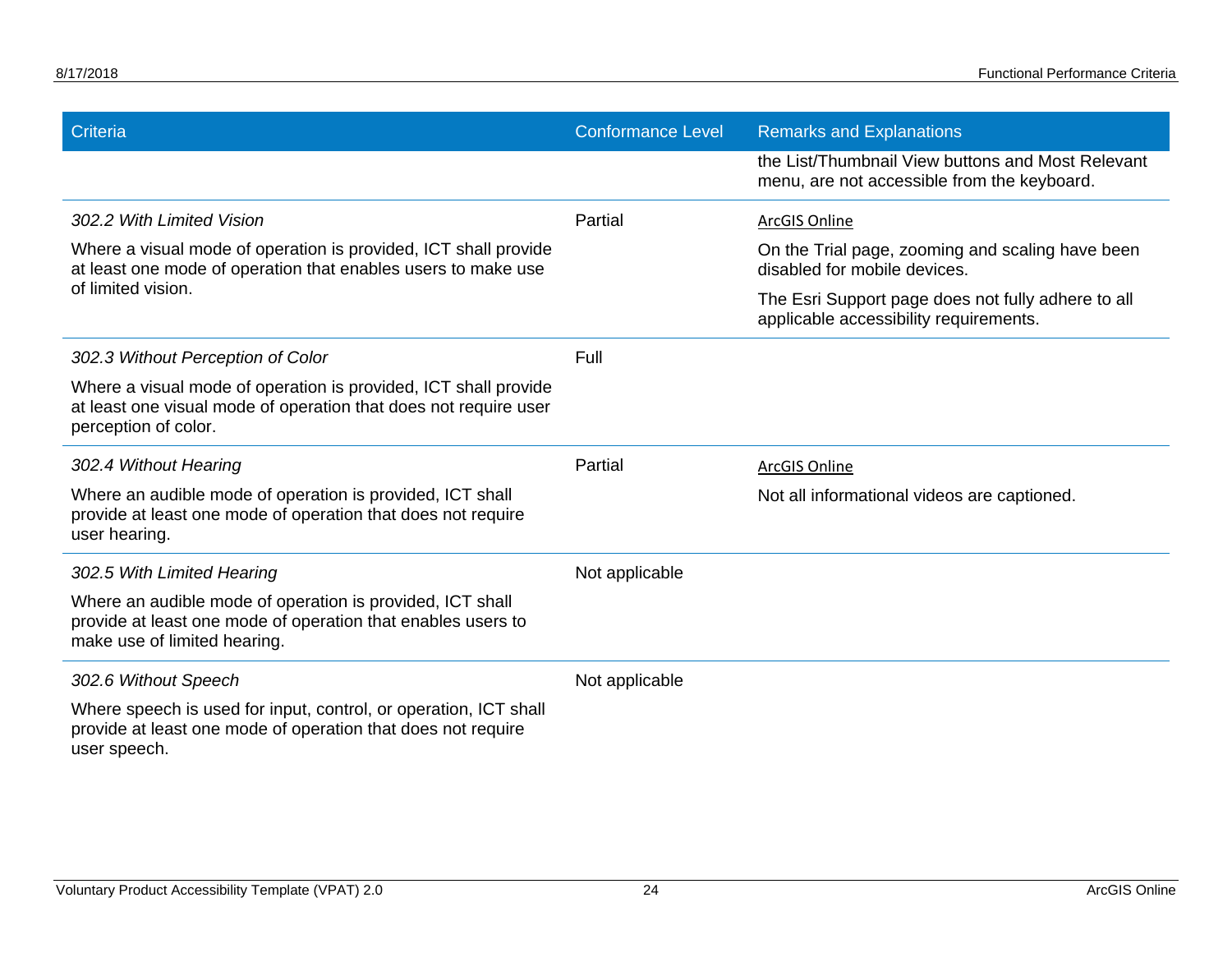| Criteria                                                                                                                                                                         | <b>Conformance Level</b> | <b>Remarks and Explanations</b>                                                                  |
|----------------------------------------------------------------------------------------------------------------------------------------------------------------------------------|--------------------------|--------------------------------------------------------------------------------------------------|
| 302.7 With Limited Manipulation                                                                                                                                                  | Partial                  | Insights                                                                                         |
| Where a manual mode of operation is provided, ICT shall<br>provide at least one mode of operation that does not require fine<br>motor control or simultaneous manual operations. |                          | New Workbook page: The function for adding data<br>requires a drag-and-drop motion with a mouse. |
| 302.8 With Limited Reach and Strength                                                                                                                                            | Full                     |                                                                                                  |
| Where a manual mode of operation is provided, ICT shall<br>provide at least one mode of operation that is operable with<br>limited reach and limited strength.                   |                          |                                                                                                  |
| 302.9 With Limited Language, Cognitive, and Learning Abilities                                                                                                                   | Full                     |                                                                                                  |
| ICT shall provide features making its use by individuals with<br>limited cognitive, language, and learning abilities simpler and<br>easier.                                      |                          |                                                                                                  |

## 5. Hardware

<span id="page-27-0"></span>402.

| Table 8: Closed Functionality |  |
|-------------------------------|--|
|-------------------------------|--|

| <b>Criteria</b>                                                                                                                                                                                       | Conformance Level | <b>Remarks and Explanations</b>                    |
|-------------------------------------------------------------------------------------------------------------------------------------------------------------------------------------------------------|-------------------|----------------------------------------------------|
| 402.1 General                                                                                                                                                                                         | Not Applicable    | ArcGIS Online is a web-based software application. |
| ICT with closed functionality shall be operable without requiring<br>the user to attach or install assistive technology other than<br>personal headsets or other audio couplers, and shall conform to |                   |                                                    |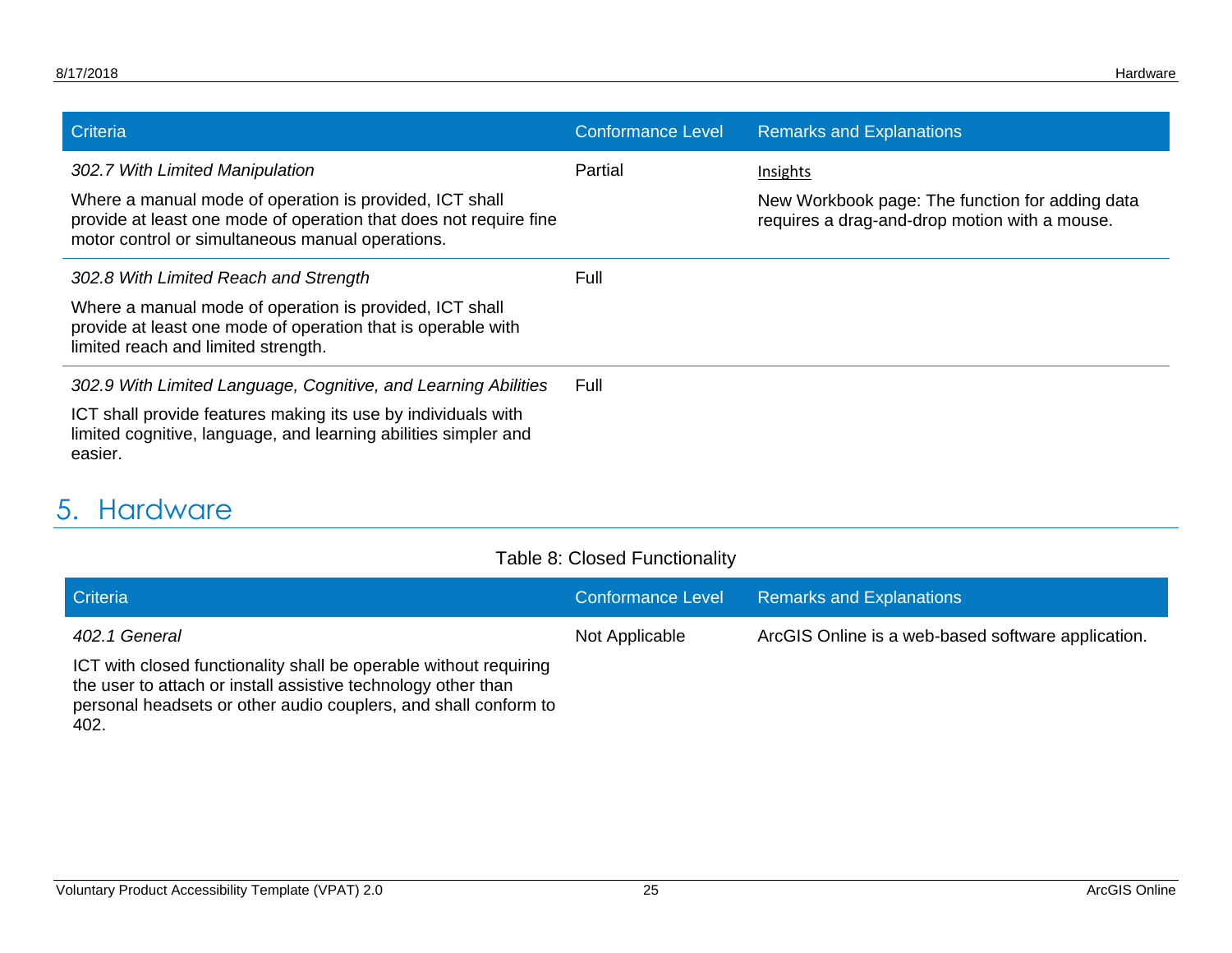| Criteria    |                                                                                                                                                                                                                                                 | <b>Conformance Level</b> | <b>Remarks and Explanations</b>                    |
|-------------|-------------------------------------------------------------------------------------------------------------------------------------------------------------------------------------------------------------------------------------------------|--------------------------|----------------------------------------------------|
|             | 402.2 Speech-Output Enabled                                                                                                                                                                                                                     | Not Applicable           | ArcGIS Online is a web-based software application. |
|             | ICT with a display screen shall be speech-output enabled for full<br>and independent use by individuals with vision impairments.                                                                                                                |                          |                                                    |
| Exceptions: |                                                                                                                                                                                                                                                 |                          |                                                    |
|             | 1. Variable message signs conforming to 402.5 shall not<br>be required to be speech-output enabled.                                                                                                                                             |                          |                                                    |
|             | Speech output shall not be required where ICT display<br>screens only provide status indicators and those<br>indicators conform to 409.                                                                                                         |                          |                                                    |
| 3.          | Where speech output cannot be supported due to<br>constraints in available memory or processor capability,<br>ICT shall be permitted to conform to 409 in lieu of 402.2.                                                                        |                          |                                                    |
| 4.          | Audible tones shall be permitted instead of speech<br>output where the content of user input is not displayed<br>as entered for security purposes, including, but not<br>limited to, asterisks representing personal identification<br>numbers. |                          |                                                    |
| 5.          | Speech output shall not be required for: The machine<br>location; date and time of transaction; customer account<br>number; and the machine identifier or label.                                                                                |                          |                                                    |
| 6.          | Speech output shall not be required for advertisements<br>and other similar information unless they convey<br>information that can be used for the transaction being<br>conducted.                                                              |                          |                                                    |
|             | 402.2.1 Information Displayed on Screen.                                                                                                                                                                                                        | Not Applicable           | ArcGIS Online is a web-based software application. |
| on-screen.  | Speech output shall be provided for all information displayed                                                                                                                                                                                   |                          |                                                    |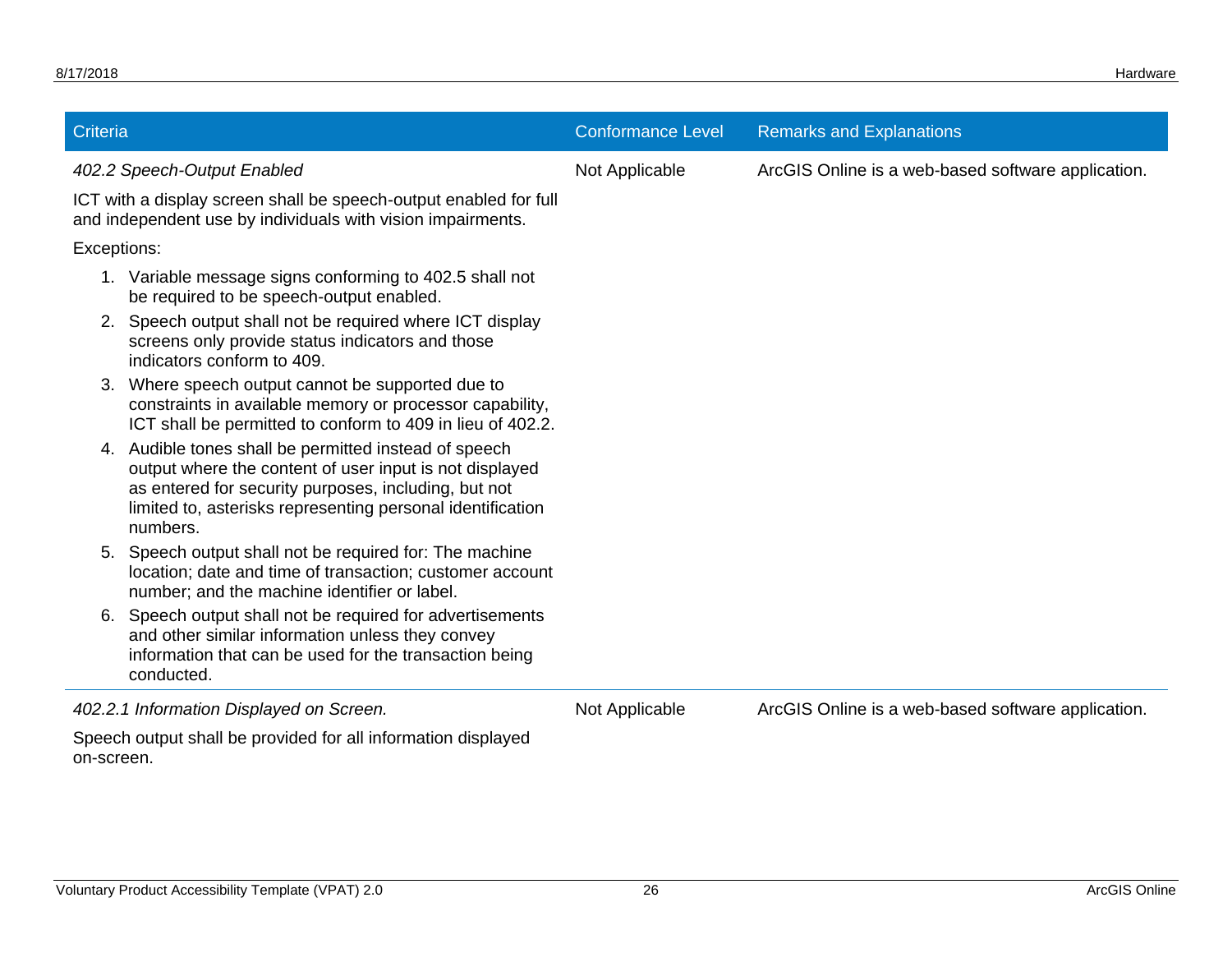| Criteria                                                                                                                                                                                                                                                                                                                                                                                     | <b>Conformance Level</b> | <b>Remarks and Explanations</b>                    |
|----------------------------------------------------------------------------------------------------------------------------------------------------------------------------------------------------------------------------------------------------------------------------------------------------------------------------------------------------------------------------------------------|--------------------------|----------------------------------------------------|
| 402.2.2 Transactional Outputs.<br>Where transactional outputs are provided, the speech output<br>shall audibly provide all information necessary to verify a<br>transaction.                                                                                                                                                                                                                 | Not Applicable           | ArcGIS Online is a web-based software application. |
| 402.2.3 Speech Delivery Type and Coordination.<br>Speech output shall be delivered through a mechanism that is<br>readily available to all users, including, but not limited to, an<br>industry standard connector or a telephone handset. Speech<br>shall be recorded or digitized human, or synthesized. Speech<br>output shall be coordinated with information displayed on the<br>screen | Not Applicable           | ArcGIS Online is a web-based software application. |
| 402.2.4 User Control.<br>Speech output for any single function shall be automatically<br>interrupted when a transaction is selected. Speech output shall<br>be capable of being repeated and paused.                                                                                                                                                                                         | Not Applicable           | ArcGIS Online is a web-based software application. |
| 402.2.5 Braille Instructions.<br>Where speech output is required by 402.2, braille instructions<br>for initiating the speech mode of operation shall be provided.<br>Braille shall be contracted and shall conform to 36 CFR part<br>1191, Appendix D, Section 703.3.1.<br>Exception: Devices for personal use shall not be required to<br>conform to 402.2.5.                               | Not Applicable           | ArcGIS Online is a web-based software application. |
| 402.3 Volume.<br>ICT that delivers sound, including speech output required by<br>402.2, shall provide volume control and output amplification<br>conforming to 402.3. EXCEPTION: ICT conforming to 412.2<br>shall not be required to conform to 402.3.                                                                                                                                       | Not Applicable           | ArcGIS Online is a web-based software application. |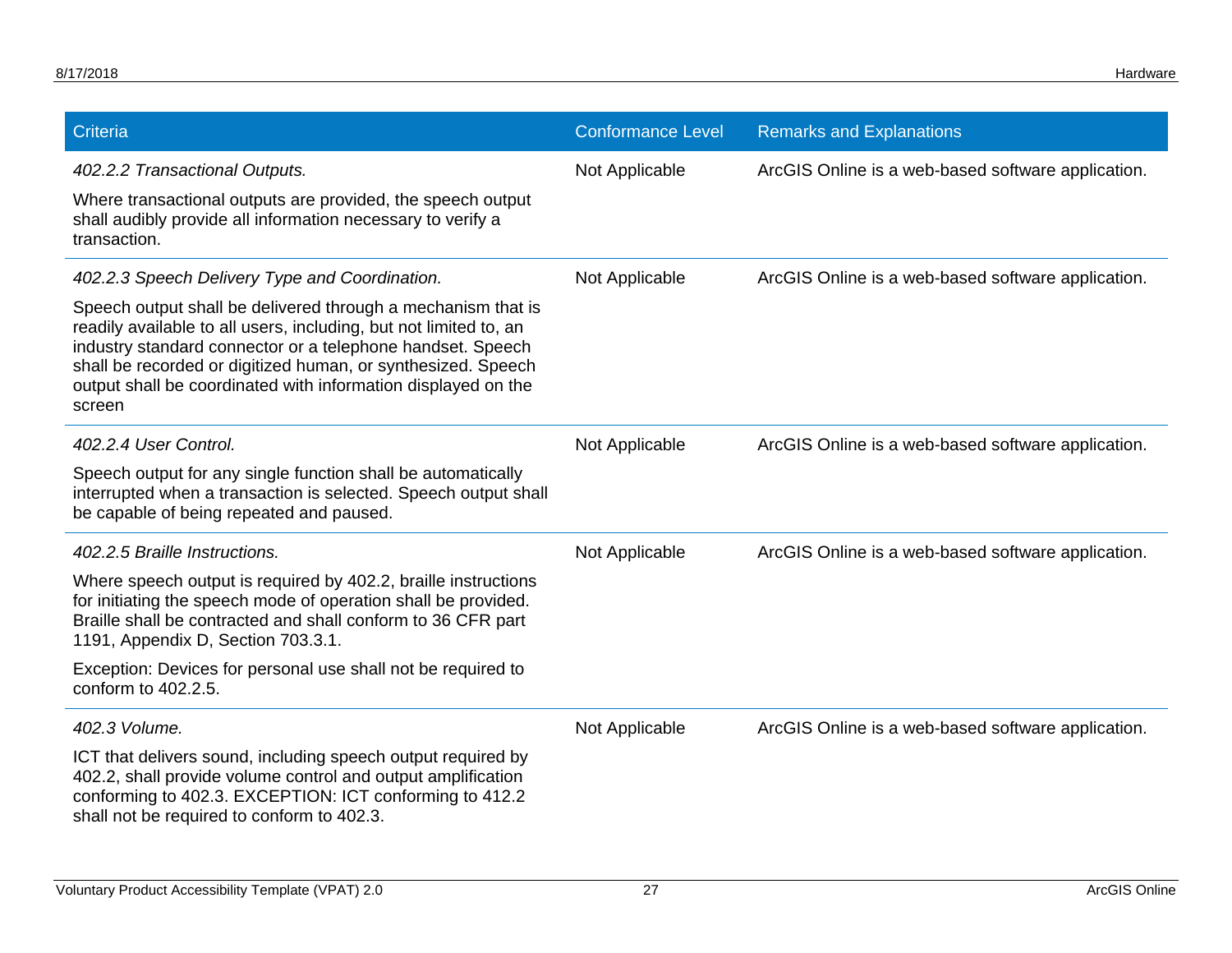| Criteria                                                                                                                                                                                                                                                                                                                                                                                          | <b>Conformance Level</b> | <b>Remarks and Explanations</b>                    |
|---------------------------------------------------------------------------------------------------------------------------------------------------------------------------------------------------------------------------------------------------------------------------------------------------------------------------------------------------------------------------------------------------|--------------------------|----------------------------------------------------|
| 402.3.1 Private Listening.<br>Where ICT provides private listening, it shall provide a mode of<br>operation for controlling the volume. Where ICT delivers output<br>by an audio transducer typically held up to the ear, a means for<br>effective magnetic wireless coupling to hearing technologies<br>shall be provided.                                                                       | Not Applicable           | ArcGIS Online is a web-based software application. |
| 402.3.2 Non-private Listening.                                                                                                                                                                                                                                                                                                                                                                    | Not Applicable           | ArcGIS Online is a web-based software application. |
| Where ICT provides non-private listening, incremental volume<br>control shall be provided with output amplification up to a level<br>of at least 65 dB. A function shall be provided to automatically<br>reset the volume to the default level after every use.                                                                                                                                   |                          |                                                    |
| 402.4 Characters on Display Screens.                                                                                                                                                                                                                                                                                                                                                              | Not Applicable           | ArcGIS Online is a web-based software application. |
| At least one mode of characters displayed on the screen shall<br>be in a sans serif font. Where ICT does not provide a screen<br>enlargement feature, characters shall be 3/16 inch (4.8 mm)<br>high minimum based on the uppercase letter "I". Characters<br>shall contrast with their background with either light characters<br>on a dark background or dark characters on a light background. |                          |                                                    |
| 402.5 Characters on Variable Message Signs.                                                                                                                                                                                                                                                                                                                                                       | Not Applicable           | ArcGIS Online is a web-based software application. |
| Characters on variable message signs shall conform to section<br>703.7 Variable Message Signs of ICC A117.1-2009<br>(incorporated by reference, see 702.6.1).                                                                                                                                                                                                                                     |                          |                                                    |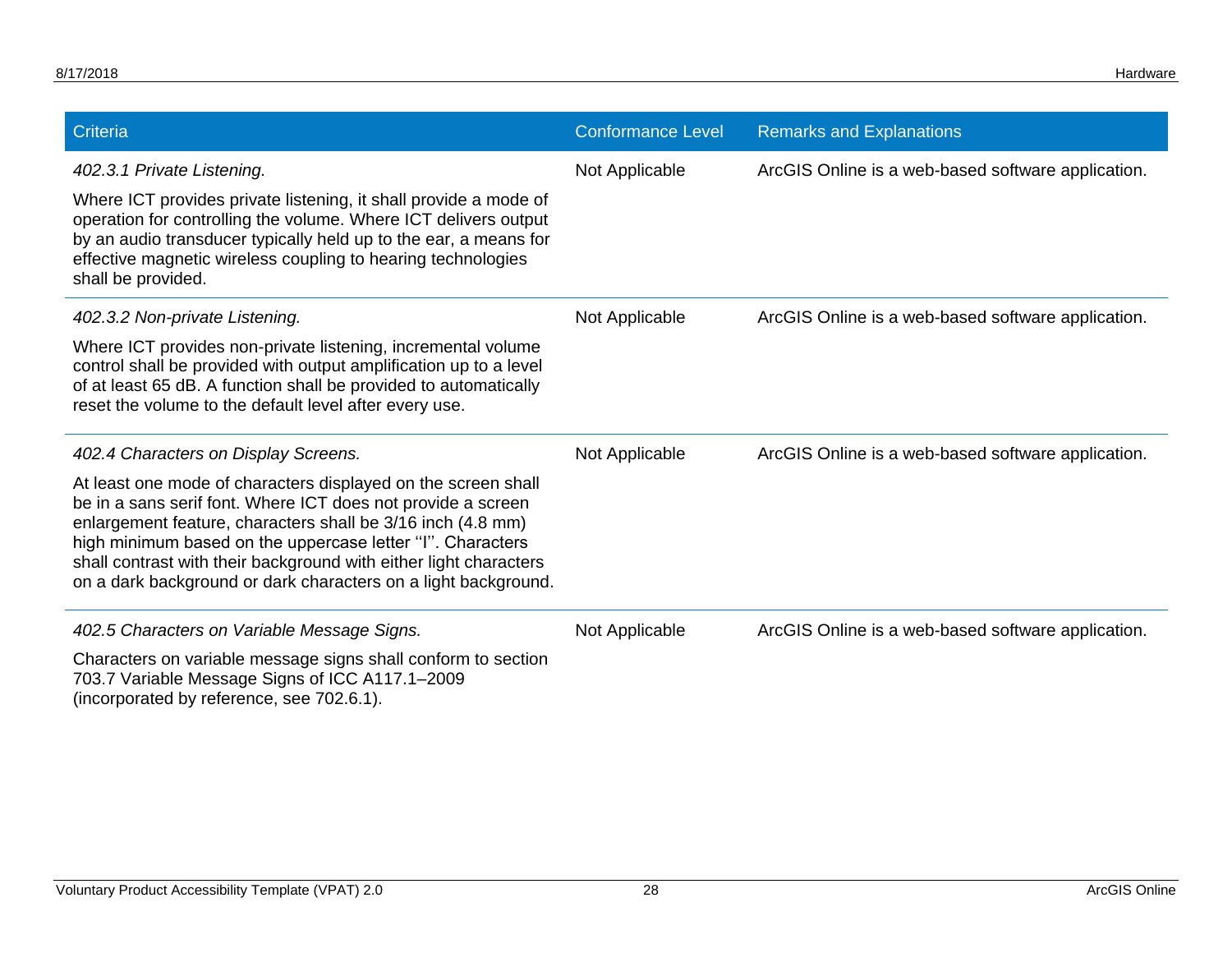#### Table 9: Biometrics, Privacy and Standard Connections

| Criteria                                                                                                                                                                                                            | <b>Conformance Level</b> | <b>Remarks and Explanations</b>                    |
|---------------------------------------------------------------------------------------------------------------------------------------------------------------------------------------------------------------------|--------------------------|----------------------------------------------------|
| 403.1 General.                                                                                                                                                                                                      | Not Applicable           | ArcGIS Online is a web-based software application. |
| Where provided, biometrics shall not be the only means for user<br>identification or control.                                                                                                                       |                          |                                                    |
| Exception: Where at least two biometric options that use<br>different biological characteristics are provided, ICT shall be<br>permitted to use biometrics as the only means for user<br>identification or control. |                          |                                                    |
| 404.1 General.                                                                                                                                                                                                      | Not Applicable           | ArcGIS Online is a web-based software application. |
| ICT that transmits or converts information or communication<br>shall not remove non-proprietary information provided for<br>accessibility or shall restore it upon delivery.                                        |                          |                                                    |
| 405.1 General.                                                                                                                                                                                                      | Not Applicable           | ArcGIS Online is a web-based software application. |
| The same degree of privacy of input and output shall be<br>provided to all individuals. When speech output required by<br>402.2 is enabled, the screen shall not blank automatically.                               |                          |                                                    |
| 406.1 General.                                                                                                                                                                                                      | Not Applicable           | ArcGIS Online is a web-based software application. |
| Where data connections used for input and output are provided,<br>at least one of each type of connection shall conform to industry<br>standard non-proprietary formats.                                            |                          |                                                    |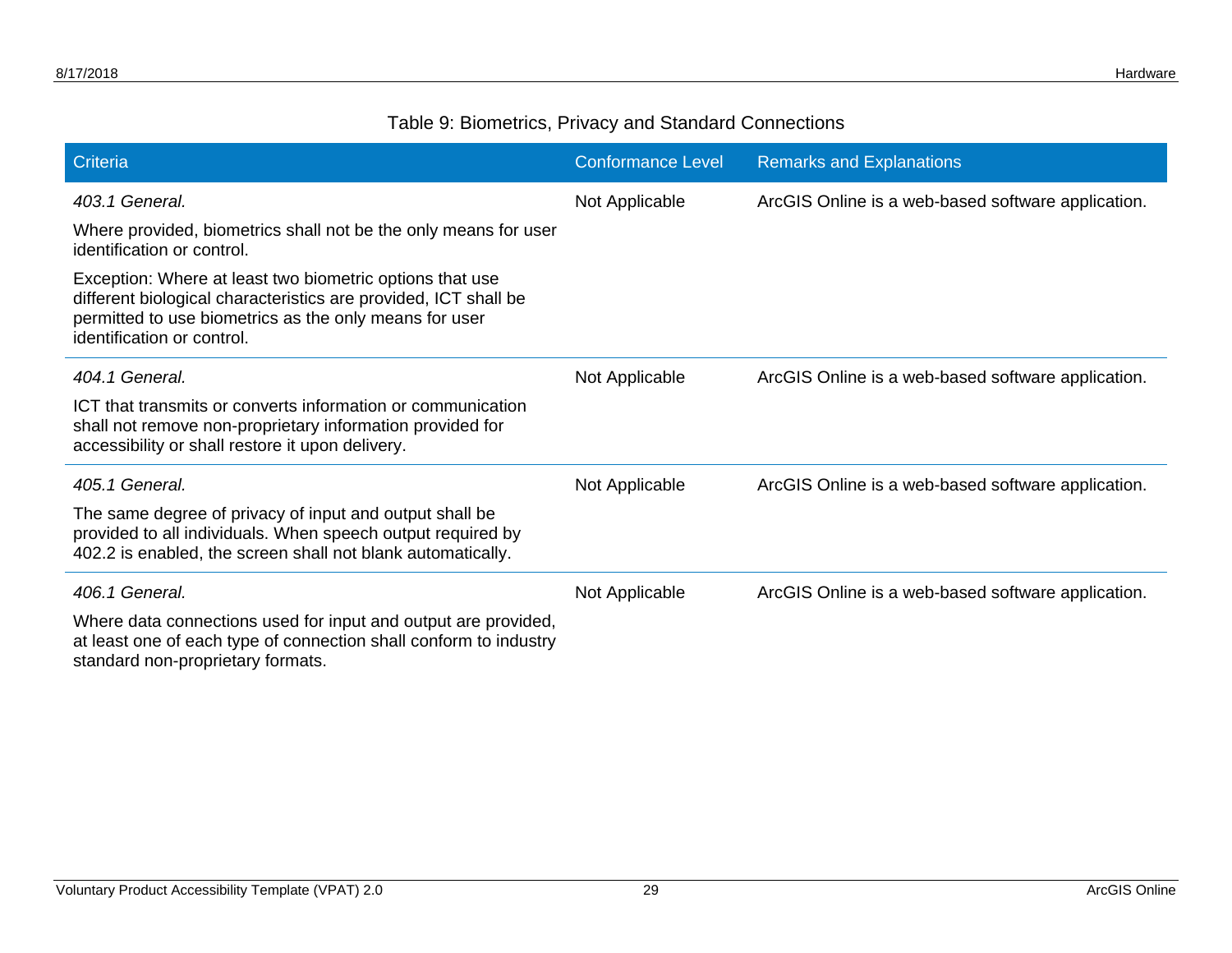#### Table 10: Operable Parts

| Criteria                                                                                                                                                                                                                                                                                  | <b>Conformance Level</b> | <b>Remarks and Explanations</b>                    |
|-------------------------------------------------------------------------------------------------------------------------------------------------------------------------------------------------------------------------------------------------------------------------------------------|--------------------------|----------------------------------------------------|
| 407.2 Contrast.                                                                                                                                                                                                                                                                           | Not Applicable           | ArcGIS Online is a web-based software application. |
| Where provided, keys and controls shall contrast visually from<br>background surfaces. Characters and symbols shall contrast<br>visually from background surfaces with either light characters or<br>symbols on a dark background or dark characters or symbols<br>on a light background. |                          |                                                    |
| 407.3 Input Controls.                                                                                                                                                                                                                                                                     | Not Applicable           | ArcGIS Online is a web-based software application. |
| At least one input control conforming to 407.3 shall be provided<br>for each function.                                                                                                                                                                                                    |                          |                                                    |
| Exception: Devices for personal use with input controls that are<br>audibly discernable without activation and operable by touch<br>shall not be required to conform to 407.3.                                                                                                            |                          |                                                    |
| 407.3.1 Tactilely Discernible.                                                                                                                                                                                                                                                            | Not Applicable           | ArcGIS Online is a web-based software application. |
| Input controls shall be operable by touch and tactilely<br>discernible without activation.                                                                                                                                                                                                |                          |                                                    |
| 407.3.2 Alphabetic Keys.                                                                                                                                                                                                                                                                  | Not Applicable           | ArcGIS Online is a web-based software application. |
| Where provided, individual alphabetic keys shall be arranged in<br>a QWERTY-based keyboard layout and the "F" and "J" keys<br>shall be tactilely distinct from the other keys.                                                                                                            |                          |                                                    |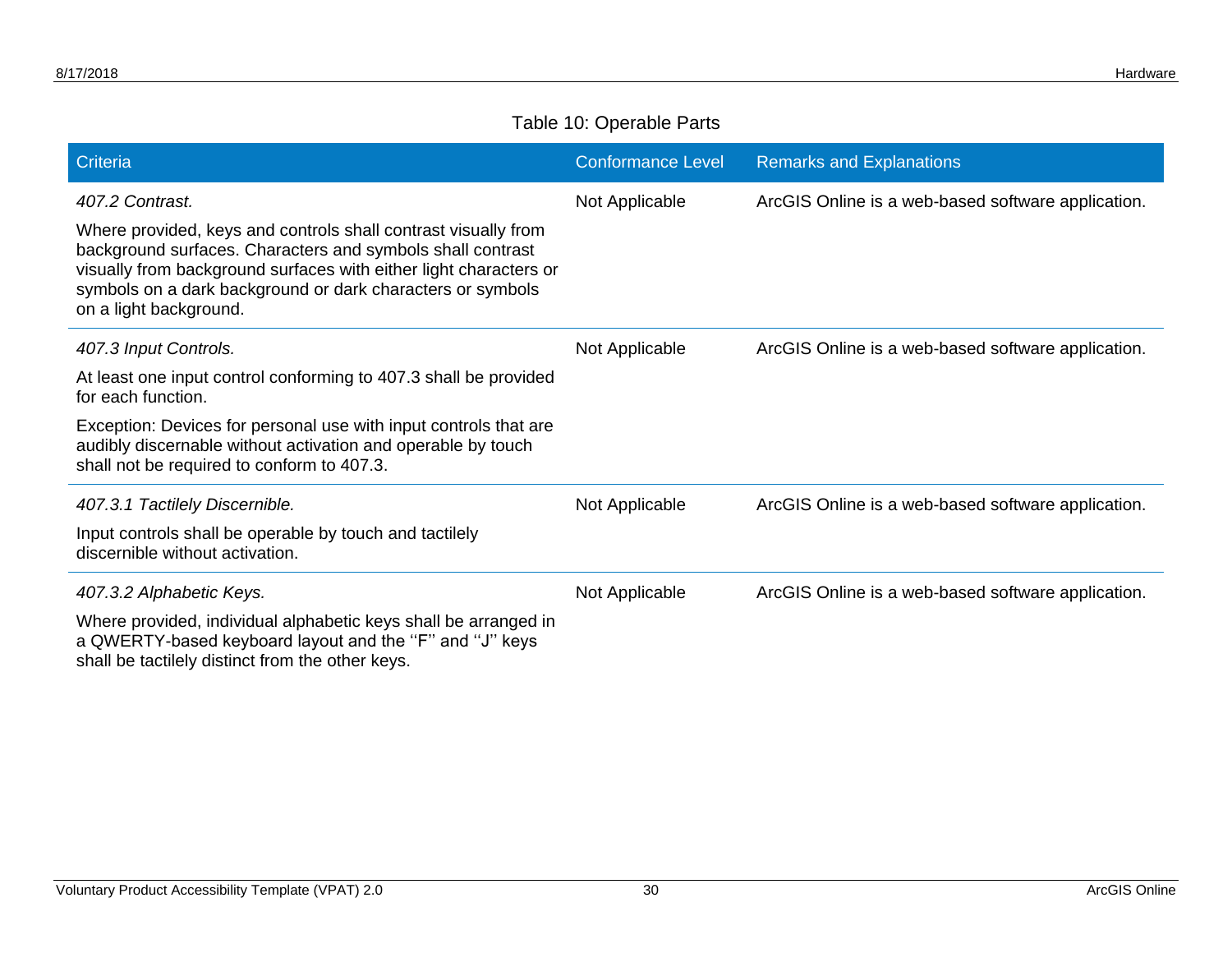| Criteria                                                                                                                                                                                                                                                                                                                                                                                     | <b>Conformance Level</b> | <b>Remarks and Explanations</b>                    |
|----------------------------------------------------------------------------------------------------------------------------------------------------------------------------------------------------------------------------------------------------------------------------------------------------------------------------------------------------------------------------------------------|--------------------------|----------------------------------------------------|
| 407.3.3 Numeric Keys.                                                                                                                                                                                                                                                                                                                                                                        | Not Applicable           | ArcGIS Online is a web-based software application. |
| Where provided, numeric keys shall be arranged in a 12-key<br>ascending or descending keypad layout. The number five key<br>shall be tactilely distinct from the other keys. Where the ICT<br>provides an alphabetic overlay on numeric keys, the<br>relationships between letters and digits shall conform to ITU-T<br>Recommendation E.161 (incorporated by reference, see<br>$702.7.1$ ). |                          |                                                    |
| 407.4 Key Repeat.                                                                                                                                                                                                                                                                                                                                                                            | Not Applicable           | ArcGIS Online is a web-based software application. |
| Where a keyboard with key repeat is provided, the delay before<br>the key repeat feature is activated shall be fixed at, or<br>adjustable to, 2 seconds minimum.                                                                                                                                                                                                                             |                          |                                                    |
| 407.5 Timed Response.                                                                                                                                                                                                                                                                                                                                                                        | Not Applicable           | ArcGIS Online is a web-based software application. |
| Where a timed response is required, the user shall be alerted<br>visually, as well as by touch or sound, and shall be given the<br>opportunity to indicate that more time is needed.                                                                                                                                                                                                         |                          |                                                    |
| 407.6 Operation.                                                                                                                                                                                                                                                                                                                                                                             | Not Applicable           | ArcGIS Online is a web-based software application. |
| At least one mode of operation shall be operable with one hand<br>and shall not require tight grasping, pinching, or twisting of the<br>wrist. The force required to activate operable parts shall be 5<br>pounds (22.2 N) maximum.                                                                                                                                                          |                          |                                                    |
| 407.7 Tickets, Fare Cards, and Keycards.                                                                                                                                                                                                                                                                                                                                                     | Not Applicable           | ArcGIS Online is a web-based software application. |
| Where tickets, fare cards, or keycards are provided, they shall<br>have an orientation that is tactilely discernible if orientation is<br>important to further use of the ticket, fare card, or keycard.                                                                                                                                                                                     |                          |                                                    |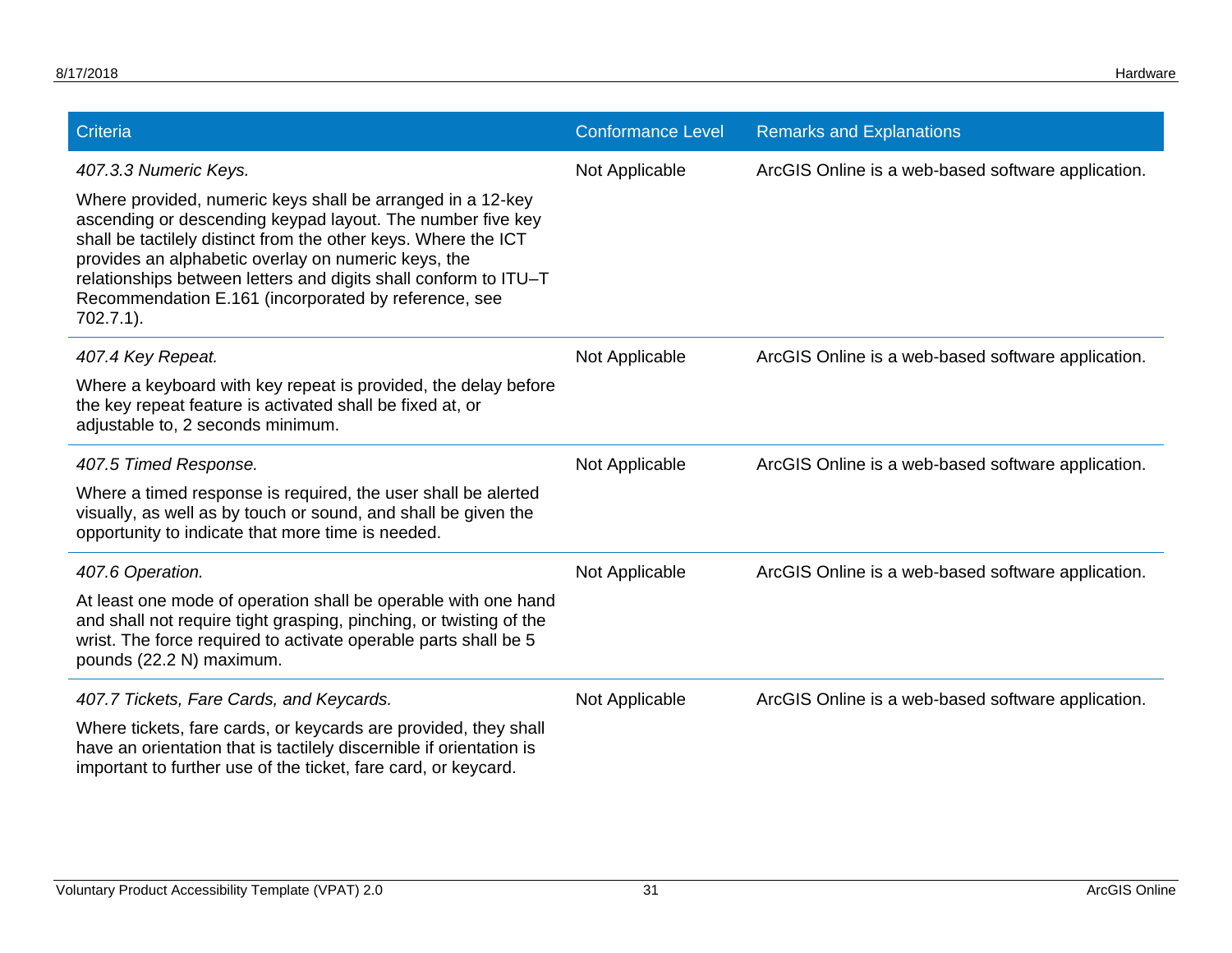| Criteria                                                                                                                                                                                                                                                                                                                                                                                                                                               | <b>Conformance Level</b> | <b>Remarks and Explanations</b>                    |
|--------------------------------------------------------------------------------------------------------------------------------------------------------------------------------------------------------------------------------------------------------------------------------------------------------------------------------------------------------------------------------------------------------------------------------------------------------|--------------------------|----------------------------------------------------|
| 407.8 Reach Height and Depth.                                                                                                                                                                                                                                                                                                                                                                                                                          | Not Applicable           | ArcGIS Online is a web-based software application. |
| At least one of each type of operable part of stationary ICT<br>shall be at a height conforming to 407.8.2 or 407.8.3 according<br>to its position established by the vertical reference plane<br>specified in 407.8.1 for a side reach or a forward reach.<br>Operable parts used with speech output required by 402.2 shall<br>not be the only type of operable part complying with 407.8<br>unless that part is the only operable part of its type. |                          |                                                    |
| 407.8.1 Vertical Reference Plane.                                                                                                                                                                                                                                                                                                                                                                                                                      | Not Applicable           | ArcGIS Online is a web-based software application. |
| Operable parts shall be positioned for a side reach or a forward<br>reach determined with respect to a vertical reference plane.<br>The vertical reference plane shall be located in conformance to<br>407.8.2 or 407.8.3.                                                                                                                                                                                                                             |                          |                                                    |
| 407.8.1.1 Vertical Plane for Side Reach.                                                                                                                                                                                                                                                                                                                                                                                                               | Not Applicable           | ArcGIS Online is a web-based software application. |
| Where a side reach is provided, the vertical reference plane<br>shall be 48 inches (1220 mm) long minimum.                                                                                                                                                                                                                                                                                                                                             |                          |                                                    |
| 407.8.1.2 Vertical Plane for Forward Reach.                                                                                                                                                                                                                                                                                                                                                                                                            | Not Applicable           | ArcGIS Online is a web-based software application. |
| Where a forward reach is provided, the vertical reference plane<br>shall be 30 inches (760 mm) long minimum.                                                                                                                                                                                                                                                                                                                                           |                          |                                                    |
| 407.8.2 Side Reach.                                                                                                                                                                                                                                                                                                                                                                                                                                    | Not Applicable           | ArcGIS Online is a web-based software application. |
| Operable parts of ICT providing a side reach shall conform to<br>407.8.2.1 or 407.8.2.2. The vertical reference plane shall be<br>centered on the operable part and placed at the leading edge of<br>the maximum protrusion of the ICT within the length of the<br>vertical reference plane. Where a side reach requires a reach<br>over a portion of the ICT, the height of that portion of the ICT<br>shall be 34 inches (865 mm) maximum.           |                          |                                                    |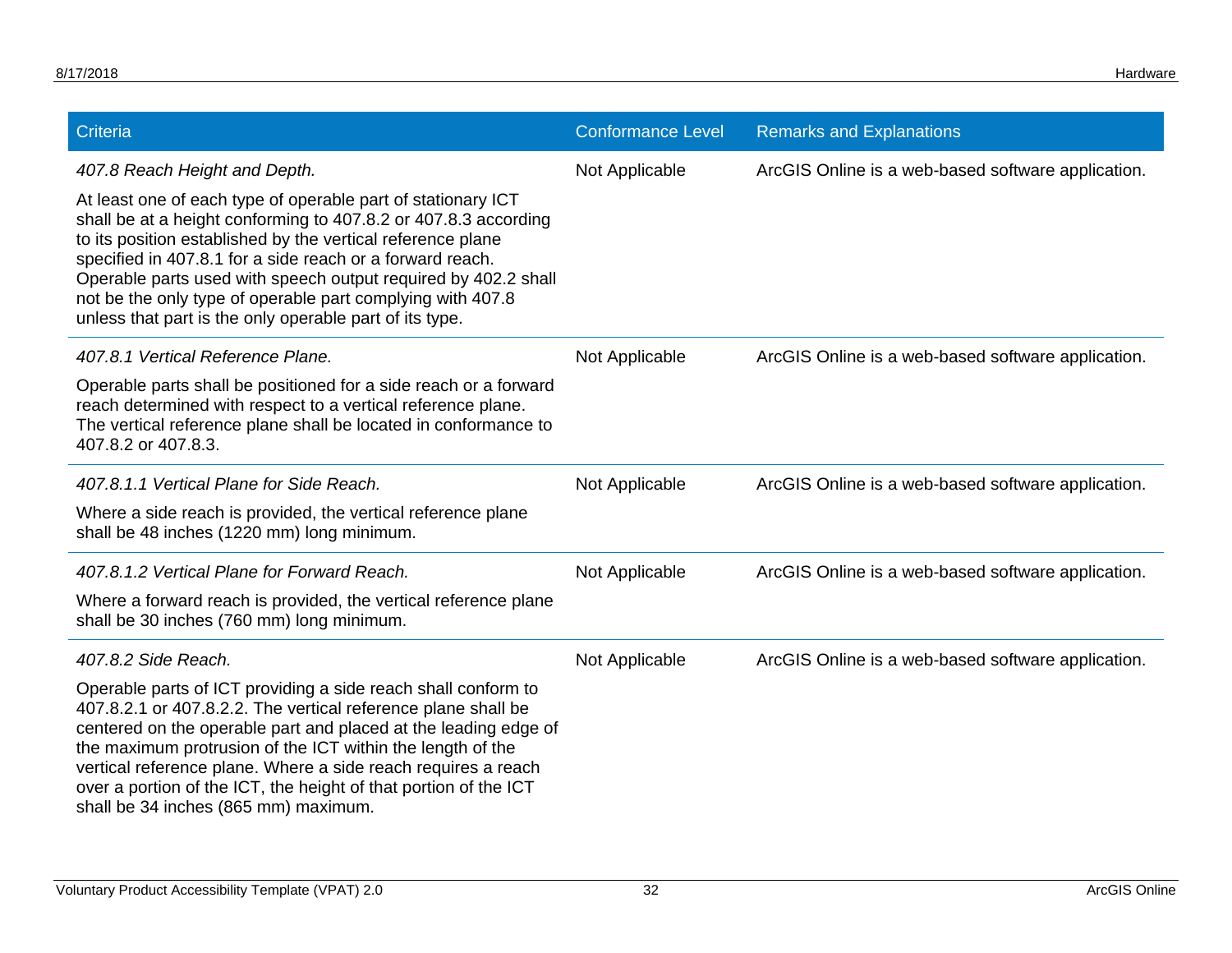| Criteria                                                                                                                                                                                                                                                                                                                                                                                               | <b>Conformance Level</b> | <b>Remarks and Explanations</b>                    |
|--------------------------------------------------------------------------------------------------------------------------------------------------------------------------------------------------------------------------------------------------------------------------------------------------------------------------------------------------------------------------------------------------------|--------------------------|----------------------------------------------------|
| 407.8.2.1 Unobstructed Side Reach.                                                                                                                                                                                                                                                                                                                                                                     | Not Applicable           | ArcGIS Online is a web-based software application. |
| Where the operable part is located 10 inches (255 mm) or less<br>beyond the vertical reference plane, the operable part shall be<br>48 inches (1220 mm) high maximum and 15 inches (380 mm)<br>high minimum above the floor.                                                                                                                                                                           |                          |                                                    |
| 407.8.2.2 Obstructed Side Reach.                                                                                                                                                                                                                                                                                                                                                                       | Not Applicable           | ArcGIS Online is a web-based software application. |
| Where the operable part is located more than 10 inches (255)<br>mm), but not more than 24 inches (610 mm), beyond the<br>vertical reference plane, the height of the operable part shall be<br>46 inches (1170 mm) high maximum and 15 inches (380 mm)<br>high minimum above the floor. The operable part shall not be<br>located more than 24 inches (610 mm) beyond the vertical<br>reference plane. |                          |                                                    |
| 407.8.3 Forward Reach.                                                                                                                                                                                                                                                                                                                                                                                 | Not Applicable           | ArcGIS Online is a web-based software application. |
| Operable parts of ICT providing a forward reach shall conform<br>to 407.8.3.1 or 407.8.3.2. The vertical reference plane shall be<br>centered, and intersect with, the operable part. Where a<br>forward reach allows a reach over a portion of the ICT, the<br>height of that portion of the ICT shall be 34 inches (865 mm)<br>maximum.                                                              |                          |                                                    |
| 407.8.3.1 Unobstructed Forward Reach.                                                                                                                                                                                                                                                                                                                                                                  | Not Applicable           | ArcGIS Online is a web-based software application. |
| Where the operable part is located at the leading edge of the<br>maximum protrusion within the length of the vertical reference<br>plane of the ICT, the operable part shall be 48 inches (1220<br>mm) high maximum and 15 inches (380 mm) high minimum<br>above the floor.                                                                                                                            |                          |                                                    |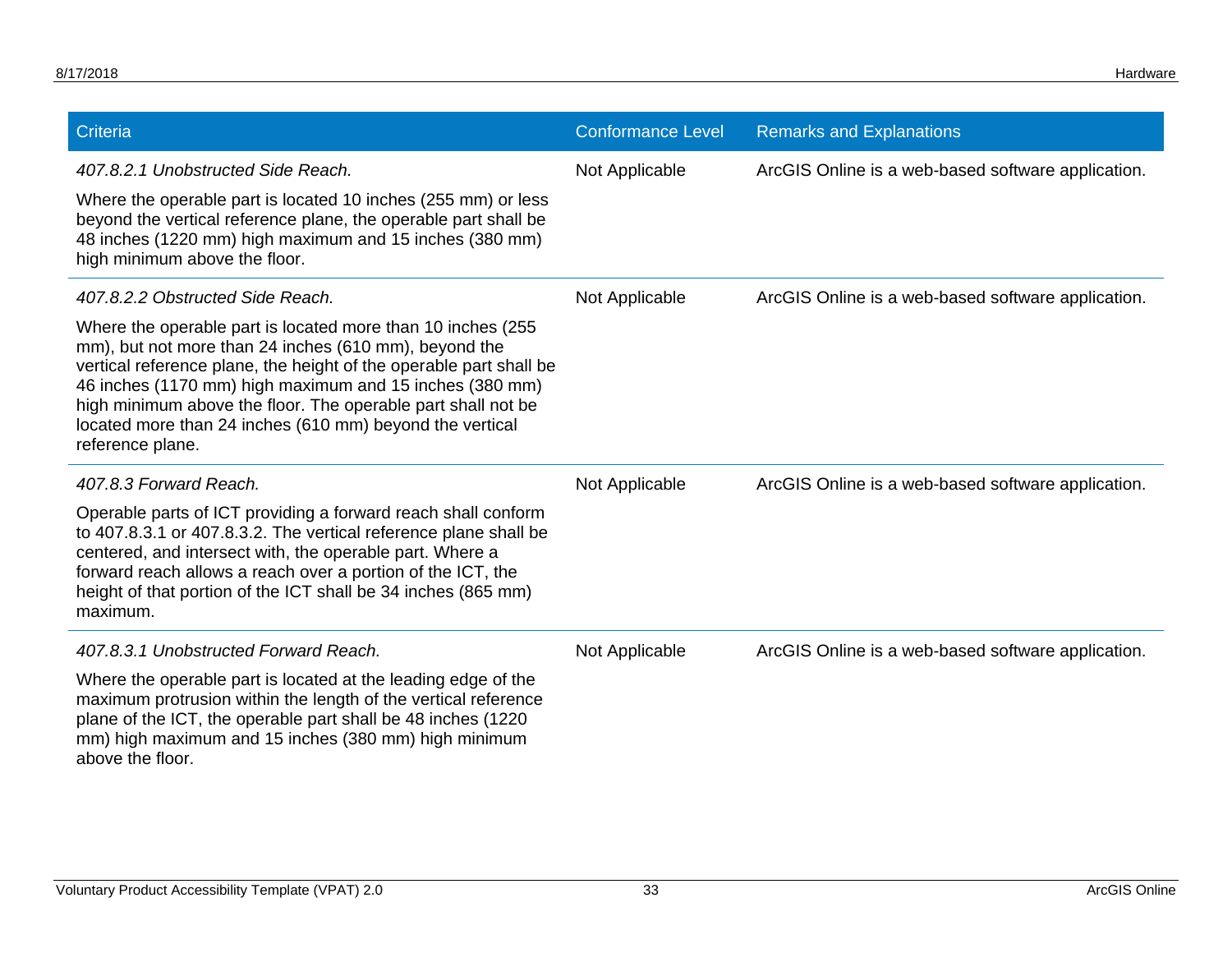| Criteria                                                                                                                                                                                                                                                                                                                                                                                                                                                                                                                                                        | <b>Conformance Level</b> | <b>Remarks and Explanations</b>                    |
|-----------------------------------------------------------------------------------------------------------------------------------------------------------------------------------------------------------------------------------------------------------------------------------------------------------------------------------------------------------------------------------------------------------------------------------------------------------------------------------------------------------------------------------------------------------------|--------------------------|----------------------------------------------------|
| 407.8.3.2 Obstructed Forward Reach.<br>Where the operable part is located beyond the leading edge of<br>the maximum protrusion within the length of the vertical<br>reference plane, the operable part shall conform to 407.8.3.2.<br>The maximum allowable forward reach to an operable part shall<br>be 25 inches (635 mm).                                                                                                                                                                                                                                   | Not Applicable           | ArcGIS Online is a web-based software application. |
| 407.8.3.2.2 Knee and Toe Space under ICT with Obstructed<br>Forward Reach.                                                                                                                                                                                                                                                                                                                                                                                                                                                                                      | Not Applicable           | ArcGIS Online is a web-based software application. |
| Knee and toe space under ICT shall be 27 inches (685 mm)<br>high minimum, 25 inches (635 mm) deep maximum, and 30<br>inches (760 mm) wide minimum and shall be clear of<br>obstructions.                                                                                                                                                                                                                                                                                                                                                                        |                          |                                                    |
| Exceptions:                                                                                                                                                                                                                                                                                                                                                                                                                                                                                                                                                     |                          |                                                    |
| 1. Toe space shall be permitted to provide a clear height of<br>9 inches (230 mm) minimum above the floor and a clear<br>depth of 6 inches (150 mm) maximum from the vertical<br>reference plane toward the leading edge of the ICT.<br>2. At a depth of 6 inches (150 mm) maximum from the<br>vertical reference plane toward the leading edge of the<br>ICT, space between 9 inches (230 mm) and 27 inches<br>(685 mm) minimum above the floor shall be permitted to<br>reduce at a rate of 1 inch (25 mm) in depth for every 6<br>inches (150 mm) in height. |                          |                                                    |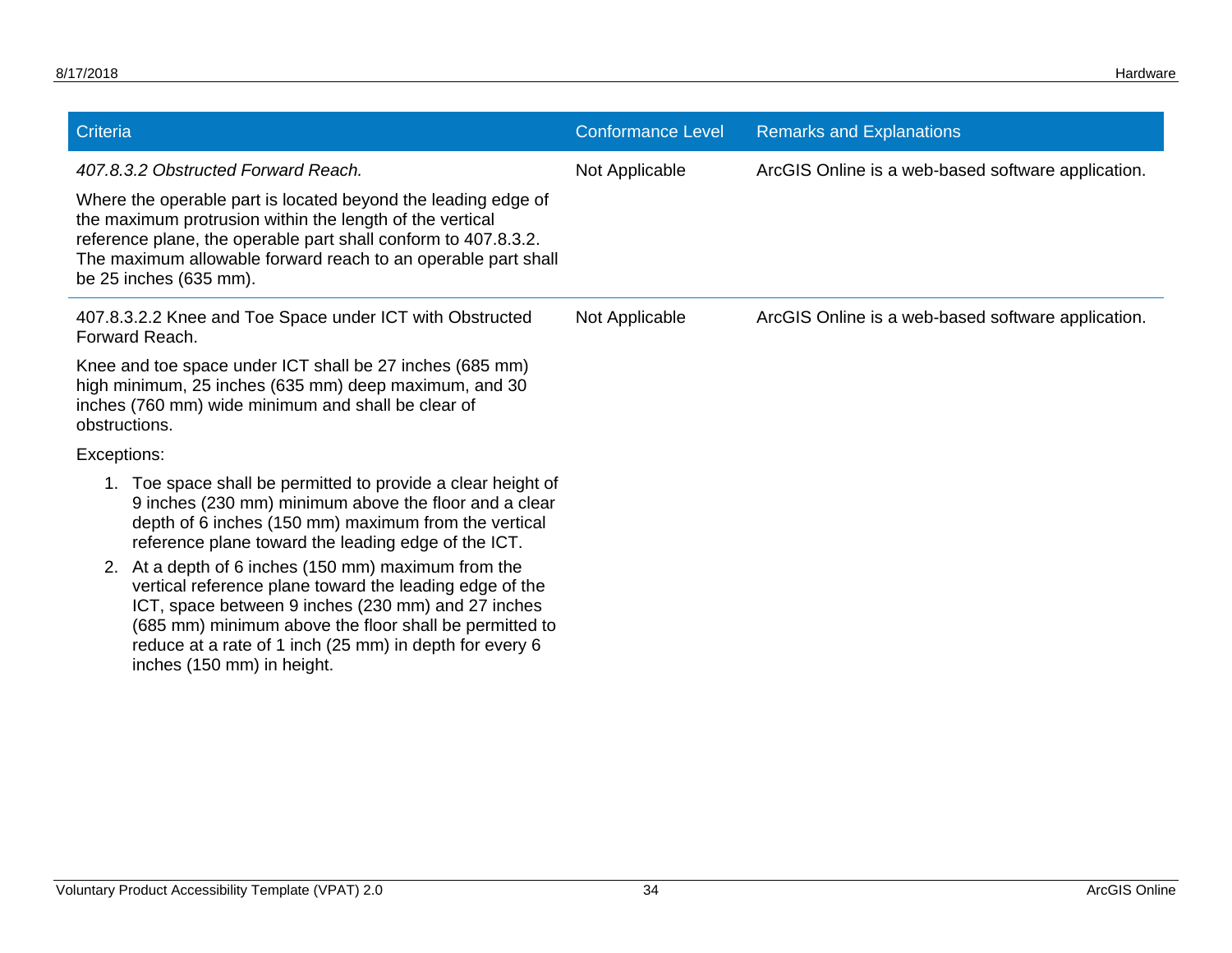#### Table 11: Displays Screens

| <b>Criteria</b>                                                                                                                                                                                                                                                                                                            | <b>Conformance Level</b> | <b>Remarks and Explanations</b>                    |
|----------------------------------------------------------------------------------------------------------------------------------------------------------------------------------------------------------------------------------------------------------------------------------------------------------------------------|--------------------------|----------------------------------------------------|
| 408.2 Visibility.<br>Where stationary ICT provides one or more display screens, at<br>least one of each type of display screen shall be visible from a<br>point located 40 inches (1015 mm) above the floor space where<br>the display screen is viewed.                                                                   | Not Applicable           | ArcGIS Online is a web-based software application. |
| 408.3 Flashing.<br>Where ICT emits lights in flashes, there shall be no more than<br>three flashes in any one-second period. EXCEPTION: Flashes<br>that do not exceed the general flash and red flash thresholds<br>defined in WCAG 2.0 (incorporated by reference, see 702.10.1)<br>are not required to conform to 408.3. | Not Applicable           | ArcGIS Online is a web-based software application. |
| 409.1 General.<br>Where provided, status indicators shall be discernible visually<br>and by touch or sound.                                                                                                                                                                                                                | Not Applicable           | ArcGIS Online is a web-based software application. |
| 410.1 General.<br>Where provided, color coding shall not be used as the only<br>means of conveying information, indicating an action, prompting<br>a response, or distinguishing a visual element.                                                                                                                         | Not Applicable           | ArcGIS Online is a web-based software application. |
| 411.1 General.<br>Where provided, audible signals or cues shall not be used as<br>the only means of conveying information, indicating an action, or<br>prompting a response.                                                                                                                                               | Not Applicable           | ArcGIS Online is a web-based software application. |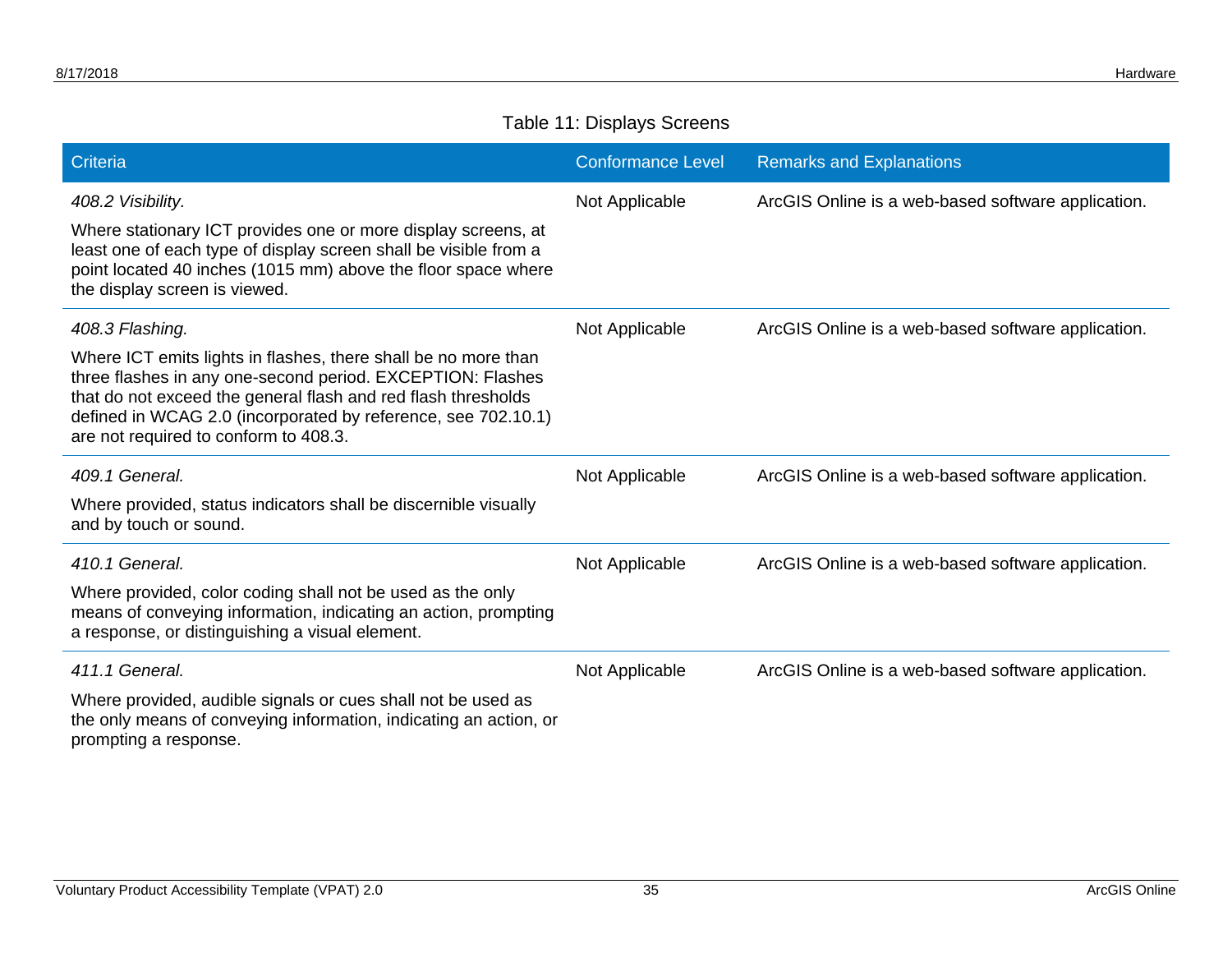#### Table 12: ICT with Two-Way Voice Communication

| Criteria                                                                                                                                                                                                                                                                                | <b>Conformance Level</b> | <b>Remarks and Explanations</b>                    |
|-----------------------------------------------------------------------------------------------------------------------------------------------------------------------------------------------------------------------------------------------------------------------------------------|--------------------------|----------------------------------------------------|
| 412.2 Volume Gain.                                                                                                                                                                                                                                                                      | Not Applicable           | ArcGIS Online is a web-based software application. |
| ICT that provides two-way voice communication shall conform<br>to 412.2.1 or 412.2.2.                                                                                                                                                                                                   |                          |                                                    |
| 412.2.1 Volume Gain for Wireline Telephones.                                                                                                                                                                                                                                            | Not Applicable           | ArcGIS Online is a web-based software application. |
| Volume gain conforming to 47 CFR 68.317 shall be provided on<br>analog and digital wireline telephones.                                                                                                                                                                                 |                          |                                                    |
| 412.2.2 Volume Gain for Non-Wireline ICT.                                                                                                                                                                                                                                               | Not Applicable           | ArcGIS Online is a web-based software application. |
| A method for increasing volume shall be provided for non-<br>wireline ICT.                                                                                                                                                                                                              |                          |                                                    |
| 412.3 Interference Reduction and Magnetic Coupling.                                                                                                                                                                                                                                     | Not Applicable           | ArcGIS Online is a web-based software application. |
| Where ICT delivers output by a handset or other type of audio<br>transducer that is typically held up to the ear, ICT shall reduce<br>interference with hearing technologies and provide a means for<br>effective magnetic wireless coupling in conformance with<br>412.3.1 or 412.3.2. |                          |                                                    |
| 412.3.1 Wireless Handsets.                                                                                                                                                                                                                                                              | Not Applicable           | ArcGIS Online is a web-based software application. |
| ICT in the form of wireless handsets shall conform to ANSI/IEEE<br>C63.19–2011 (incorporated by reference, see 702.5.1).                                                                                                                                                                |                          |                                                    |
| 412.3.2 Wireline Handsets.                                                                                                                                                                                                                                                              | Not Applicable           | ArcGIS Online is a web-based software application. |
| ICT in the form of wireline handsets, including cordless<br>handsets, shall conform to TIA-1083-B (incorporated by<br>reference, see 702.9.1).                                                                                                                                          |                          |                                                    |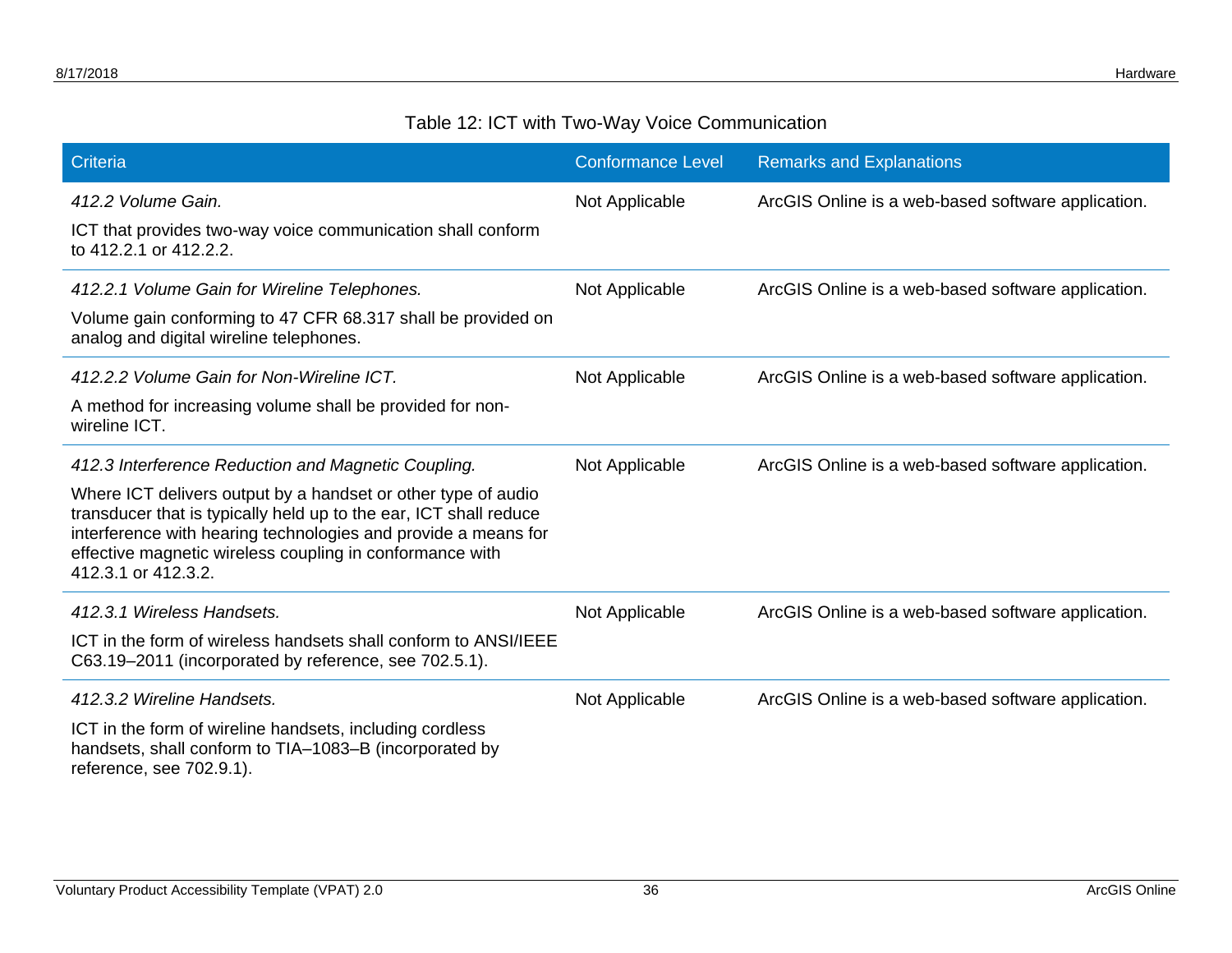| Criteria                                                                                                                                                                                                                                                        | <b>Conformance Level</b> | <b>Remarks and Explanations</b>                    |
|-----------------------------------------------------------------------------------------------------------------------------------------------------------------------------------------------------------------------------------------------------------------|--------------------------|----------------------------------------------------|
| 412.4 Digital Encoding of Speech.                                                                                                                                                                                                                               | Not Applicable           | ArcGIS Online is a web-based software application. |
| ICT in IP-based networks shall transmit and receive speech that<br>is digitally encoded in the manner specified by ITU-T<br>Recommendation G.722.2 (incorporated by reference, see<br>702.7.2) or IETF RFC 6716 (incorporated by reference, see<br>$702.8.1$ ). |                          |                                                    |
| 412.5 Real-Time Text Functionality.                                                                                                                                                                                                                             | Not Applicable           | ArcGIS Online is a web-based software application. |
| [Reserved].                                                                                                                                                                                                                                                     |                          |                                                    |
| 412.6 Caller ID.                                                                                                                                                                                                                                                | Not Applicable           | ArcGIS Online is a web-based software application. |
| Where provided, caller identification and similar<br>telecommunications functions shall be visible and audible.                                                                                                                                                 |                          |                                                    |
| 412.7 Video Communication.                                                                                                                                                                                                                                      | Not Applicable           | ArcGIS Online is a web-based software application. |
| Where ICT provides real-time video functionality, the quality of<br>the video shall be sufficient to support communication using<br>sign language.                                                                                                              |                          |                                                    |

#### Table 13: Captions and Audio Descriptions

| Criteria                                                                                                                                      | <b>Conformance Level</b> | <b>Remarks and Explanations</b>                    |
|-----------------------------------------------------------------------------------------------------------------------------------------------|--------------------------|----------------------------------------------------|
| 413.1.1 Decoding and Display of Closed Captions.<br>Players and displays shall decode closed caption data and<br>support display of captions. | Not Applicable           | ArcGIS Online is a web-based software application. |
| 413.1.2 Pass-Through of Closed Caption Data.<br>Cabling and ancillary equipment shall pass through caption<br>data.                           | Not Applicable           | ArcGIS Online is a web-based software application. |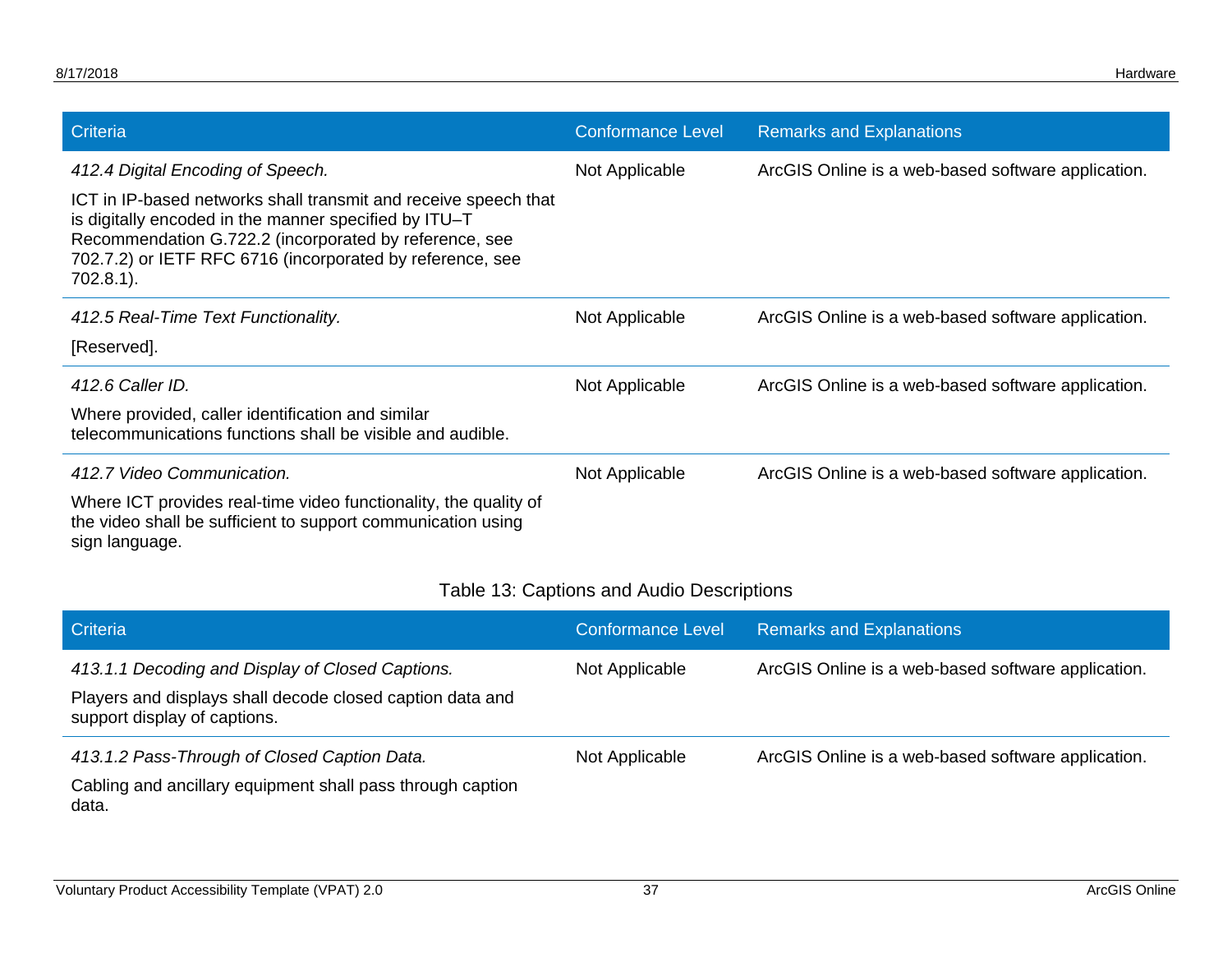| Criteria                                                                                                                                                                                                                                                                                                                                                                                                                                                                                               | <b>Conformance Level</b> | <b>Remarks and Explanations</b>                    |
|--------------------------------------------------------------------------------------------------------------------------------------------------------------------------------------------------------------------------------------------------------------------------------------------------------------------------------------------------------------------------------------------------------------------------------------------------------------------------------------------------------|--------------------------|----------------------------------------------------|
| 414.1.1 Digital Television Tuners.<br>Digital television tuners shall provide audio description<br>processing that conforms to ATSC A/53 Digital Television<br>Standard, Part 5 (2014) (incorporated by reference, see<br>702.2.1). Digital television tuners shall provide processing of<br>audio description when encoded as a Visually Impaired (VI)<br>associated audio service that is provided as a complete<br>program mix containing audio description according to the<br>ATSC A/53 standard. | Not Applicable           | ArcGIS Online is a web-based software application. |
| 414.1.2 Other ICT.<br>ICT other than digital television tuners shall provide audio<br>description processing.                                                                                                                                                                                                                                                                                                                                                                                          | Not Applicable           | ArcGIS Online is a web-based software application. |
| 415.1.1 Caption Controls.<br>Where ICT provides operable parts for volume control, ICT shall<br>also provide operable parts for caption selection.                                                                                                                                                                                                                                                                                                                                                     | Not Applicable           | ArcGIS Online is a web-based software application. |
| 415.1.2 Audio Description Controls.<br>Where ICT provides operable parts for program selection, ICT<br>shall also provide operable parts for the selection of audio<br>description.                                                                                                                                                                                                                                                                                                                    | Not Applicable           | ArcGIS Online is a web-based software application. |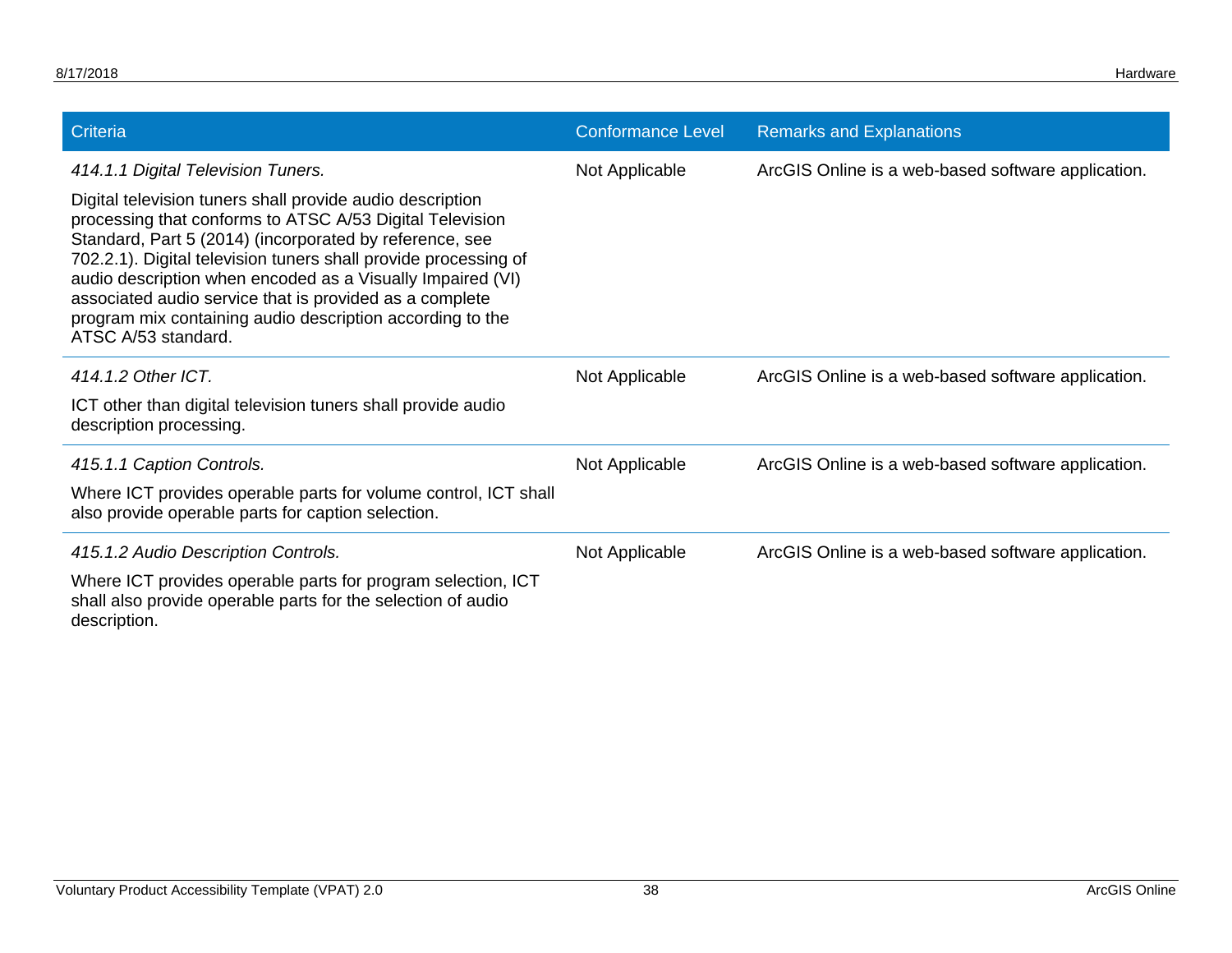## 6. Software

<span id="page-41-0"></span>

| Table 14: Interoperability with Assistive Technology                                                                                                                                                                                                                                                                                                                                                                                                                        |                          |                                                    |
|-----------------------------------------------------------------------------------------------------------------------------------------------------------------------------------------------------------------------------------------------------------------------------------------------------------------------------------------------------------------------------------------------------------------------------------------------------------------------------|--------------------------|----------------------------------------------------|
| <b>Criteria</b>                                                                                                                                                                                                                                                                                                                                                                                                                                                             | <b>Conformance Level</b> | <b>Remarks and Explanations</b>                    |
| 502.2 Documented Accessibility Features.                                                                                                                                                                                                                                                                                                                                                                                                                                    | Not applicable           |                                                    |
| Software with platform features defined in platform<br>documentation as accessibility features shall conform to 502.2.                                                                                                                                                                                                                                                                                                                                                      |                          |                                                    |
| 502.2.1 User Control of Accessibility Features.                                                                                                                                                                                                                                                                                                                                                                                                                             | Not applicable           |                                                    |
| Platform software shall provide user control over platform<br>features that are defined in the platform documentation as<br>accessibility features.                                                                                                                                                                                                                                                                                                                         |                          |                                                    |
| 502.2.2 No Disruption of Accessibility Features.                                                                                                                                                                                                                                                                                                                                                                                                                            | Not applicable           |                                                    |
| Software shall not disrupt platform features that are defined in<br>the platform documentation as accessibility features.                                                                                                                                                                                                                                                                                                                                                   |                          |                                                    |
| 502.3 Accessibility Services.<br>Platform software and software tools that are provided by the<br>platform developer shall provide a documented set of<br>accessibility services that support applications running on the<br>platform to interoperate with assistive technology and shall<br>conform to 502.3. Applications that are also platforms shall<br>expose the underlying platform accessibility services or<br>implement other documented accessibility services. | Not applicable           |                                                    |
| 502.3.1 Object Information.                                                                                                                                                                                                                                                                                                                                                                                                                                                 | Partial                  | <b>ArcGIS Online</b>                               |
| The object role, state(s), properties, boundary, name, and                                                                                                                                                                                                                                                                                                                                                                                                                  |                          | Trial page: Industry and Organizational Role drop- |

description shall be programmatically determinable.

down lists do not have labels.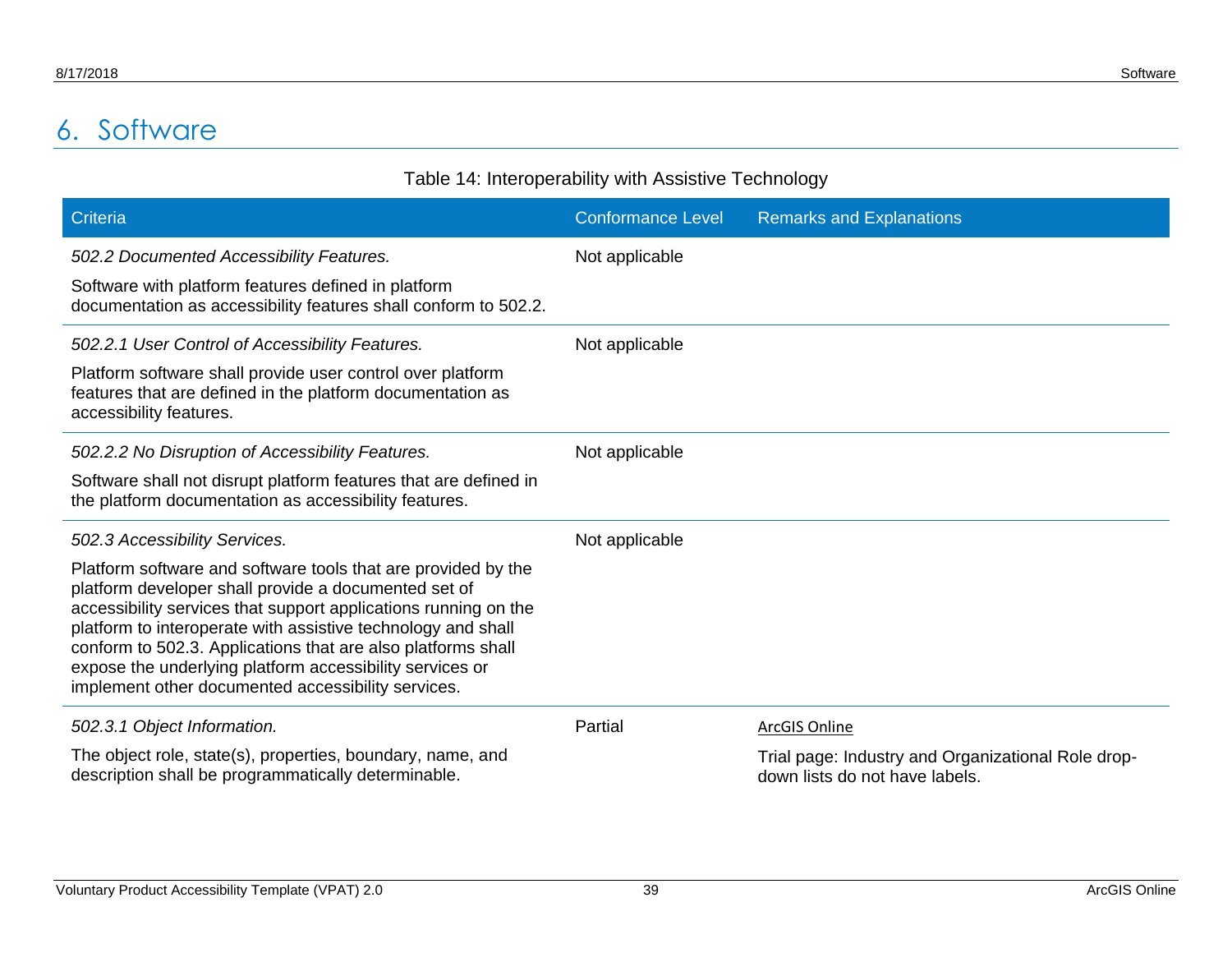| <b>Criteria</b> | <b>Conformance Level</b> | <b>Remarks and Explanations</b>                                                                                                                                     |
|-----------------|--------------------------|---------------------------------------------------------------------------------------------------------------------------------------------------------------------|
|                 |                          | Trial Activation: Accept terms and conditions<br>checkbox and Search button do not have labels.                                                                     |
|                 |                          | Org Dashboard page:                                                                                                                                                 |
|                 |                          | • ARIA listbox child role is not present for the<br>Viewing, Role, and Page drop-down lists.                                                                        |
|                 |                          | Search for name, page number and page<br>$\bullet$<br>drop-down list do not have labels.                                                                            |
|                 |                          | Gallery page:                                                                                                                                                       |
|                 |                          | • The Sort By drop-down list does not have a<br>field label.                                                                                                        |
|                 |                          | The gallery, menu, and map thumbnail links<br>$\bullet$<br>do not have discernible text.                                                                            |
|                 |                          | Content page:                                                                                                                                                       |
|                 |                          | • On the "Add an item from my computer, "Add"<br>an item from the web," and "Add an<br>application modals, the Tags field does not<br>have a label or tooltip text. |
|                 |                          | On the "Add item from cloud drive" modal, the<br>$\bullet$<br>Google Drive, Dropbox and OneDrive buttons<br>are not labeled.                                        |
|                 |                          | On the "Create a feature layer" modal, the<br>$\bullet$<br>left, right, top and bottom fields are missing<br>field labels.                                          |
|                 |                          | Organization tab: On the ArcGIS Online Health<br>Dashboard page, the Status History table is<br>organized into two separate data tables.                            |
|                 |                          | Insights                                                                                                                                                            |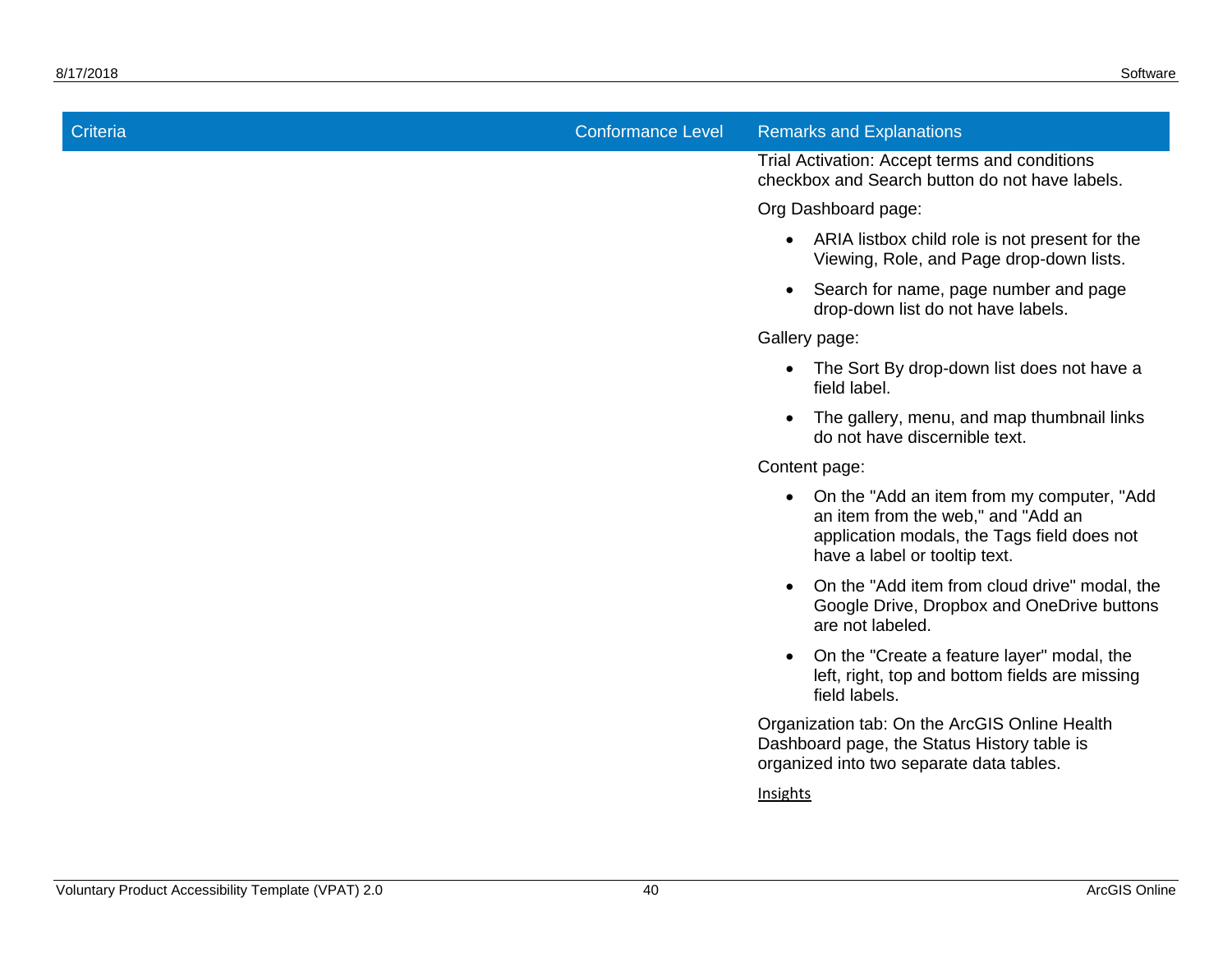| Criteria                                                                                                                                                             | <b>Conformance Level</b> | <b>Remarks and Explanations</b>                                                                                                                         |
|----------------------------------------------------------------------------------------------------------------------------------------------------------------------|--------------------------|---------------------------------------------------------------------------------------------------------------------------------------------------------|
|                                                                                                                                                                      |                          | Home page: The Duplicate and Settings icons do not<br>have title tags that differentiate them from one<br>another. The Search field is missing a label. |
|                                                                                                                                                                      |                          | Open Workbook page: Description fields in cards<br>lack field labels and instructional text.                                                            |
| 502.3.2 Modification of Object Information.                                                                                                                          | Not applicable           |                                                                                                                                                         |
| States and properties that can be set by the user shall be<br>capable of being set programmatically, including through<br>assistive technology.                      |                          |                                                                                                                                                         |
| 502.3.3 Row, Column, and Headers.                                                                                                                                    | Partial                  | <b>ArcGIS Online</b>                                                                                                                                    |
| If an object is in a data table, the occupied rows and columns,<br>and any headers associated with those rows or columns, shall<br>be programmatically determinable. |                          | Organization tab: On the ArcGIS Online Health<br>Dashboard page, the Status History table is<br>organized into two separate data tables.                |
| 502.3.4 Values.                                                                                                                                                      | Full                     |                                                                                                                                                         |
| Any current value(s), and any set or range of allowable values<br>associated with an object, shall be programmatically<br>determinable.                              |                          |                                                                                                                                                         |
| 502.3.5 Modification of Values.                                                                                                                                      | Not applicable           |                                                                                                                                                         |
| Values that can be set by the user shall be capable of being set<br>programmatically, including through assistive technology.                                        |                          |                                                                                                                                                         |
| 502.3.6 Label Relationships.                                                                                                                                         | Not applicable           |                                                                                                                                                         |
| Any relationship that a component has as a label for another<br>component, or of being labeled by another component, shall be<br>programmatically determinable.      |                          |                                                                                                                                                         |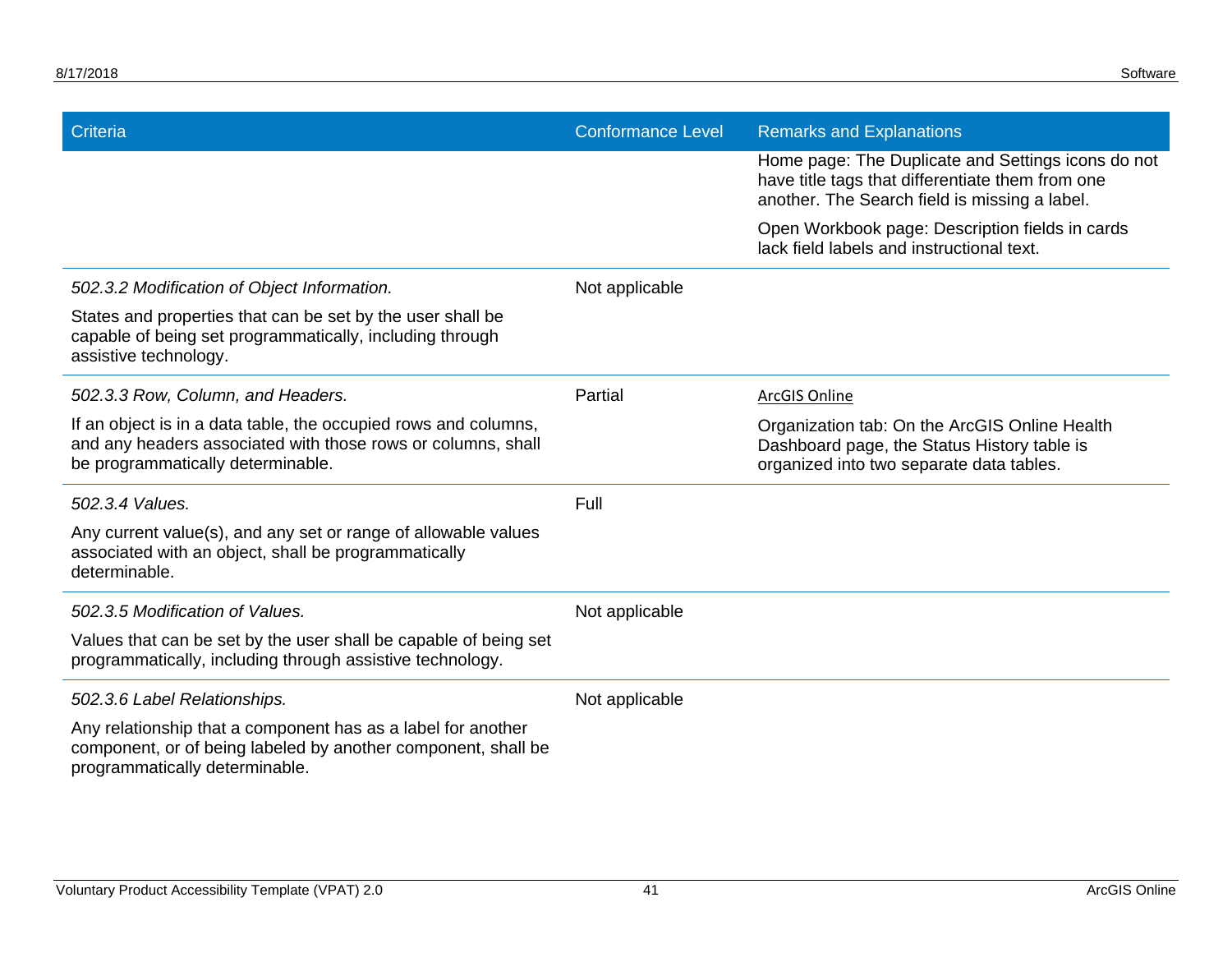| Criteria                                                                                                                                                                     | <b>Conformance Level</b> | <b>Remarks and Explanations</b>                                                                                                   |
|------------------------------------------------------------------------------------------------------------------------------------------------------------------------------|--------------------------|-----------------------------------------------------------------------------------------------------------------------------------|
| 502.3.7 Hierarchical Relationships.                                                                                                                                          | Not applicable           |                                                                                                                                   |
| Any hierarchical (parent-child) relationship that a component<br>has as a container for, or being contained by, another<br>component shall be programmatically determinable. |                          |                                                                                                                                   |
| 502.3.8 Text.                                                                                                                                                                | Partial                  | ArcGIS Online                                                                                                                     |
| The content of text objects, text attributes, and the boundary of<br>text rendered to the screen, shall be programmatically<br>determinable.                                 |                          | Organization tab: On the ArcGIS Online Health<br>Dashboard page, multiple blank<br>tags are used<br>to create visual white space. |
| 502.3.9 Modification of Text.                                                                                                                                                | Not applicable           |                                                                                                                                   |
| Text that can be set by the user shall be capable of being set<br>programmatically, including through assistive technology.                                                  |                          |                                                                                                                                   |
| 502.3.10 List of Actions.                                                                                                                                                    | Not applicable           |                                                                                                                                   |
| A list of all actions that can be executed on an object shall be<br>programmatically determinable.                                                                           |                          |                                                                                                                                   |
| 502.3.11 Actions on Objects.                                                                                                                                                 | Not applicable           |                                                                                                                                   |
| Applications shall allow assistive technology to<br>programmatically execute available actions on objects.                                                                   |                          |                                                                                                                                   |
| 502.3.12 Focus Cursor.                                                                                                                                                       | Partial                  | ArcGIS Online                                                                                                                     |
| Applications shall expose information and mechanisms<br>necessary to track focus, text insertion point, and selection<br>attributes of user interface components.            |                          | Web App Builder: With the exception of the Esri<br>World Geocoder search button, there is no visible<br>on-screen focus.          |
|                                                                                                                                                                              |                          | Insights                                                                                                                          |
|                                                                                                                                                                              |                          | All user interface elements have an on-screen focus.                                                                              |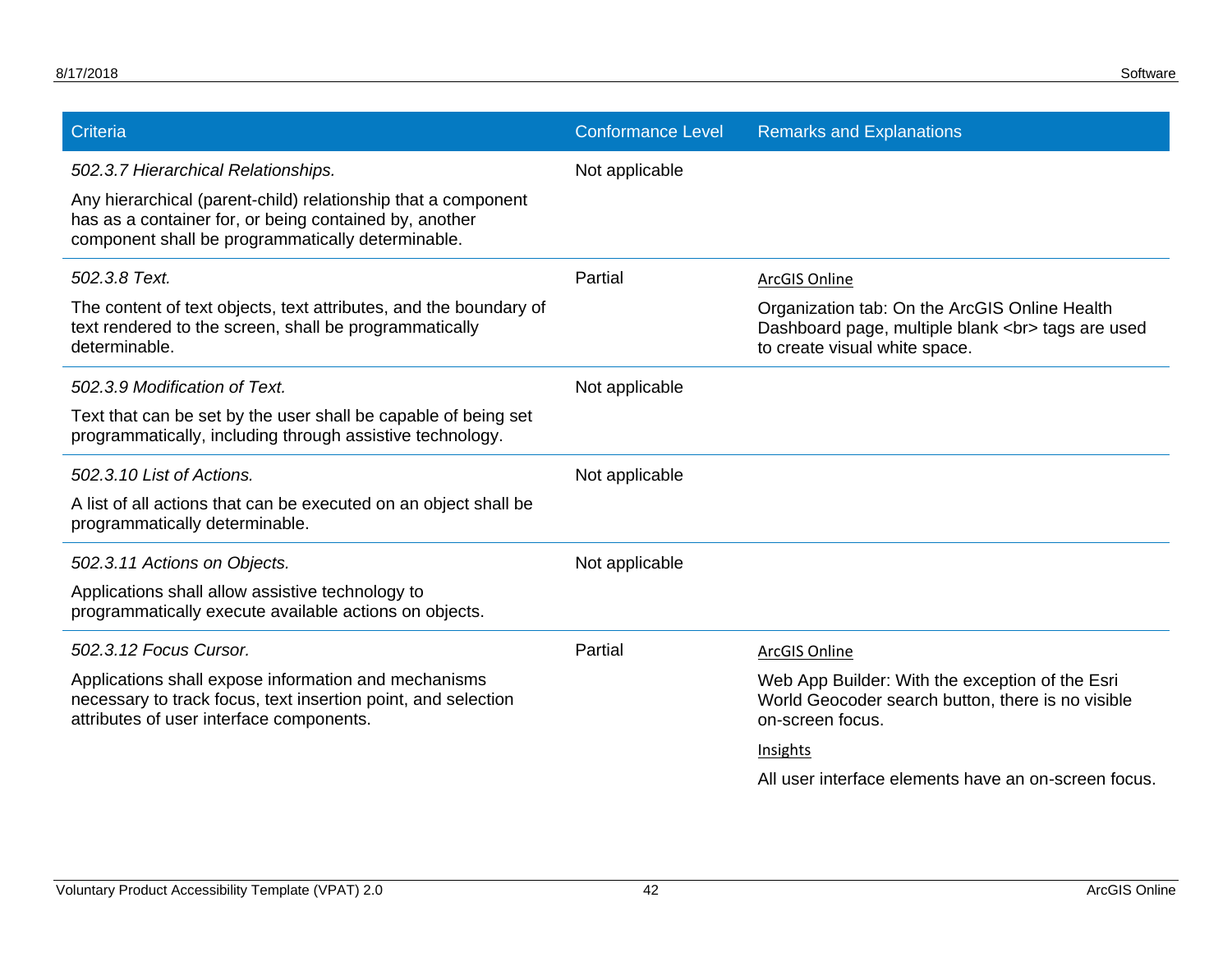| Criteria    |                                                                                                                                                                                                                                          | <b>Conformance Level</b> | <b>Remarks and Explanations</b> |
|-------------|------------------------------------------------------------------------------------------------------------------------------------------------------------------------------------------------------------------------------------------|--------------------------|---------------------------------|
|             | 502.3.13 Modification of Focus Cursor.                                                                                                                                                                                                   | Not applicable           |                                 |
|             | Focus, text insertion point, and selection attributes that can be<br>set by the user shall be capable of being set programmatically,<br>including through the use of assistive technology.                                               |                          |                                 |
|             | 502.3.14 Event Notification.                                                                                                                                                                                                             | Not applicable           |                                 |
| technology. | Notification of events relevant to user interactions, including but<br>not limited to, changes in the component's state(s), value,<br>name, description, or boundary, shall be available to assistive                                    |                          |                                 |
|             | 502.4 Platform Accessibility Features.                                                                                                                                                                                                   | Partial                  |                                 |
|             | Platforms and platform software shall conform to the<br>requirements in ANSI/HFES 200.2, Human Factors Engineering<br>of Software User Interfaces-Part 2: Accessibility (2008)<br>(incorporated by reference, see 702.4.1) listed below: |                          |                                 |
|             | A. Section 9.3.3 Enable sequential entry of multiple<br>(chorded) keystrokes;                                                                                                                                                            |                          |                                 |
|             | B. Section 9.3.4 Provide adjustment of delay before key<br>acceptance;                                                                                                                                                                   |                          |                                 |
|             | C. Section 9.3.5 Provide adjustment of same-key double-<br>strike acceptance;                                                                                                                                                            |                          |                                 |
|             | D. Section 10.6.7 Allow users to choose visual alternative<br>for audio output;                                                                                                                                                          |                          |                                 |
|             | E. Section 10.6.8 Synchronize audio equivalents for visual<br>events;                                                                                                                                                                    |                          |                                 |
| F.          | Section 10.6.9 Provide speech output services; and                                                                                                                                                                                       |                          |                                 |
|             | G. Section 10.7.1 Display any captions provided.                                                                                                                                                                                         |                          |                                 |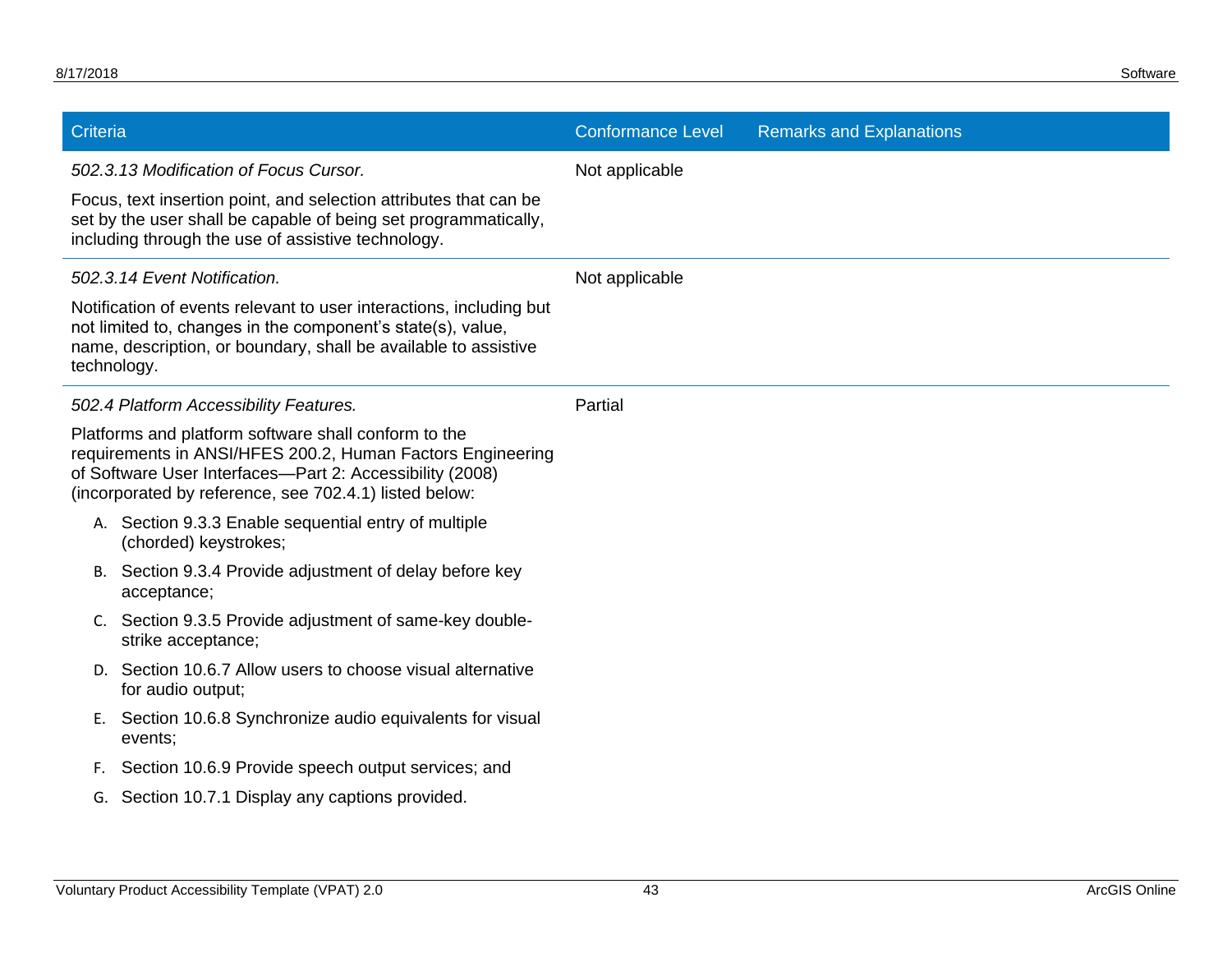#### Table 15: Applications

| Criteria                                                                                                                                                                                                                                                                                                            | <b>Conformance Level</b> | <b>Remarks and Explanations</b> |
|---------------------------------------------------------------------------------------------------------------------------------------------------------------------------------------------------------------------------------------------------------------------------------------------------------------------|--------------------------|---------------------------------|
| 503.2 User Preferences.                                                                                                                                                                                                                                                                                             | Not applicable           |                                 |
| Applications shall permit user preferences from platform settings<br>for color, contrast, font type, font size, and focus cursor.<br>EXCEPTION: Applications that are designed to be isolated from<br>their underlying platform software, including Web applications,<br>shall not be required to conform to 503.2. |                          |                                 |
| 503.3 Alternative User Interfaces.                                                                                                                                                                                                                                                                                  | Not applicable           |                                 |
| Where an application provides an alternative user interface that<br>functions as assistive technology, the application shall use<br>platform and other industry standard accessibility services.                                                                                                                    |                          |                                 |
| 503.4 User Controls for Captions and Audio Description.                                                                                                                                                                                                                                                             | Not applicable           |                                 |
| Where ICT displays video with synchronized audio, ICT shall<br>provide user controls for closed captions and audio descriptions<br>conforming to 503.4.                                                                                                                                                             |                          |                                 |
| 503.4.1 Caption Controls.                                                                                                                                                                                                                                                                                           | Full                     |                                 |
| Where user controls are provided for volume adjustment, ICT<br>shall provide user controls for the selection of captions at the<br>same menu level as the user controls for volume or program<br>selection.                                                                                                         |                          |                                 |
| 503.4.2 Audio Description Controls.                                                                                                                                                                                                                                                                                 | Not applicable           |                                 |
| Where user controls are provided for program selection, ICT<br>shall provide user controls for the selection of audio descriptions<br>at the same menu level as the user controls for volume or<br>program selection.                                                                                               |                          |                                 |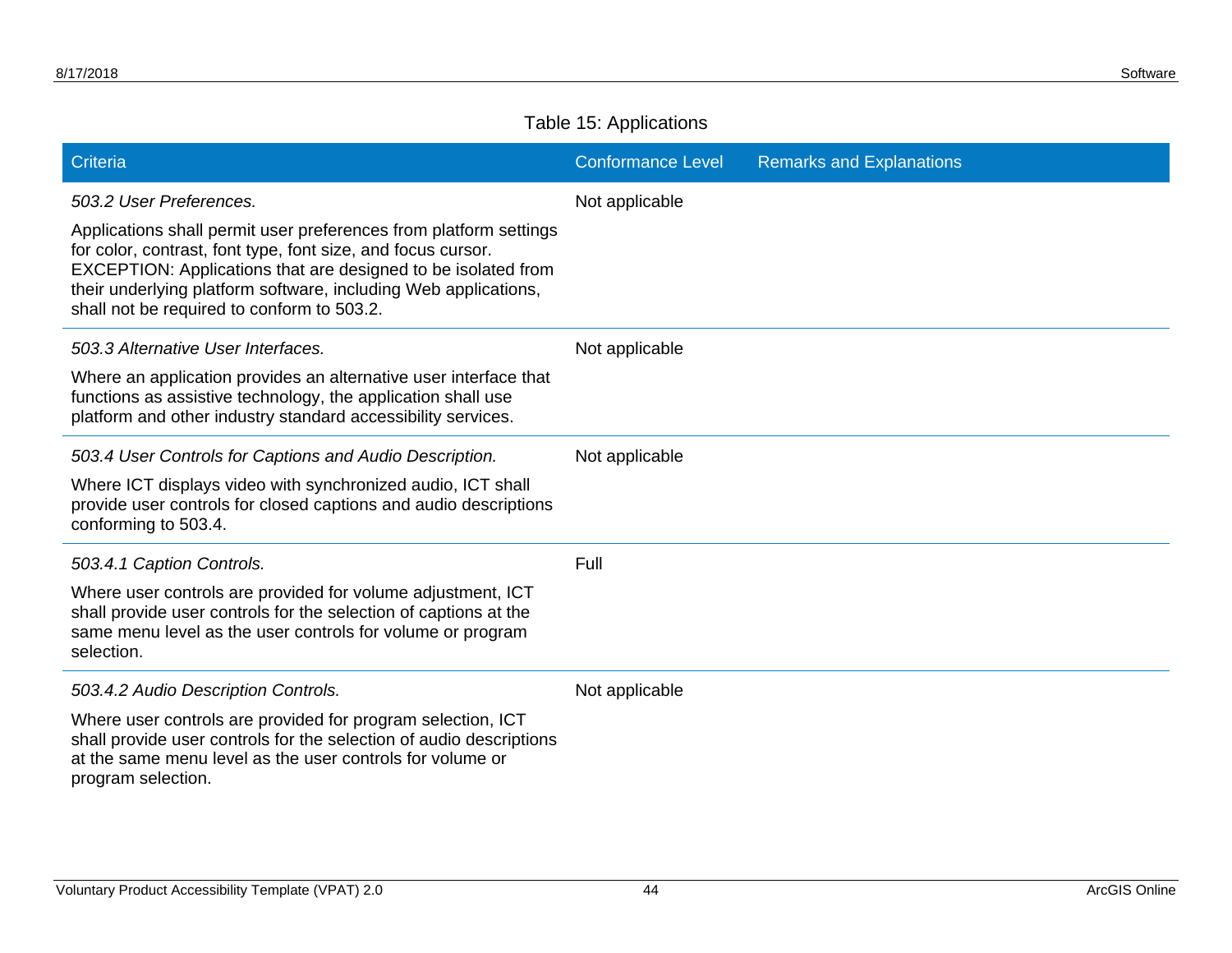#### Table 16: Authoring Tools

| Criteria                                                                                                                                                                                                                                                 | <b>Conformance Level</b> | <b>Remarks and Explanations</b>                                                                                                                              |
|----------------------------------------------------------------------------------------------------------------------------------------------------------------------------------------------------------------------------------------------------------|--------------------------|--------------------------------------------------------------------------------------------------------------------------------------------------------------|
| 504.2 Content Creation or Editing.                                                                                                                                                                                                                       | Partial                  | <b>ArcGIS Online</b>                                                                                                                                         |
| Authoring tools shall provide a mode of operation to create or<br>edit content that conforms to Level A and Level AA Success                                                                                                                             |                          | Maps and Web App Builder content does not fully<br>adhere to all applicable accessibility requirements                                                       |
| Criteria and Conformance Requirements in WCAG 2.0<br>(incorporated by reference, see 702.10.1) for all supported                                                                                                                                         |                          | Insights                                                                                                                                                     |
| features and, as applicable, to file formats supported by the<br>authoring tool. Authoring tools shall permit authors the option of<br>overriding information required for accessibility.                                                                |                          | New Workbook page: The left navigation options on<br>the Add To Page modal are not accessible from the<br>keyboard. The function for adding data is entirely |
| Exception: Authoring tools shall not be required to conform to<br>504.2 when used to directly edit plain text source code.                                                                                                                               |                          | inoperable without a mouse. The Create<br>Relationships modal is not selectable from the<br>mouse.                                                           |
| 504.2.1 Preservation of Information Provided for Accessibility in<br><b>Format Conversion.</b>                                                                                                                                                           | Not applicable           |                                                                                                                                                              |
| Authoring tools shall, when converting content from one format<br>to another or saving content in multiple formats, preserve the<br>information required for accessibility to the extent that the<br>information is supported by the destination format. |                          |                                                                                                                                                              |
| 504.2.2 PDF Export.                                                                                                                                                                                                                                      | Not applicable           |                                                                                                                                                              |
| Authoring tools capable of exporting PDF files that conform to<br>ISO 32000-1:2008 (PDF 1.7) shall also be capable of exporting<br>PDF files that conform to ANSI/AIIM/ISO 14289-1:2016<br>(PDF/UA–1) (incorporated by reference, see 702.3.1).          |                          |                                                                                                                                                              |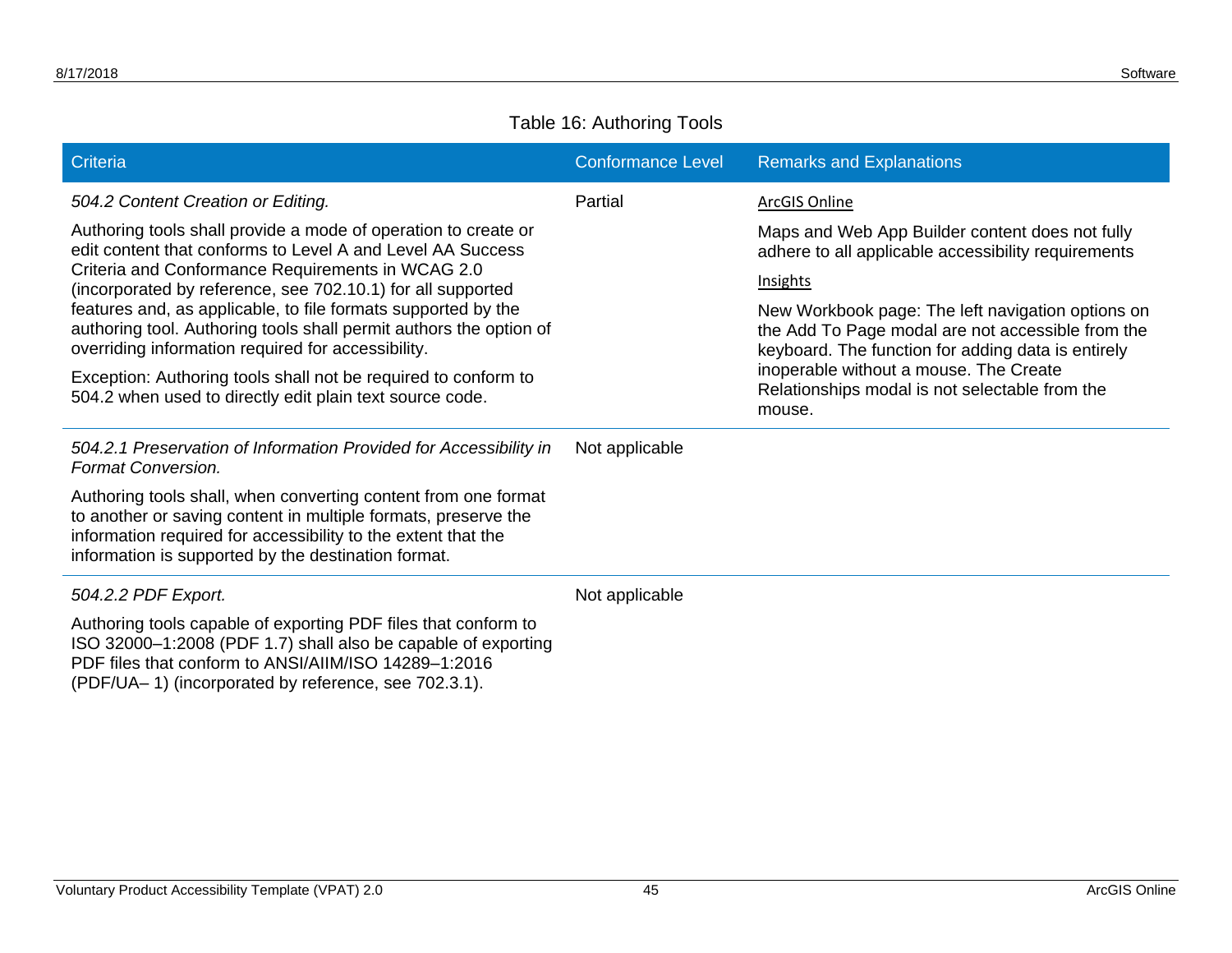| <b>Criteria</b>                                                                                                                                                                                                                                                                                                                                                       | <b>Conformance Level</b> | <b>Remarks and Explanations</b> |
|-----------------------------------------------------------------------------------------------------------------------------------------------------------------------------------------------------------------------------------------------------------------------------------------------------------------------------------------------------------------------|--------------------------|---------------------------------|
| 504.3 Prompts.                                                                                                                                                                                                                                                                                                                                                        | Full                     |                                 |
| Authoring tools shall provide a mode of operation that prompts<br>authors to create content that conforms to Level A and Level AA<br>Success Criteria and Conformance Requirements in WCAG 2.0<br>(incorporated by reference, see 702.10.1) for supported features<br>and, as applicable, to file formats supported by the authoring<br>tool.                         |                          |                                 |
| 504.4 Templates.                                                                                                                                                                                                                                                                                                                                                      | Full                     |                                 |
| Where templates are provided, templates allowing content<br>creation that conforms to Level A and Level AA Success Criteria<br>and Conformance Requirements in WCAG 2.0 (incorporated by<br>reference, see 702.10.1) shall be provided for a range of<br>template uses for supported features and, as applicable, to file<br>formats supported by the authoring tool. |                          |                                 |

# 7. Support Documentation and Services

<span id="page-48-0"></span>

| Criteria                                                                                                                                                                                                                                                                                      | <b>Conformance Level</b> | <b>Remarks and Explanations</b> |
|-----------------------------------------------------------------------------------------------------------------------------------------------------------------------------------------------------------------------------------------------------------------------------------------------|--------------------------|---------------------------------|
| 602.2 Accessibility and Compatibility Features.                                                                                                                                                                                                                                               | Full                     |                                 |
| Documentation shall list and explain how to use the accessibility<br>and compatibility features required by Chapters 4 and 5.<br>Documentation shall include accessibility features that are built-<br>in and accessibility features that provide compatibility with<br>assistive technology. |                          |                                 |

#### Table 17: Support Documentation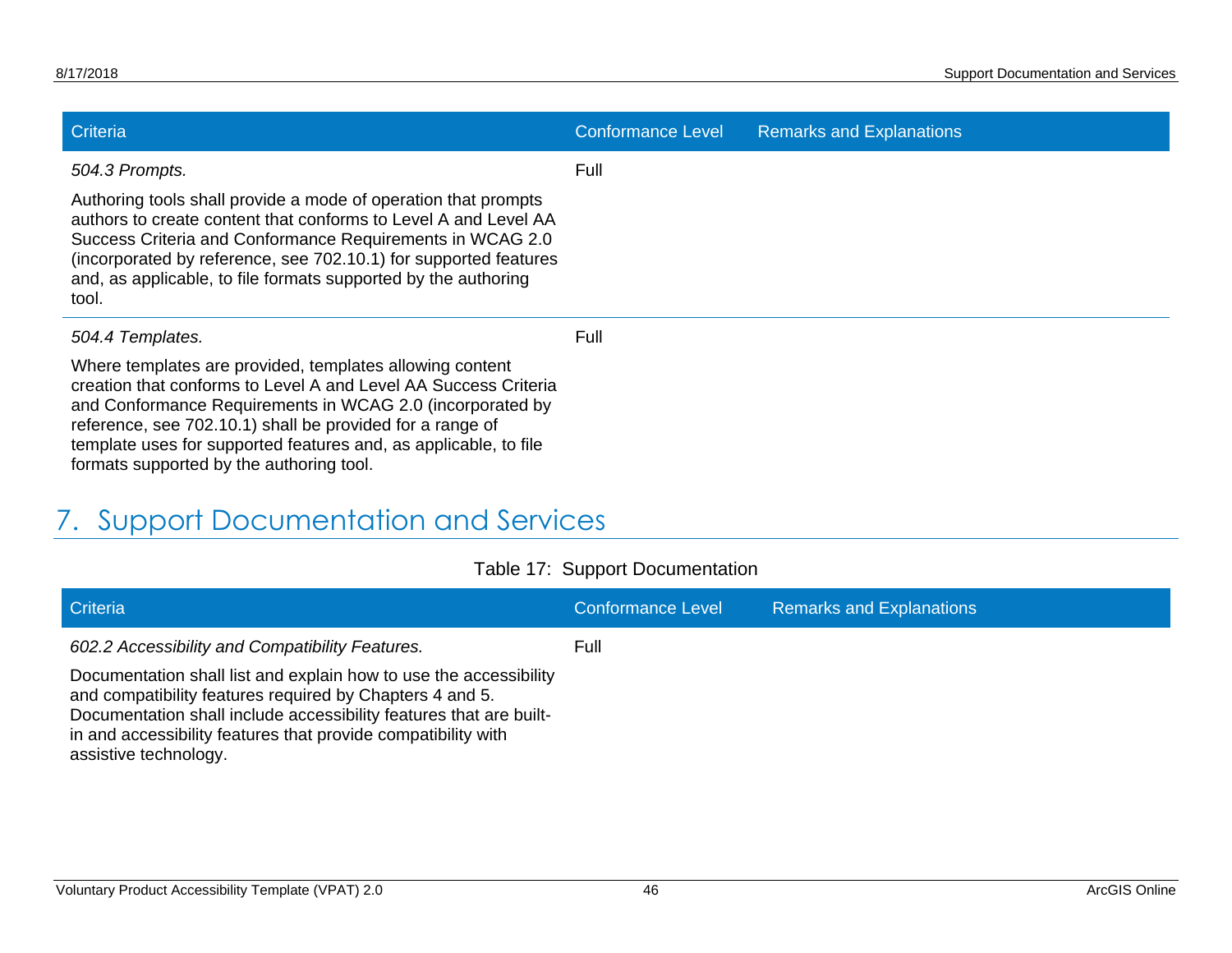| Criteria                                                                                                                                                                             | <b>Conformance Level</b>   | <b>Remarks and Explanations</b>                                                                          |
|--------------------------------------------------------------------------------------------------------------------------------------------------------------------------------------|----------------------------|----------------------------------------------------------------------------------------------------------|
| 602.3 Electronic Support Documentation.                                                                                                                                              | Partial                    | ArcGIS Online                                                                                            |
| Documentation in electronic format, including Web-based self-<br>service support, shall conform to Level A and Level AA Success<br>Criteria and Conformance Requirements in WCAG 2.0 |                            | Web-based and PDF training materials do not<br>adhere to all applicable WCAG and PDF/UA<br>requirements. |
| (incorporated by reference, see 702.10.1).                                                                                                                                           |                            | Insights                                                                                                 |
|                                                                                                                                                                                      |                            | All user guides and instructional materials are<br>published in accessible HTML format.                  |
| 602.4 Alternate Formats for Non-Electronic Support<br>Documentation.                                                                                                                 | Full                       |                                                                                                          |
| Where support documentation is only provided in non-electronic<br>formats, alternate formats usable by individuals with disabilities<br>shall be provided upon request.              |                            |                                                                                                          |
|                                                                                                                                                                                      | Table 18: Support Services |                                                                                                          |
| Criteria                                                                                                                                                                             | <b>Conformance Level</b>   | <b>Remarks and Explanations</b>                                                                          |
| 603.1 General.                                                                                                                                                                       | Full                       |                                                                                                          |
| ICT support services including, but not limited to, help desks,<br>call centers, training services, and automated self-service<br>technical support, shall conform to 603.           |                            |                                                                                                          |
| 603.2 Information on Accessibility and Compatibility Features.                                                                                                                       | Full                       |                                                                                                          |
| ICT support services shall include information on the<br>accessibility and compatibility features required by 602.2.                                                                 |                            |                                                                                                          |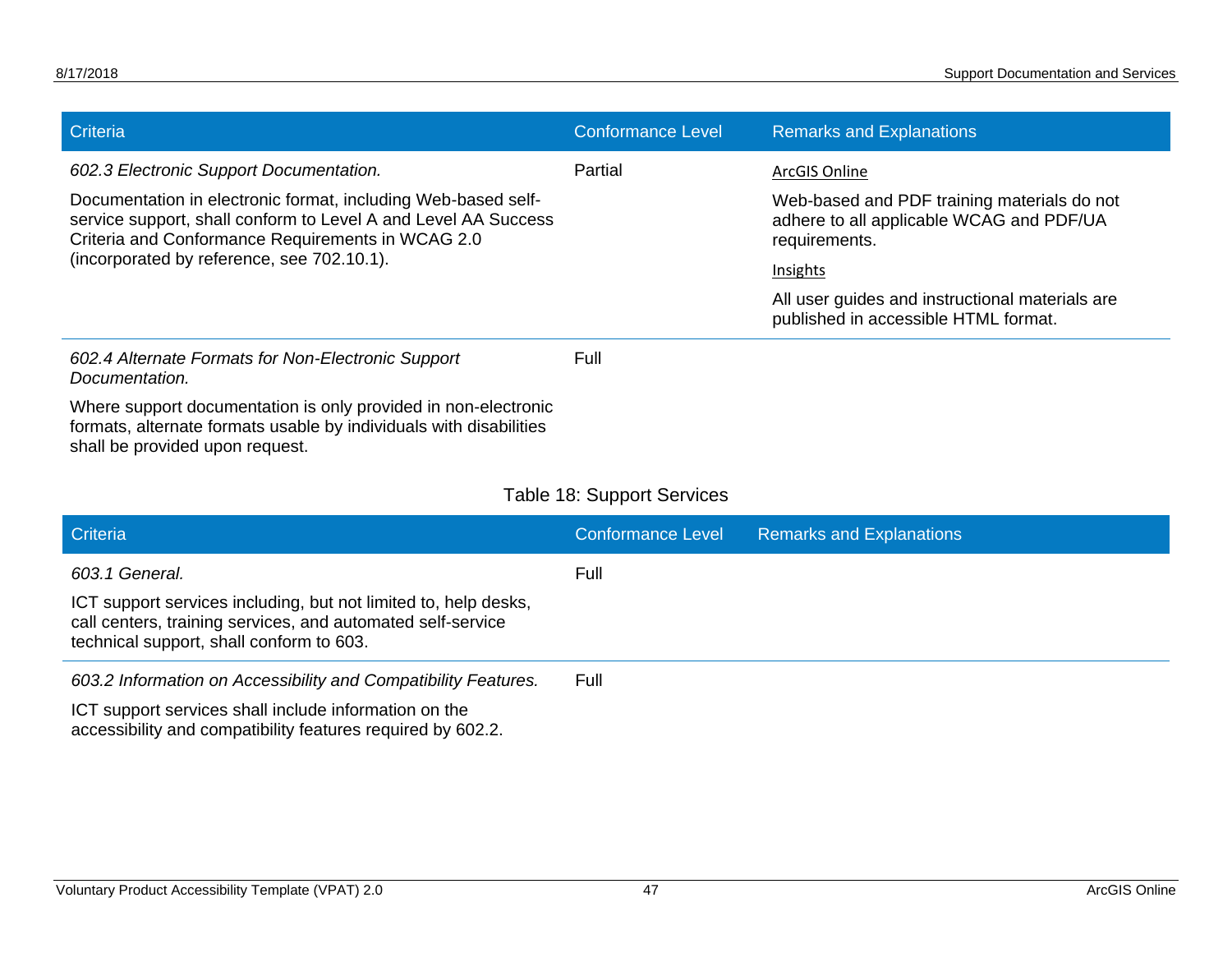| Criteria                                                                                                                                                                                                                                                           | <b>Conformance Level</b> | <b>Remarks and Explanations</b> |
|--------------------------------------------------------------------------------------------------------------------------------------------------------------------------------------------------------------------------------------------------------------------|--------------------------|---------------------------------|
| 603.3 Accommodation of Communication Needs.<br>Support services shall be provided directly to the user or<br>through a referral to a point of contact. Such ICT support<br>services shall accommodate the communication needs of<br>individuals with disabilities. | Full                     |                                 |
| Table 19: Portable Document Format (PDF) Techniques for WCAG 2.0                                                                                                                                                                                                   |                          |                                 |
|                                                                                                                                                                                                                                                                    |                          |                                 |

| Criteria                                                                                                                                                                                      | <b>Conformance Level</b> | <b>Remarks and Explanations</b> |
|-----------------------------------------------------------------------------------------------------------------------------------------------------------------------------------------------|--------------------------|---------------------------------|
| PDF1: Text alternatives have been applied to images with the<br>Alt entry                                                                                                                     | No.                      |                                 |
| 1.1.1 Non-text Content: All non-text content that is presented<br>to the user has a text alternative that serves the equivalent<br>purpose, except for the situations listed below. (Level A) |                          |                                 |
| Controls, Input<br>$\bullet$                                                                                                                                                                  |                          |                                 |
| Time-Based Media<br>٠                                                                                                                                                                         |                          |                                 |
| Test<br>$\bullet$                                                                                                                                                                             |                          |                                 |
| Sensory<br>٠                                                                                                                                                                                  |                          |                                 |
| <b>CAPTCHA</b><br>$\bullet$                                                                                                                                                                   |                          |                                 |
| Decoration, Formatting, Invisible<br>$\bullet$                                                                                                                                                |                          |                                 |
| PDF2: Bookmarks have been created                                                                                                                                                             | <b>No</b>                |                                 |
| 2.4.5 Multiple Ways: More than one way is available to locate<br>a Web page within a set of Web pages except where the Web<br>Page is the result of, or a step in, a process. (Level AA)      |                          |                                 |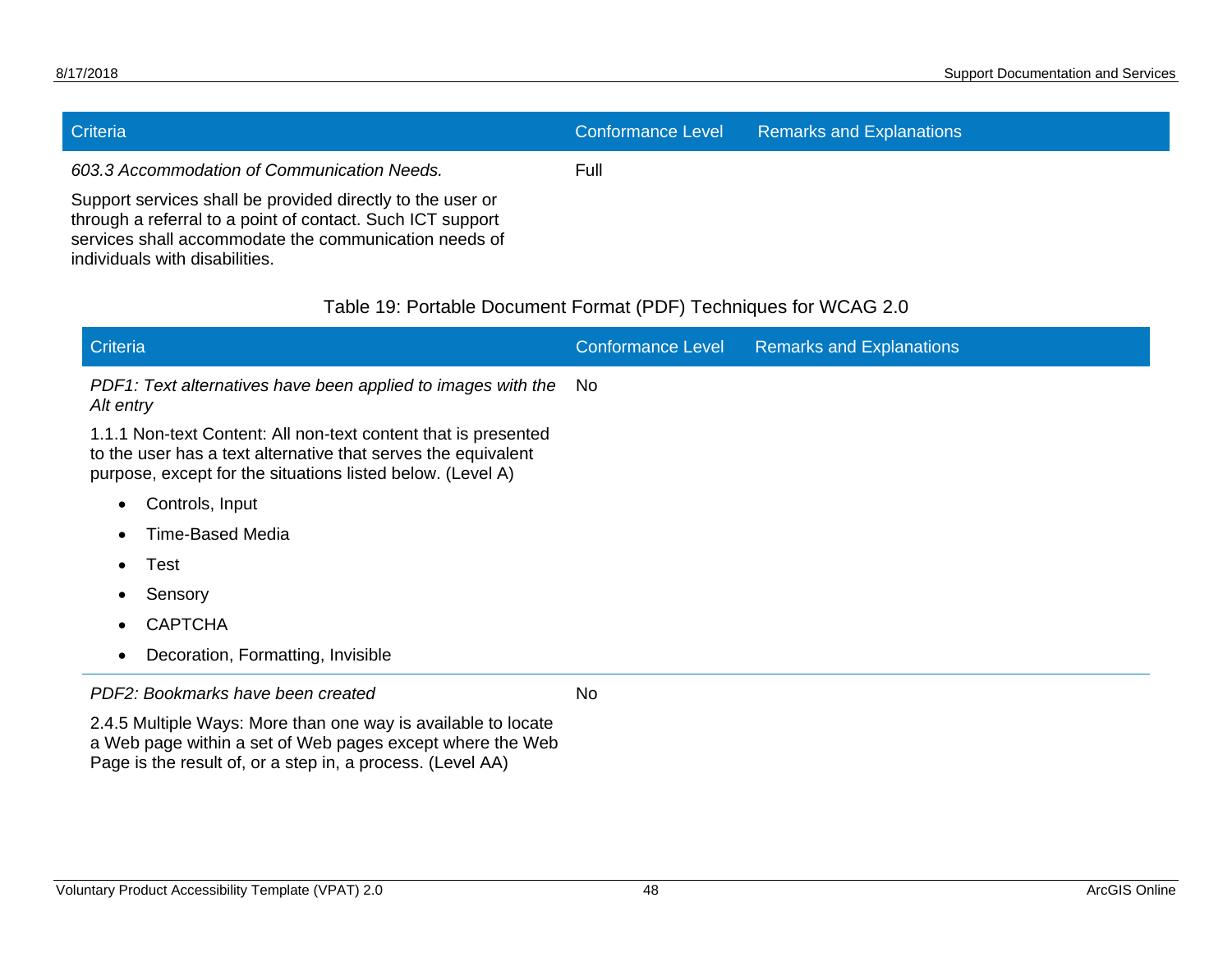| Criteria                                                                                                                                                                                                                                                                                                      | <b>Conformance Level</b> | <b>Remarks and Explanations</b> |
|---------------------------------------------------------------------------------------------------------------------------------------------------------------------------------------------------------------------------------------------------------------------------------------------------------------|--------------------------|---------------------------------|
| PDF3: The tab order and reading order are correct                                                                                                                                                                                                                                                             | <b>No</b>                |                                 |
| 1.3.2 Meaningful Sequence: When the sequence in which<br>content is presented affects its meaning, a correct reading<br>sequence can be programmatically determined. (Level A)                                                                                                                                |                          |                                 |
| 2.1.1 Keyboard: All functionality of the content is operable<br>through a keyboard interface without requiring specific<br>timings for individual keystrokes, except where the underlying<br>function requires input that depends on the path of the user's<br>movement and not just the endpoints. (Level A) |                          |                                 |
| Note 1: This exception relates to the underlying function,<br>not the input technique. For example, if using handwriting<br>to enter text, the input technique (handwriting) requires<br>path-dependent input but the underlying function (text<br>input) does not.                                           |                          |                                 |
| Note 2: This does not forbid and should not discourage<br>providing mouse input or other input methods in addition to<br>keyboard operation.                                                                                                                                                                  |                          |                                 |
| 2.1.3 Keyboard (No Exception): All functionality of the content<br>is operable through a keyboard interface without requiring<br>specific timings for individual keystrokes. (Level AAA)                                                                                                                      |                          |                                 |
| 2.4.3 Focus Order: If a Web page can be navigated<br>sequentially and the navigation sequences affect meaning or<br>operation, focusable components receive focus in an order<br>that preserves meaning and operability. (Level A)                                                                            |                          |                                 |
|                                                                                                                                                                                                                                                                                                               |                          |                                 |
|                                                                                                                                                                                                                                                                                                               |                          |                                 |
|                                                                                                                                                                                                                                                                                                               |                          |                                 |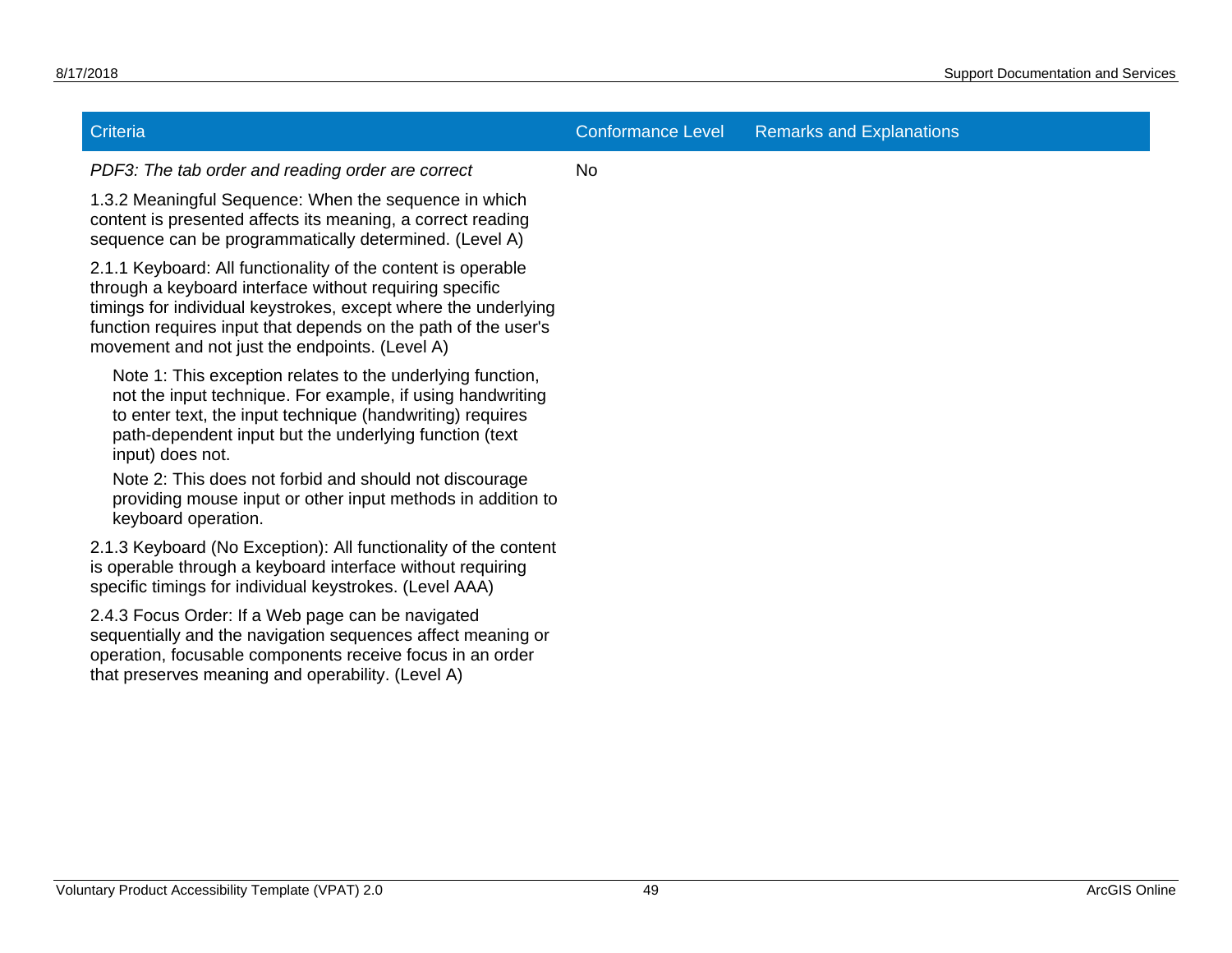| Criteria                                                                                                                                                                                                                                            | <b>Conformance Level</b> | <b>Remarks and Explanations</b> |
|-----------------------------------------------------------------------------------------------------------------------------------------------------------------------------------------------------------------------------------------------------|--------------------------|---------------------------------|
| PDF4: Decorative images are hidden with the Artifact tag                                                                                                                                                                                            | N <sub>o</sub>           |                                 |
| 1.1.1 Non-text Content: All non-text content that is presented<br>to the user has a text alternative that serves the equivalent<br>purpose, except for the situations listed below. (Level A)                                                       |                          |                                 |
| Controls, Input<br>$\bullet$                                                                                                                                                                                                                        |                          |                                 |
| <b>Time-Based Media</b><br>$\bullet$                                                                                                                                                                                                                |                          |                                 |
| Test                                                                                                                                                                                                                                                |                          |                                 |
| Sensory                                                                                                                                                                                                                                             |                          |                                 |
| <b>CAPTCHA</b>                                                                                                                                                                                                                                      |                          |                                 |
| Decoration, Formatting, Invisible<br>$\bullet$                                                                                                                                                                                                      |                          |                                 |
| PDF5: Required form controls are indicated                                                                                                                                                                                                          | Not applicable           |                                 |
| 3.3.1 Error Identification: If an input error is automatically<br>detected, the item that is in error is identified and the error is<br>described to the user in text. (Level A)                                                                    |                          |                                 |
| 3.3.2 Labels or Instructions: Labels or instructions are<br>provided when content requires user input. (Level A)                                                                                                                                    |                          |                                 |
| 3.3.3 Error Suggestion: If an input error is automatically<br>detected and suggestions for correction are known, then the<br>suggestions are provided to the user, unless it would<br>jeopardize the security or purpose of the content. (Level AA) |                          |                                 |
| PDF6: Table elements are used for table markup                                                                                                                                                                                                      | <b>No</b>                |                                 |
| 1.3.1 Info and Relationships: Information, structure, and<br>relationships conveyed through presentation can be<br>programmatically determined or are available in text. (Level<br>A)                                                               |                          |                                 |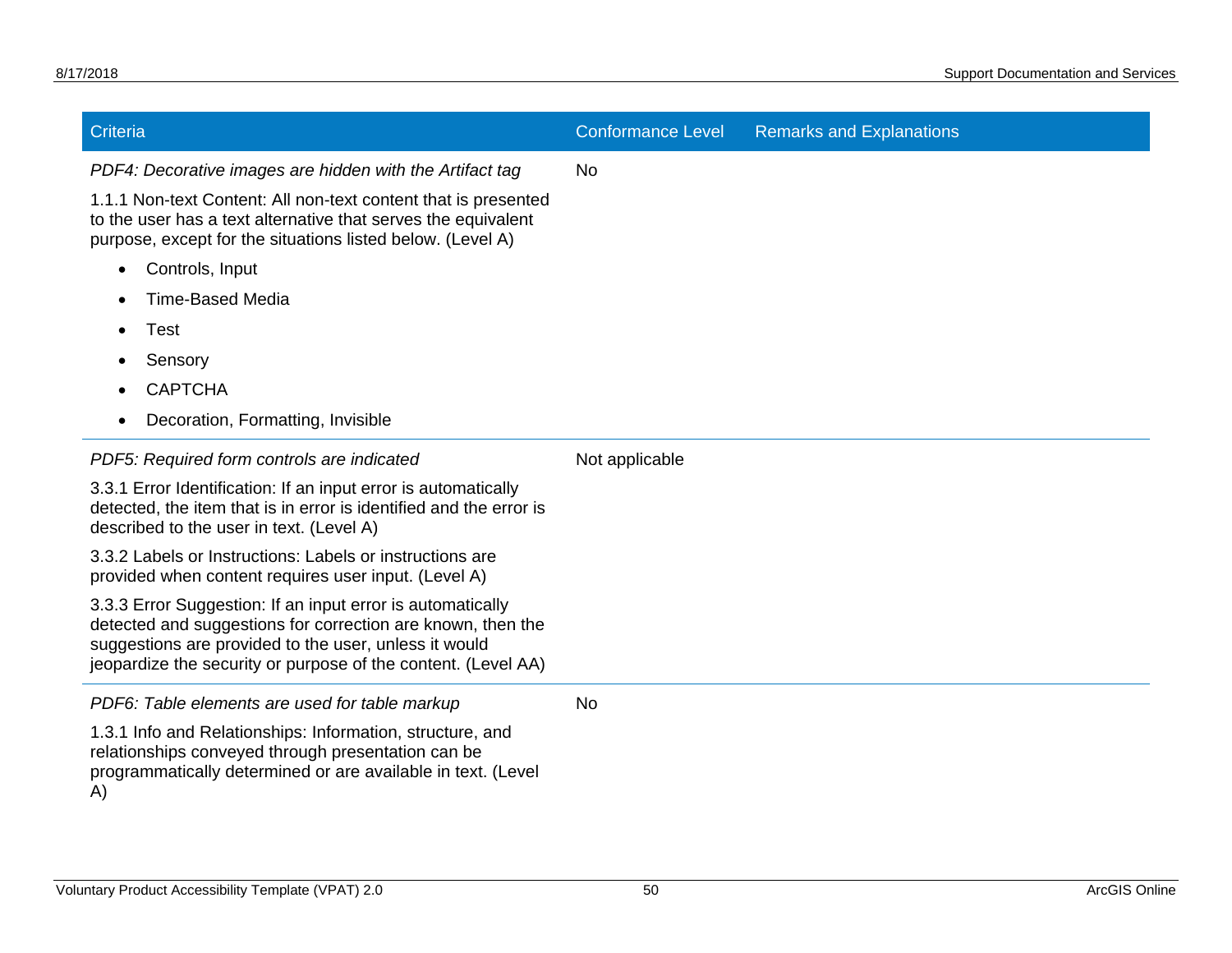| Criteria                                                                                                                                                                                              | <b>Conformance Level</b> | <b>Remarks and Explanations</b> |
|-------------------------------------------------------------------------------------------------------------------------------------------------------------------------------------------------------|--------------------------|---------------------------------|
| PDF7: Text in scanned documents has been rendered by<br><b>Optical Character Recognition (OCR)</b>                                                                                                    | Not applicable           |                                 |
| 1.4.5 Images of Text: If the technologies being used can<br>achieve the visual presentation, text is used to convey<br>information rather than images of text except for the following:<br>(Level AA) |                          |                                 |
| Customizable: The image of text can be visually<br>customized to the user's requirements;                                                                                                             |                          |                                 |
| Essential: A particular presentation of text is essential to<br>the information being conveyed.                                                                                                       |                          |                                 |
| Note: Logotypes (text that is part of a logo or brand name)<br>are considered essential.                                                                                                              |                          |                                 |
| 1.4.9 Images of Text (No Exception): Images of text are only<br>used for pure decoration or where a particular presentation of<br>text is essential to the information being conveyed. (Level<br>AAA) |                          |                                 |
| Note: Logotypes (text that is part of a logo or brand name)<br>are considered essential.                                                                                                              |                          |                                 |
| PDF8: Definitions are provided for abbreviations via an E<br>entry for a structure element                                                                                                            | Not applicable           |                                 |
| 3.1.4 Abbreviations: A mechanism for identifying the<br>expanded form or meaning of abbreviations is available.<br>(Level AAA)                                                                        |                          |                                 |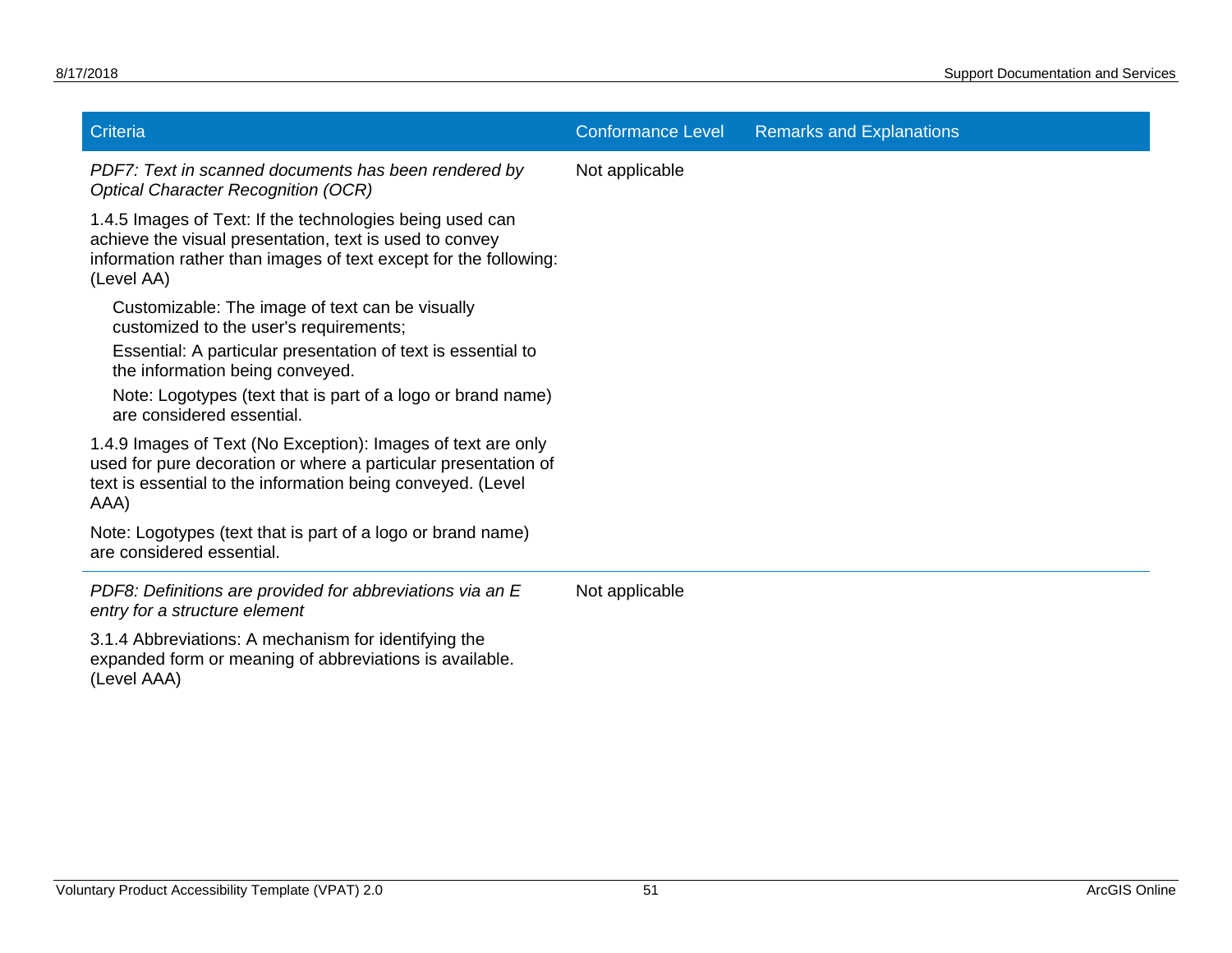| Criteria                                                                                                                                                                                                                                                                                                                                                                                                                                 | <b>Conformance Level</b> | <b>Remarks and Explanations</b> |
|------------------------------------------------------------------------------------------------------------------------------------------------------------------------------------------------------------------------------------------------------------------------------------------------------------------------------------------------------------------------------------------------------------------------------------------|--------------------------|---------------------------------|
| PDF9: Headings are provided by marking content with<br>heading tags                                                                                                                                                                                                                                                                                                                                                                      | No                       |                                 |
| 1.3.1 Info and Relationships: Information, structure, and<br>relationships conveyed through presentation can be<br>programmatically determined or are available in text. (Level<br>A)                                                                                                                                                                                                                                                    |                          |                                 |
| 2.4.1 Bypass Blocks: A mechanism is available to bypass<br>blocks of content that are repeated on multiple Web pages.<br>(Level A)                                                                                                                                                                                                                                                                                                       |                          |                                 |
| PDF10: Labels are provided for interactive form controls                                                                                                                                                                                                                                                                                                                                                                                 | Not applicable           |                                 |
| 1.3.1 Info and Relationships: Information, structure, and<br>relationships conveyed through presentation can be<br>programmatically determined or are available in text. (Level<br>A)                                                                                                                                                                                                                                                    |                          |                                 |
| 3.3.2 Labels or Instructions: Labels or instructions are<br>provided when content requires user input. (Level A)                                                                                                                                                                                                                                                                                                                         |                          |                                 |
| 4.1.2 Name, Role, Value: For all user interface components<br>(including but not limited to: form elements, links and<br>components generated by scripts), the name and role can be<br>programmatically determined; states, properties, and values<br>that can be set by the user can be programmatically set; and<br>notification of changes to these items is available to user<br>agents, including assistive technologies. (Level A) |                          |                                 |
| Note: This success criterion is primarily for Web authors who<br>develop or script their own user interface components. For<br>example, standard HTML controls already meet this success<br>criterion when used according to specification.                                                                                                                                                                                              |                          |                                 |
| PDF11: Links and link text are provided using the Link<br>annotation and the /Link structure element                                                                                                                                                                                                                                                                                                                                     | Not applicable           |                                 |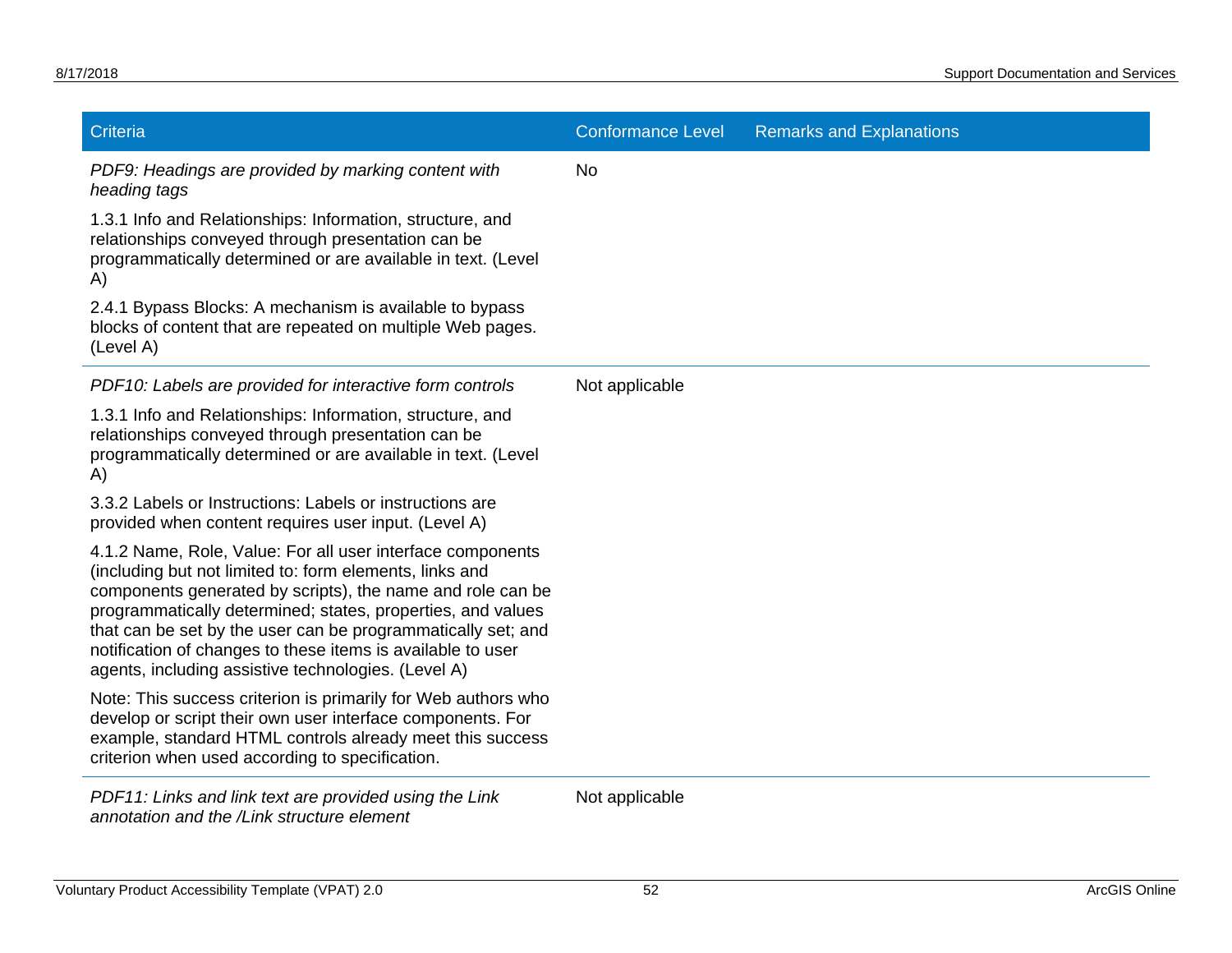Criteria Conformance Level Remarks and Explanations

1.3.1 Info and Relationships: Information, structure, and relationships conveyed through presentation can be programmatically determined or are available in text. (Level A)

2.1.1 Keyboard: All functionality of the content is operable through a keyboard interface without requiring specific timings for individual keystrokes, except where the underlying function requires input that depends on the path of the user's movement and not just the endpoints. (Level A)

Note 1: This exception relates to the underlying function, not the input technique. For example, if using handwriting to enter text, the input technique (handwriting) requires pathdependent input but the underlying function (text input) does not.

Note 2: This does not forbid and should not discourage providing mouse input or other input methods in addition to keyboard operation.

2.1.3 Keyboard (No Exception): All functionality of the content is operable through a keyboard interface without requiring specific timings for individual keystrokes. (Level AAA)

2.4.4 Link Purpose (In Context): The purpose of each link can be determined from the link text alone or from the link text together with its programmatically determined link context, except where the purpose of the link would be ambiguous to users in general. (Level A)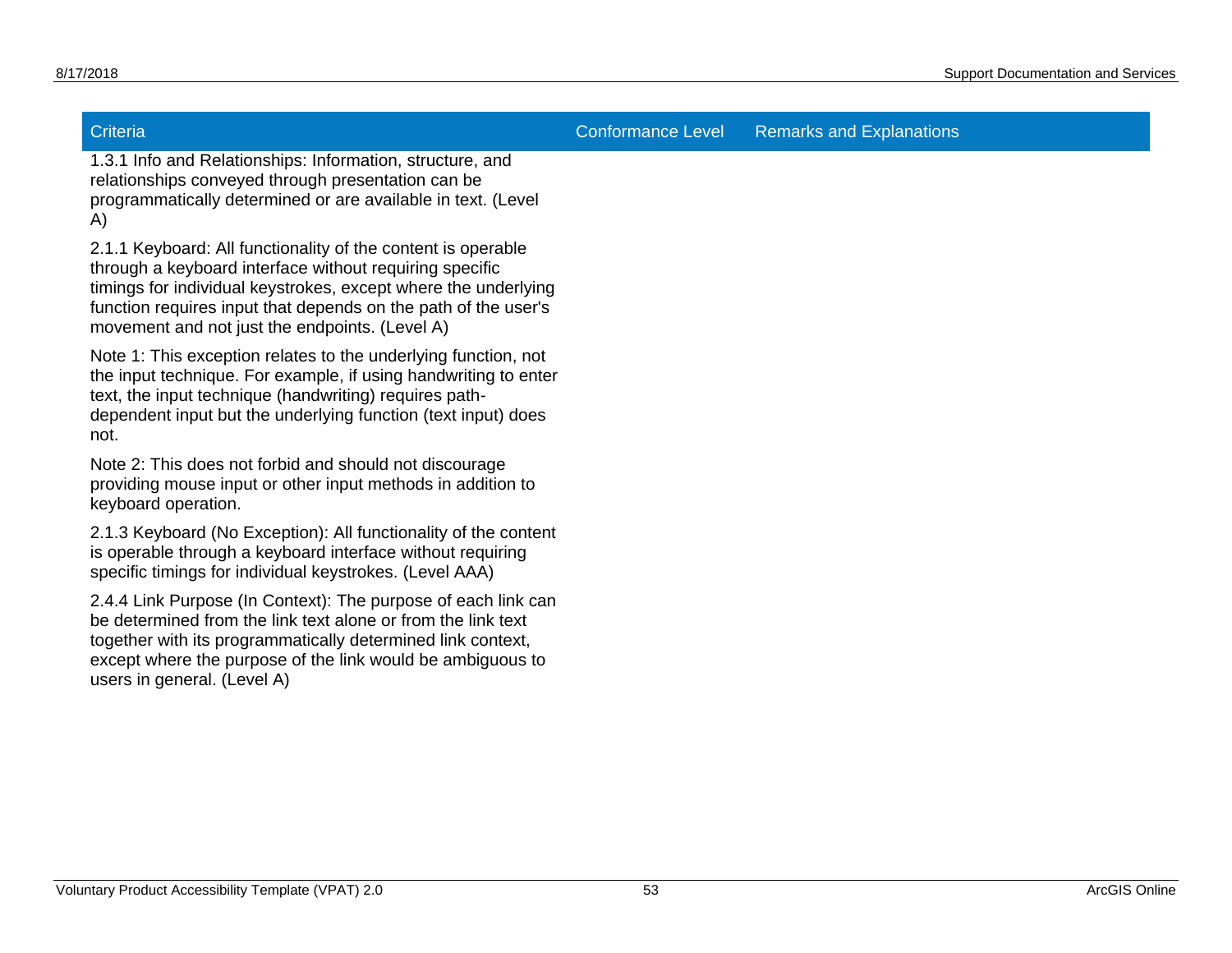| Criteria                                                                                                                                                                                                                                                                                                                                                                                                                                 | <b>Conformance Level</b> | <b>Remarks and Explanations</b> |
|------------------------------------------------------------------------------------------------------------------------------------------------------------------------------------------------------------------------------------------------------------------------------------------------------------------------------------------------------------------------------------------------------------------------------------------|--------------------------|---------------------------------|
| PDF12: Name, role and value information are provided for<br>form fields                                                                                                                                                                                                                                                                                                                                                                  | Not applicable           |                                 |
| 1.3.1 Info and Relationships: Information, structure, and<br>relationships conveyed through presentation can be<br>programmatically determined or are available in text. (Level<br>A)                                                                                                                                                                                                                                                    |                          |                                 |
| 4.1.2 Name, Role, Value: For all user interface components<br>(including but not limited to: form elements, links and<br>components generated by scripts), the name and role can be<br>programmatically determined; states, properties, and values<br>that can be set by the user can be programmatically set; and<br>notification of changes to these items is available to user<br>agents, including assistive technologies. (Level A) |                          |                                 |
| Note: This success criterion is primarily for Web authors who<br>develop or script their own user interface components. For<br>example, standard HTML controls already meet this success<br>criterion when used according to specification.                                                                                                                                                                                              |                          |                                 |
| PDF13: Replacement text is provided using the /Alt entry for<br>links                                                                                                                                                                                                                                                                                                                                                                    | Not applicable           |                                 |
| 2.4.4 Link Purpose (In Context): The purpose of each link can<br>be determined from the link text alone or from the link text<br>together with its programmatically determined link context,<br>except where the purpose of the link would be ambiguous to<br>users in general. (Level A)                                                                                                                                                |                          |                                 |
| 2.4.9 Link Purpose (Link Only): A mechanism is available to<br>allow the purpose of each link to be identified from link text<br>alone, except where the purpose of the link would be<br>ambiguous to users in general. (Level AAA)                                                                                                                                                                                                      |                          |                                 |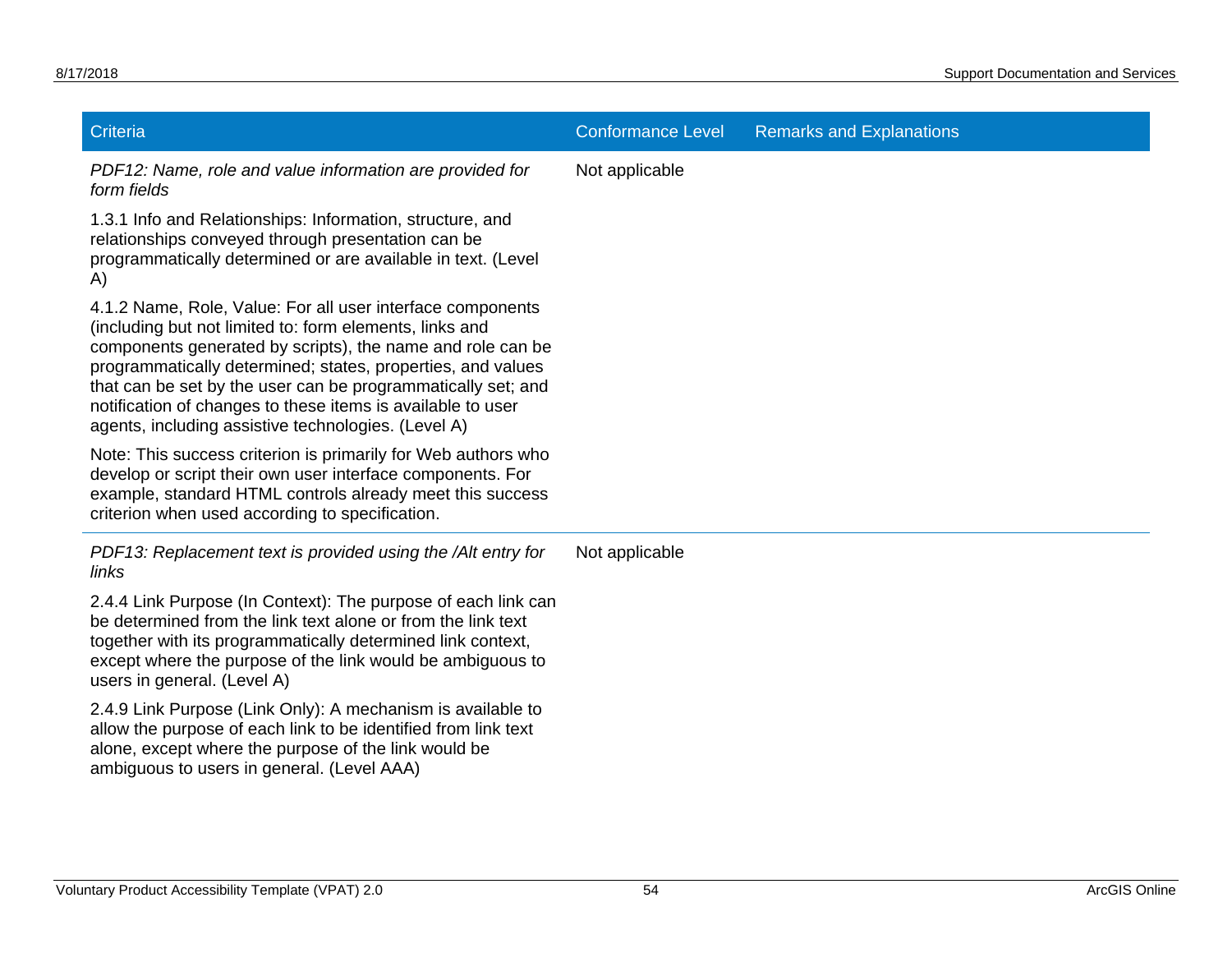| Criteria                                                                                                                                                                                                                                           | <b>Conformance Level</b> | <b>Remarks and Explanations</b> |
|----------------------------------------------------------------------------------------------------------------------------------------------------------------------------------------------------------------------------------------------------|--------------------------|---------------------------------|
| PDF14: Running headers and footers are provided via<br>pagination artifacts                                                                                                                                                                        | Full                     |                                 |
| 2.4.8 Location: Information about the user's location within a<br>set of Web pages is available. (Level AAA)                                                                                                                                       |                          |                                 |
| 3.2.3 Consistent Navigation: Navigational mechanisms that<br>are repeated on multiple Web pages within a set of Web<br>pages occur in the same relative order each time they are<br>repeated, unless a change is initiated by the user. (Level AA) |                          |                                 |
| PDF15: Submit buttons are provided with the submit-form<br>action in PDF forms                                                                                                                                                                     | Not applicable           |                                 |
| 3.2.2 On Input: Changing the setting of any user interface<br>component does not automatically cause a change of context<br>unless the user has been advised of the behavior before<br>using the component. (Level A)                              |                          |                                 |
| PDF16: The default language is set using the /Lang entry in<br>the document catalog                                                                                                                                                                | Full                     |                                 |
| 3.1.1 Language of Page: The default human language of<br>each Web page can be programmatically determined. (Level<br>A)                                                                                                                            |                          |                                 |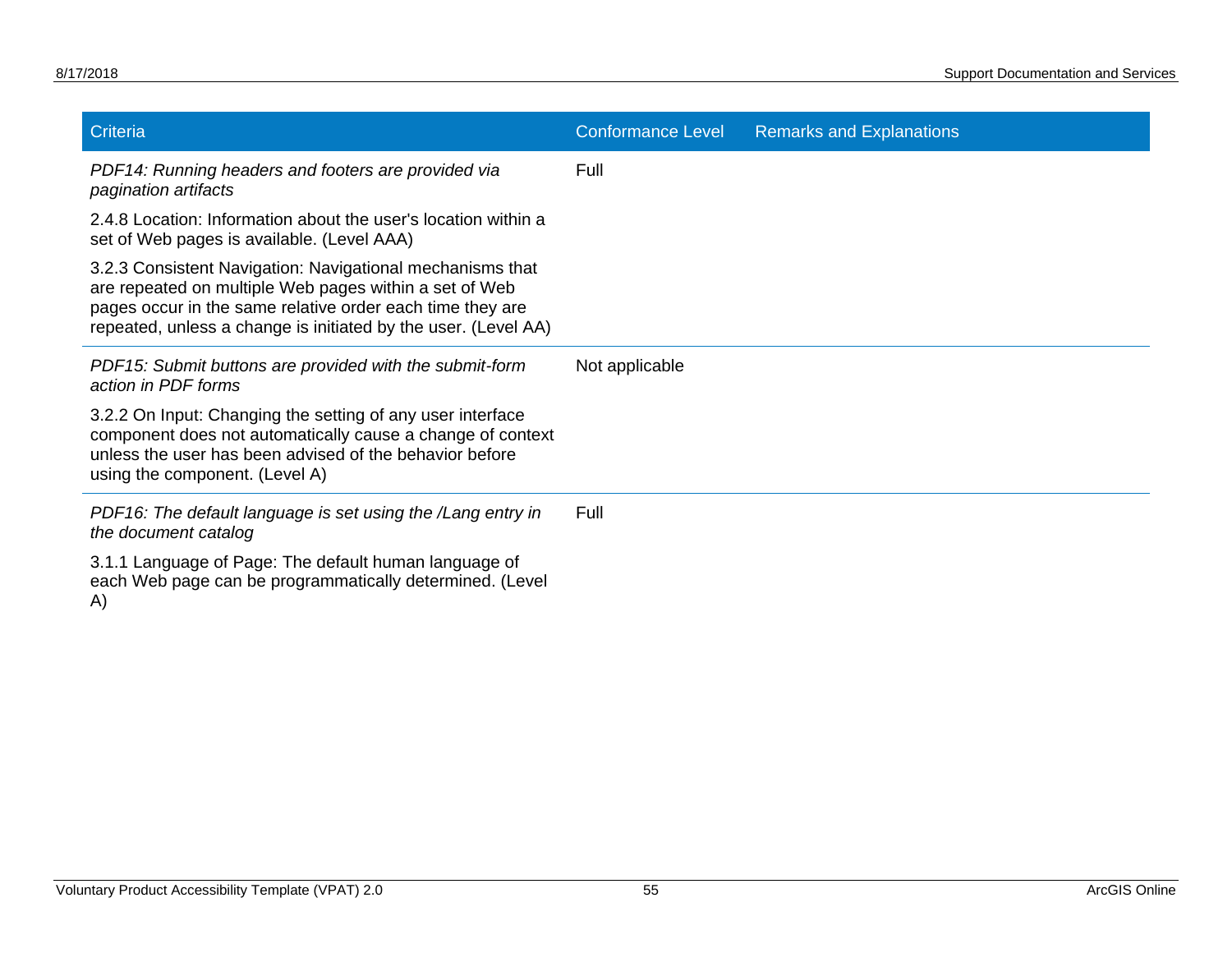| Criteria                                                                                                                                                                                                                                                                                                                       | <b>Conformance Level</b> | <b>Remarks and Explanations</b> |
|--------------------------------------------------------------------------------------------------------------------------------------------------------------------------------------------------------------------------------------------------------------------------------------------------------------------------------|--------------------------|---------------------------------|
| PDF17: Consistent page numbers are specified                                                                                                                                                                                                                                                                                   | Full                     |                                 |
| 1.3.1 Info and Relationships: Information, structure, and<br>relationships conveyed through presentation can be<br>programmatically determined or are available in text. (Level<br>A)                                                                                                                                          |                          |                                 |
| 2.4.8 Location: Information about the user's location within a<br>set of Web pages is available. (Level AAA)                                                                                                                                                                                                                   |                          |                                 |
| 3.2.3 Consistent Navigation: Navigational mechanisms that<br>are repeated on multiple Web pages within a set of Web<br>pages occur in the same relative order each time they are<br>repeated, unless a change is initiated by the user. (Level AA)                                                                             |                          |                                 |
| PDF18: The document title is specified using the Title entry in<br>the document information dictionary                                                                                                                                                                                                                         | Full                     |                                 |
| 2.4.2 Page Titled: Web pages have titles that describe topic<br>or purpose. (Level A)                                                                                                                                                                                                                                          |                          |                                 |
| PDF19: Language has been specified for a passage or<br>phrase with the Lang entry                                                                                                                                                                                                                                              | Not applicable           |                                 |
| 3.1.1 Language of Page: The default human language of<br>each Web page can be programmatically determined. (Level<br>A)                                                                                                                                                                                                        |                          |                                 |
| 3.1.2 Language of Parts: The human language of each<br>passage or phrase in the content can be programmatically<br>determined except for proper names, technical terms, words<br>of indeterminate language, and words or phrases that have<br>become part of the vernacular of the immediately surrounding<br>text. (Level AA) |                          |                                 |